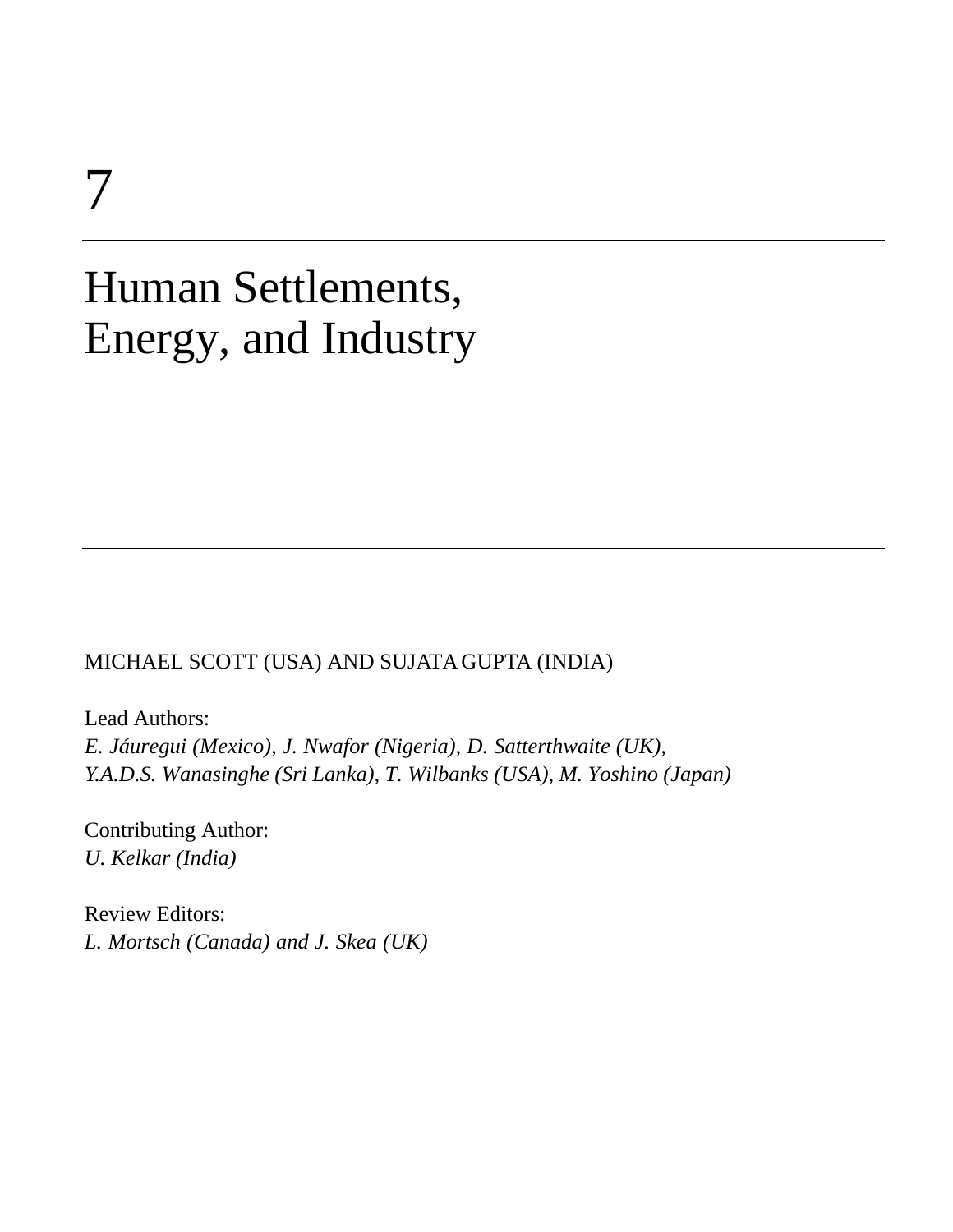## **CONTENTS**

|      |        | <b>Executive Summary</b>                    | 383 |
|------|--------|---------------------------------------------|-----|
| 7.1. |        | <b>Introduction and Purpose</b>             | 387 |
|      |        | 7.1.1. Overview of the SAR                  | 387 |
|      | 7.1.2. | Overview of Types of Effects                | 387 |
| 7.2. |        | <b>State of Knowledge Regarding Climate</b> |     |
|      |        | <b>Change Impacts on Human Populations</b>  | 388 |
|      | 7.2.1. | Nonclimate Trends Affecting                 |     |
|      |        | Vulnerability to Climate                    | 388 |
|      |        | 7.2.2. Sensitivity and Vulnerability of     |     |
|      |        | Human Settlements to Direct and Indirect    |     |
|      |        | <b>Impacts of Climate Change</b>            | 389 |
|      |        | 7.2.2.1. Resource-Dependent Settlements     | 392 |
|      |        | 7.2.2.2. Riverine, Coastal, and             |     |
|      |        | Steeplands Settlements-                     |     |
|      |        | Impacts on Infrastructure                   | 395 |
|      |        | 7.2.2.3. Urban Settlements                  | 397 |
| 7.3. |        | <b>Energy, Transportation, and</b>          |     |
|      |        | <b>Other Climate-Sensitive Industry</b>     | 399 |
|      |        | 7.3.1. Energy Supply and Demand             | 399 |
|      |        | 7.3.2. Transportation                       | 401 |
|      |        | 7.3.3. Construction                         | 401 |
|      |        | 7.3.4. Manufacturing                        | 401 |
|      |        | 7.3.5. Financial Services and Insurance     | 401 |
|      |        | 7.3.6. Estimating and Valuing Effects       | 401 |
|      | 7.3.7. | Tools/Methods/Approaches/Models             |     |
|      |        | Used in Developing New Knowledge,           |     |
|      |        | Including Adaptations, Sensitivities, and   |     |
|      |        | Scenarios Used in Models                    | 402 |
|      |        |                                             |     |

| 7.4. | <b>Infrastructure</b> |                                                      |     |  |
|------|-----------------------|------------------------------------------------------|-----|--|
|      |                       | 7.4.1. Water Supply and Demand                       | 402 |  |
|      |                       | 7.4.2. Buildings, Transportation,                    |     |  |
|      |                       | and Other Infrastructure                             | 402 |  |
|      |                       | 7.4.3. Estimating and Valuing Infrastructure Effects | 403 |  |
|      |                       | 7.5. Management and Adaptation\                      |     |  |
|      |                       | of Human Settlements                                 | 403 |  |
|      |                       | 7.5.1. Adaptation                                    | 403 |  |
|      |                       | 7.5.2. Adaptation to What and Why?                   | 403 |  |
|      |                       | 7.5.3. Sustainable Cities Activities                 | 404 |  |
|      |                       | 7.5.4. Adaptation Options                            | 404 |  |
|      |                       | 7.5.5. Barriers and Opportunities for Adaptation     | 408 |  |
|      | 7.6. Integration      |                                                      | 409 |  |
|      |                       | 7.6.1. Key Vulnerabilities                           | 409 |  |
|      |                       | 7.6.2. Potential for Nonlinear Interactions          |     |  |
|      |                       | and Synergistic Effects                              | 410 |  |
|      |                       | 7.7. Science and Information Needs                   | 410 |  |
|      | <b>References</b>     |                                                      | 411 |  |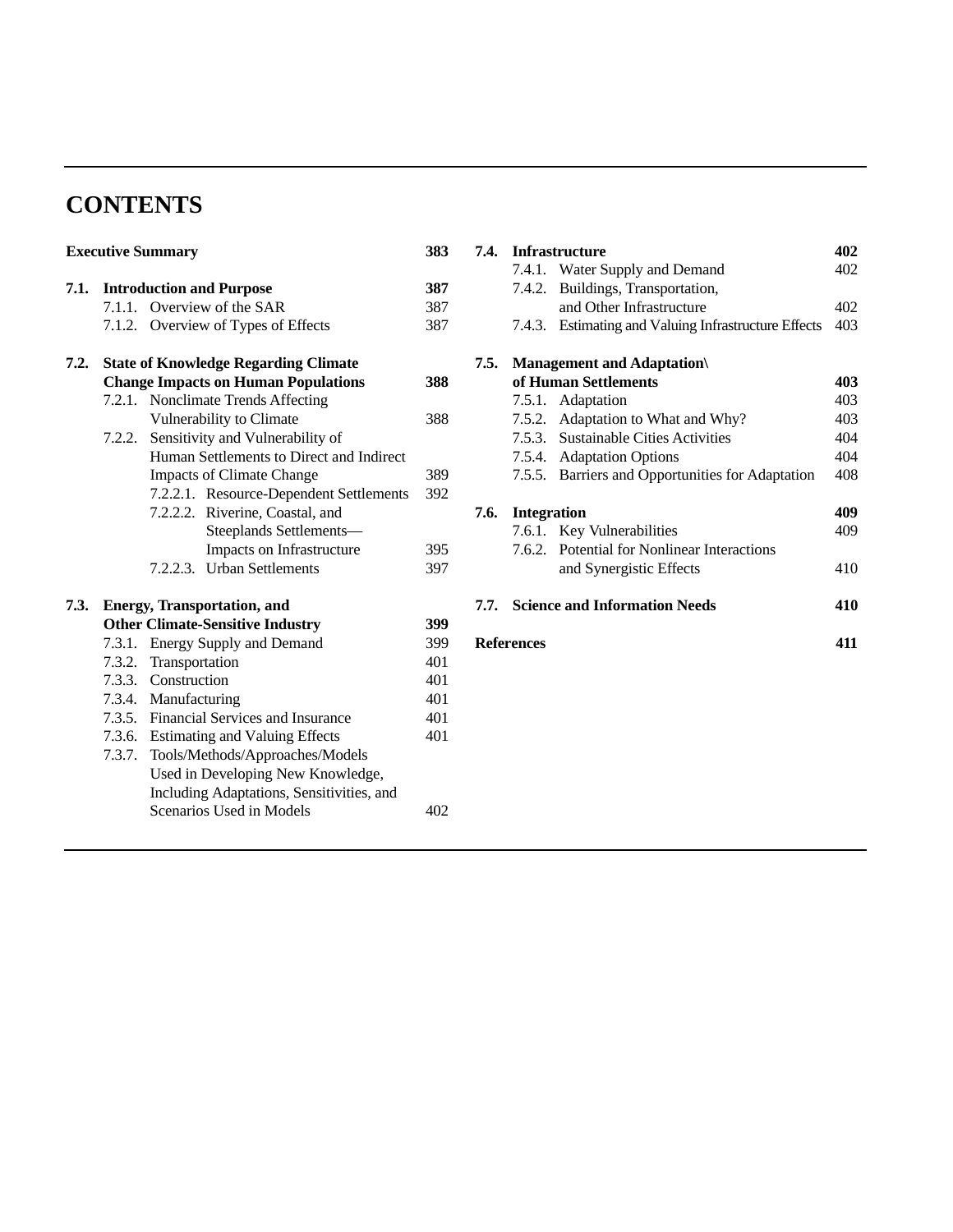## **EXECUTIVE SUMMARY**

Climate change will affect human settlements against a very dynamic background of other environmental and socioeconomic factors. Human settlements are expected to be among the sectors that could be most easily adapted to climate change, given appropriate planning and foresight and appropriate technical, institutional, and political capacity. This chapter covers the same general topic areas as Chapters 11 and 12 of the Second Assessment Report (SAR); however, this chapter analyzes a wider variety of settlement types, provides a specific assessment of uncertainty and confidence in findings and adaptive capacity in human settlements, and places much of the discussion in a context of development, sustainability, and equity (DSE) (see Munasinghe, 2000). Energy and industry are treated as part of settlements. Figure 7-1 characterizes the conclusions of this chapter on two dimensions: scientific support (evidence available in the literature to support the finding) and consensus in that literature. Both scales are described more fully in Box 1-1 of Chapter 1 and in Moss and Schneider (2000).

#### **Major Effects on Human Settlements**

*Infrastructure would have increased vulnerability to urban flooding and landslides (established but incomplete)*. Detailed

modeling of rainfall event frequency and intensity in the context of global warming has been linked to increased intensity and frequency of urban flooding, with considerable damage to infrastructure (see Chapters 4, 8, and 10–15). Although not definitive for any part of the world, the model-based analysis is plausible and demonstrates that flooding could be an increased threat for riverine settlements under climate change. More predictable is loss of snow pack in many regions, combined with more winter flooding. Landslides are a current threat in many hilly areas and could be more so with more intense rainfall events.

*Tropical cyclones would be more destructive under climate change (established but incomplete)*. Close behind floods and landslides are tropical cyclones (hurricanes or typhoons), which could have higher peak intensity in a warmer world with warmer oceans (see Chapters 3 and 8, and TAR WGI Chapter 10). Tropical cyclones combine the effects of heavy rainfall, high winds, storm surge, and sea-level rise in coastal areas and can be disruptive far inland but are not as universally distributed as floods and landslides.

*Water supplies for human settlements would be vulnerable to increased warming, dryness, and flooding (established but*

Level of dgr rememic oncensus  $\overline{L}\alpha$ 8

¥

| <b>Established but Incomplete</b><br>• Increased vulnerability of infrastructure to urban<br>flooding and landslides<br>• Tropical cyclones more destructive<br>• Fire danger to urban/wildland fringe infrastructure<br>increased<br>• Sea-level rise increases cost/vulnerability of resource-<br>based industry<br>• Water supplies more vulnerable | <b>Well-Established</b><br>• Sea-level rise increases cost/vulnerability of coastal<br>infrastructure<br>• Energy demand sensitive; parts of energy supply<br>vulnerable<br>• Local capacity critical to successful adaptation<br>• Infrastructure in permafrost regions vulnerable                                                  |
|--------------------------------------------------------------------------------------------------------------------------------------------------------------------------------------------------------------------------------------------------------------------------------------------------------------------------------------------------------|--------------------------------------------------------------------------------------------------------------------------------------------------------------------------------------------------------------------------------------------------------------------------------------------------------------------------------------|
| <b>Speculative</b><br>• Fire damage to key resources increased<br>• More hail and windstorm damage                                                                                                                                                                                                                                                     | <b>Competing Explanations</b><br>• Agroindustry and artisanal fisheries vulnerable<br>• Heat waves more serious for human health, resources<br>• Nonclimate effects more important than climate<br>• Heat island effects increase summer energy demand,<br>reduce winter energy demand<br>• Increased air and water quality problems |

#### *Low* **Amount of Evidence (observations, model output, theory)** *High*

**Figure 7-1**: Human settlements impacts, categorized by state of scientific knowledge.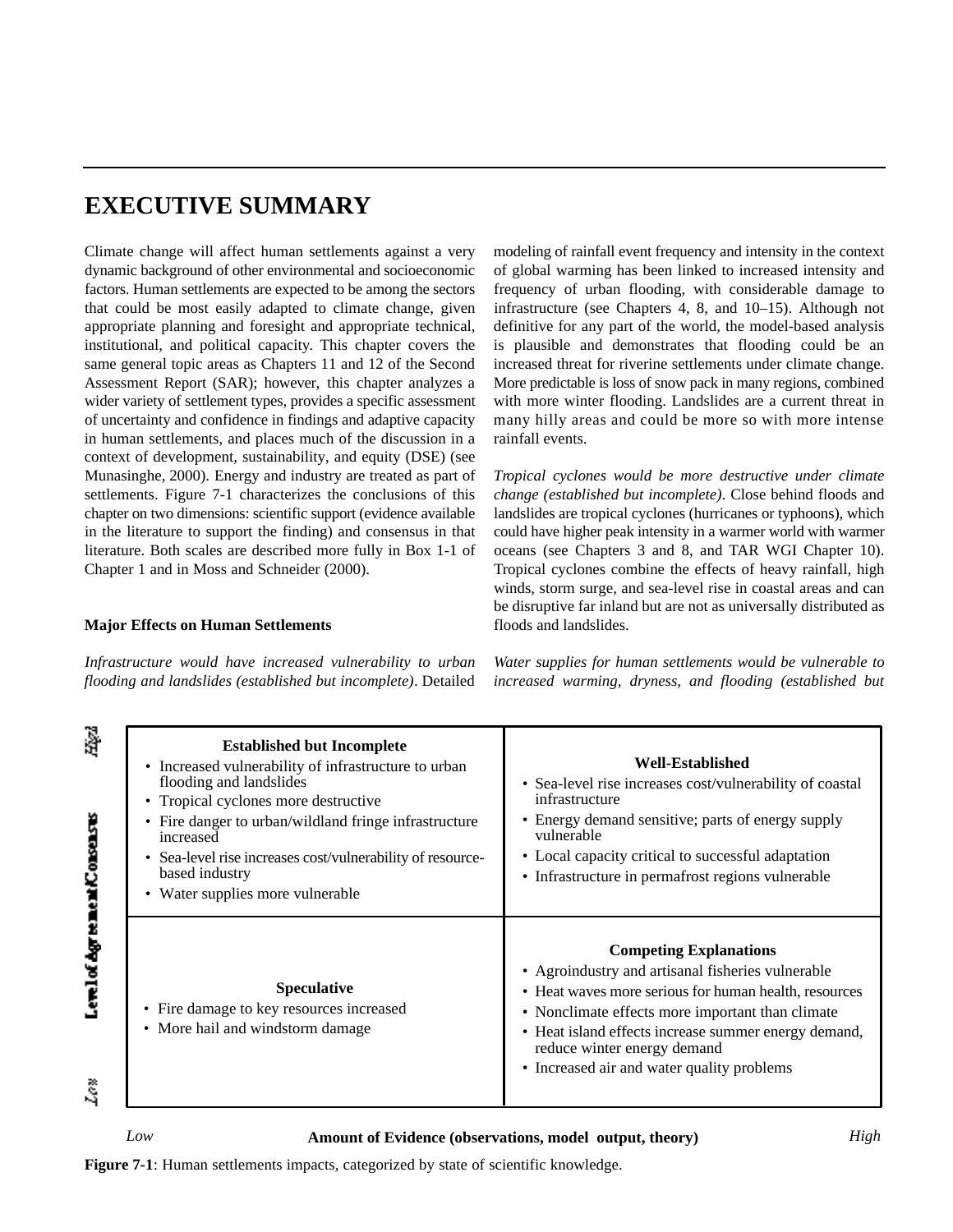*incomplete)*. There is reasonable consensus among experts that settlements in regions of the world that already are waterdeficient (e.g., much of north Africa, the Middle East, southwest Asia, portions of western North America, and some Pacific islands) would face still higher demands for water with a warmer climate, with no obvious low-cost ways in which to obtain increased physical supplies. Observations on current water supply balances tend to back up this conclusion (see Chapters 4 and 10–13). However, theory and model output, though consistent with this view, are too weak quantitatively to offer much support, especially for urban areas. Repeated flooding also could create water quality problems in other areas.

*Fire danger in settlements could increase with climate change (speculative for resource-dependent settlements; established but incomplete for infrastructure*). Examples include forested and wildland/urban fringes in boreal regions (e.g., Canada, Alaska, Russia) and in Mediterranean climates in both hemispheres (e.g., California, southern Spain and France, and Australia) that could be affected (see Chapters 11, 12, 13, and 15). Although general circulation model (GCM)-projected summer climate in many regions looks similar to the hot, dry "fire weather" in many warm years of recent memory and economic activity in forests sometimes is restricted to reduce fire danger, impacts on the resource base have not been demonstrated, research has not shown what future fuel loadings would be, and it is unclear whether future economic activity and settlement infrastructure would be more vulnerable to fire.

*Hail and windstorm could cause more damage to settlements (speculative)*. Although there is potential for more (and more severe) extreme weather episodes in a warmer atmosphere, modeling and data have not demonstrated a higher incidence of storms or of more severe storms (see Chapters 3, 8, 12, and 15).

*Agroindustry and artisanal fisheries are sensitive to and in many cases vulnerable to climate change (well-established overall; competing explanations in specific regions).* This conclusion dates back to the First Assessment Report (FAR). Additional studies and analysis conducted in the past 10 years have modified the details of the conclusion but have not overturned it. As described in Chapter 5, agriculture itself is sensitive to climate change. In some cases, yields may be reduced by as much as several tens of percent as a result of hotter weather, greater evaporation, and lower precipitation in mid-continental growing regions in particular. However, other regions may benefit, with higher yields possible. Impacts on agricultural processors and suppliers would tend to follow the impacts on agriculture itself. Changes in ocean conditions from El Niño episodes have demonstrated that changes such as ocean warming have substantial impacts on the locations and types of species available for fisheries, especially artisanal fisheries, but other regions could benefit (see Chapters 5, 6, and 10–17).

*Heat waves would have more serious effects on human health and productivity (competing explanations)*. The impact of heat waves is most severe on the weakest parts of the populations (old, chronically ill, very young) that are not acclimated, but e ffects on future overall death rates are less clear (see Chapters 9, 11, 13, 14, and 15). Because anthropogenic warming is projected to be greater at night than during the day, it would deprive sufferers of nighttime relief. Projections for several temperate climates show increased risk of severe heat waves (Chapter 3). As the weather becomes very warm, economic productivity of unprotected and outdoor populations declines.

*Sea-level rise increases the cost/vulnerability of infrastructure* and coastal resource-based industry (well-established for *infrastructure; established but incomplete for resources).* Although the amount of sea-level rise to be expected as a result of global warming by any given date and in any given location is uncertain, some studies are beginning to discuss likely ranges and probability distributions *(*e.g., Titus and Narayanan, 1995). The sensitivity of human infrastructure in coastal zones to given levels of sea-level rise is backed by theory, model results, and data on current rates of increase. In addition, several industries such as tourism and recreation (the principal industry in many island economies)—are dependent on coastal resources (see Chapters 6, 8, and 10–17). Effective types of adaptive responses also are known in some circumstances, but vulnerability with adaptation is difficult to assess because the capacity and will to respond are uncertain or in doubt in many instances.

*Energy demand in some locations is sensitive, and parts of the supply system are vulnerable (well-established)*. Modeling, theory, data, and expert opinion all say that warming of 1–5ºC would considerably reduce the amount of energy that would be needed to heat buildings at mid- and high latitudes and altitudes, whereas cooling energy use would increase (see Chapters 10–15 and 17). The net overall impact on energy use would depend on local circumstances. If temperature increases take place primarily at night and during winter months, heating demand would be smaller and the increase in demand for energy for cooling and irrigation would be somewhat smaller than otherwise. Future climate is expected to include more intense rainfall events (which would require more conservative water storage strategies to prevent flood damage), greater probability of water deficits (less hydroelectric production), and less precipitation falling as snow (less water available during warm months) (see Chapter 4). All three factors point to less (or, at least, less flexible) hydroelectric capacity at current powerhouses. Reduced flows in rivers and higher temperatures reduce the capabilities of thermal electric generation, and high temperatures may reduce transmission capabilities as well.

*There will be increased air and water pollution impacts (competing explanations)*. Climate change could contribute to water pollution problems in human settlements through drought or flooding, although not by simple increases in flow (which offers more dilution for pollutants). If droughts and floods become more frequent (see Chapter 3), so would instances of poor water quality (see Chapters 4, 10–15, and 17). Air pollution could be exacerbated if climate change alters the stability of air sheds and permits greater buildup of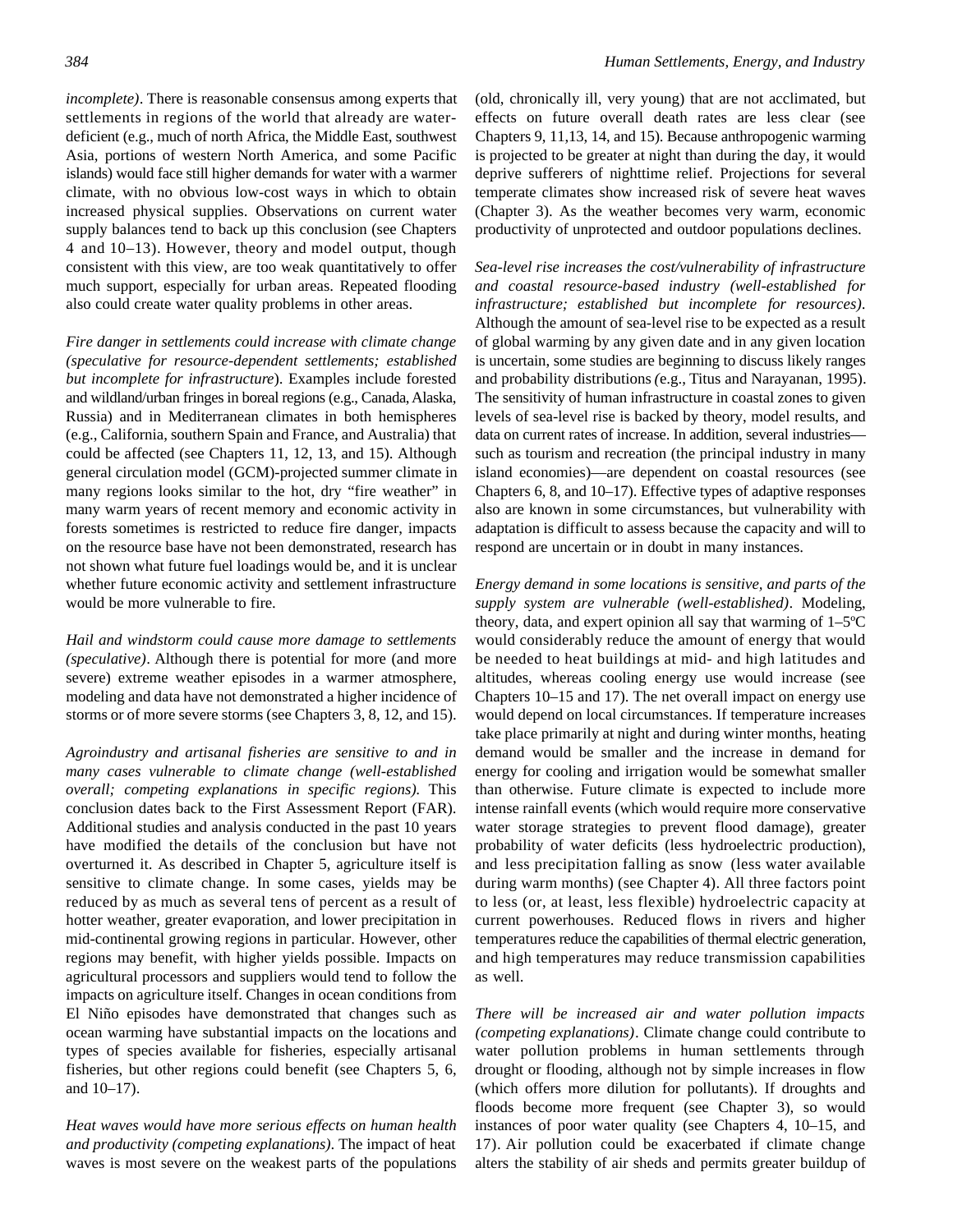atmospheric pollutants (see Chapters 10–15). However, the outcomes remain largely theoretical, unsupported by data or modeling.

*Infrastructure in permafrost regions is vulnerable to warming (well-established)*. Data from circumpolar regions and model results suggest that permafrost areas would see some melting of permafrost. Permafrost melting is a threat to infrastructure in these regions because of increased landslides and loss of foundation stability for structures, as well as increased damage from freeze-thaw cycles, among other impacts. In addition, melting permafrost is thought to be a source of methane  $(CH_4)$ and carbon dioxide  $(CO_2)$  gases (see Chapters 15 and 16).

*Heat island effects could increase heat stress, increase summer energy demand, and reduce winter energy demand (competing explanations*). As discussed in Chapters 3 and 9, heat waves may increase in frequency and severity in a warmer world, leading directly to increases in mortality among sensitive populations that are not acclimated. Heat island effects exacerbate the oppressive effects of heat waves by increasing temperatures experienced in the summer by up to several °C; at the same time, increased demand for air conditioning increases the demand for electricity and the severity of the heat island itself through thermal electric production. Winter energy use for heating would be reduced by the same phenomenon (see Chapters 11, 13, 14, and 15). Effects in specific regions are far less clear.

#### **Other Observations**

*Local capacity is critical to successful adaptation (wellestablished*). Adaptation means local tuning of settlements to a changing environment, not just warmer temperatures. Urban experts are unanimous that successful environmental adaptation cannot occur without locally based, technically and institutionally

competent, and politically supported leadership. Local adaptive capacity generally is strongly correlated with the wealth, human capital, and institutional strength of the settlement. In addition, capacity depends in part on the settlement's access to national resources. Attempts to impose environmental solutions on settlements from the international or national level frequently have been maladapted to local circumstances. The most effective sustainable solutions are strongly supported and often developed locally, with technical assistance and institutional support from

*Nonclimate effects are likely to be more important than climate change (competing explanations)*. The effects of climate change would occur against a background of other socioeconomic and environmental change that is itself very uncertain and complex (see Chapter 3). Model results, the current rate of environmental change, and economic theory all suggest that climate would be a relatively small additional uncertainty for most human settlements. Climate change in isolation also is unlikely to be as important a factor for DSE effects as other aspects of development, such as economic and technological change. In combination with other stresses from other processes such as population growth, however, climate change is likely to exacerbate total stresses in a multi-stress context. Particularly important could be effects of climate change on equity because relatively advantaged parts of global and local societies are likely to have better coping capacities than less advantaged parts.

higher level bodies (see Chapters 10, 11, 14, 17, and 18).

Managing growth to ensure that it is sustainable and equitably distributed currently is a greater problem for most countries than the impacts of climate change. However, some experts are not in agreement on this point for the future, pointing out that the economic models do not show climate feedback to the economy and that climate effects are so uncertain that they could well dominate in some regions, especially by the end of the 21st century.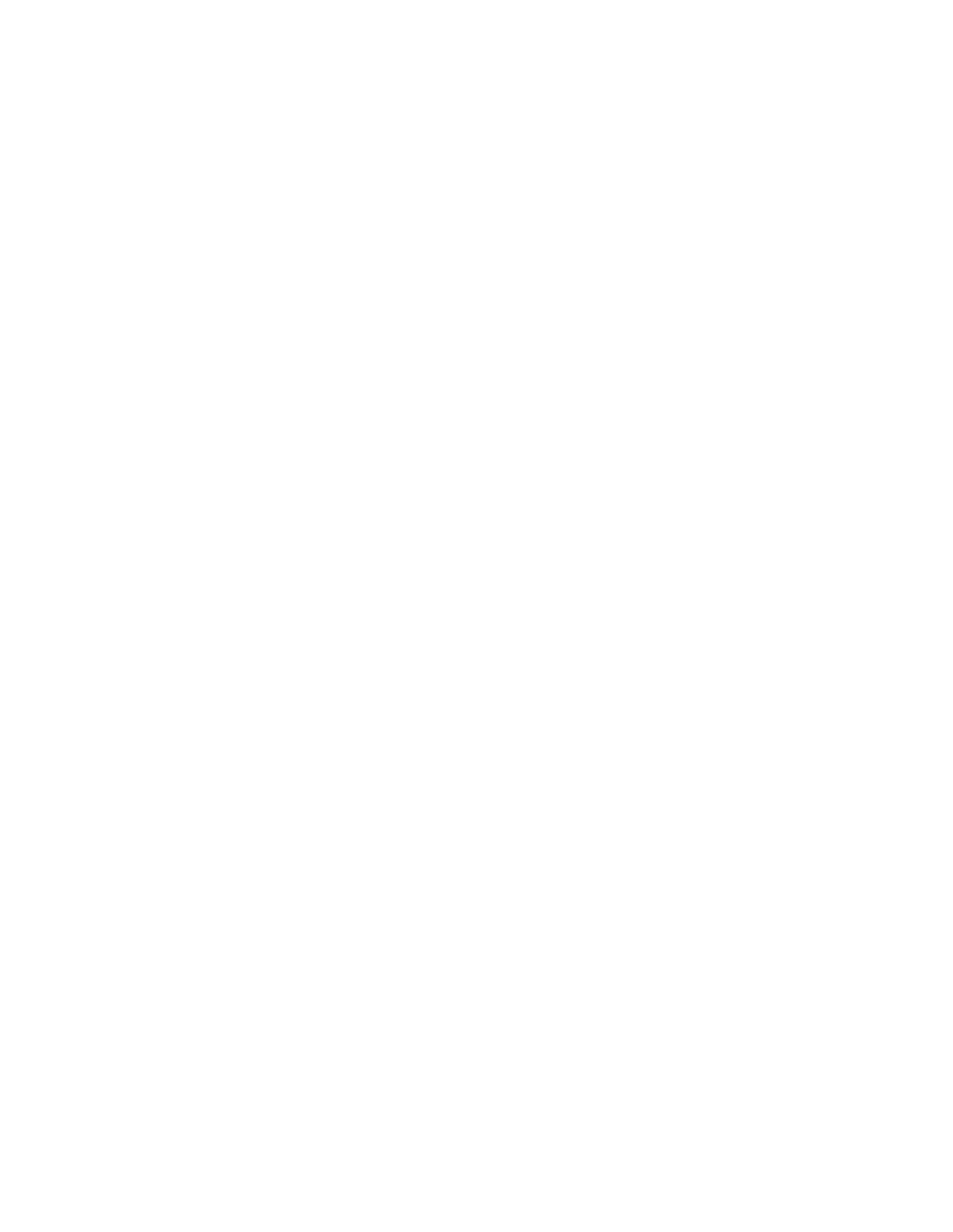#### **7.1. Introduction and Purpose**

Humans live in a wide variety of settlements, ranging from hunter-gatherer camps and villages of a handful of families to modern megacities and metropolitan regions of tens of millions of inhabitants. Settlement economic and social structure—and the components of infrastructure that support settlements: energy, water supply, transportation, drains, waste disposal, and so forth—have varying degrees of vulnerability to climate change and generally are evolving far more quickly than the natural environment. Settlements can be affected directly through changes in human health and infrastructure and indirectly through impacts on the environment, natural resources, and local industries such as tourism or agriculture. Furthermore, these effects on human settlements theoretically could lead to tertiary impacts such as altered land use, redistribution of population and activities to other regions, and altered trade patterns among regions, resulting in still further changes in natural resources and other activities. Tertiary effects, however, are largely speculative at the current state of knowledge. Some of these tertiary effects could be either positive or negative at the regional level.

#### *7.1.1. Overview of the SAR*

This chapter builds on Chapters 11 and 12 of the IPCC Second Assessment Report (IPCC, 1996), and on the findings in the **Special Report on Regional Impacts of Climate Change (RICC)** (IPCC, 1998). The SAR identifies the most vulnerable types of communities, many examples of which are documented in RICC. The SAR states that the most vulnerable communities are not only poorer coastal and agrarian communities in arid areas identified in the First Assessment Report in 1990; they also include a great variety of settlements, most of them informal or illegal and with a predominance of low-income residents, built on hazardous sites such as wetlands or steep hillsides in or around many urban areas in the developing world.

The SAR and RICC also identify two categories of climatesensitive industries. Sectors with activities that are sensitive to climate include construction, transportation operations and infrastructure*,* energy transportation and transmission, offshore oil and gas, thermal power generation, water availability for industry, pollution control, coastal-sited industry, and tourism and recreation. Sectors in which economic activity is dependent on climate-sensitive resources are agroindustry, biomass, and other renewable energy.

The SAR notes that infrastructure typically is designed to tolerate a reasonable level of variability within the climate regime that existed when it was designed and built. However, climate change could affect both average conditions and the probability of extreme events.

This Third Assessment Report (TAR) confirms most of these conclusions. However, the analyses in the SAR and RICC are concerned mostly with identifying and documenting potential

e ffects. The TAR assesses their relative importance and the certainty/confidence of the conclusions reached.

Although literature published since the SAR was issued has not changed the catalog of potential impacts, much more has been learned about the quantitative details of many of the effects, which are being studied more systematically than was true 5–10 years ago. The results are becoming somewhat more quantitative, and it is becoming possible to assign confidence ratings to many of the effects for the first time. More also is known concerning adaptation options. It is now possible to describe many of the options more quantitatively and in the context of development, sustainability, and equity (see Munasinghe, 2000). Energy, industry, and infrastructure are treated as part of settlements in the TAR.

#### *7.1.2. Overview of Types of Effects*

Human settlements integrate many climate impacts initially felt in other sectors and differ from each other in geographic location, size, economic circumstances, and technical, political, institutional, and social capacities. Climate affects human settlements by one of three major pathways, which provides an organizational structure for the settlements effects discussion in this chapter:

- 1) Changes in productive capacity (e.g., in agriculture or fisheries) or changes in market demand for goods and services produced in settlements (including demand from those living nearby and from tourism). The importance of this impact depends on the range of economic alternatives. Rural settlements generally depend on one or two resources, whereas urban settlements usually (but not always) have a broader array of alternative resources. Impacts also depend on the adaptive capacity of the settlement, which in turn depends on socioeconomic factors such as the wealth, human capital, and institutional capability of the settlement
- 2) Physical infrastructure or services may be directly a ffected (e.g., by flooding). Concentration of population and infrastructure in urban areas can mean higher numbers of persons and value of physical capital at risk, although there also are many economies of scale and proximity that help to assure well-managed infrastructure and provision of services such as fire protection and may help reduce risk. Smaller settlements (including villages and small urban centers) and many larger urban centers in Africa and much of Asia, Latin America, and the Caribbean often have less wealth, political power, and institutional capacity to reduce risks in this way.
- 3) Populations may be directly affected through extreme weather, changes in health status, or migration. Extreme weather episodes may lead to changes in deaths, injuries, or illness. Health status may improve as a result of less cold stress, for example, or deteriorate as a result of more heat stress and disease.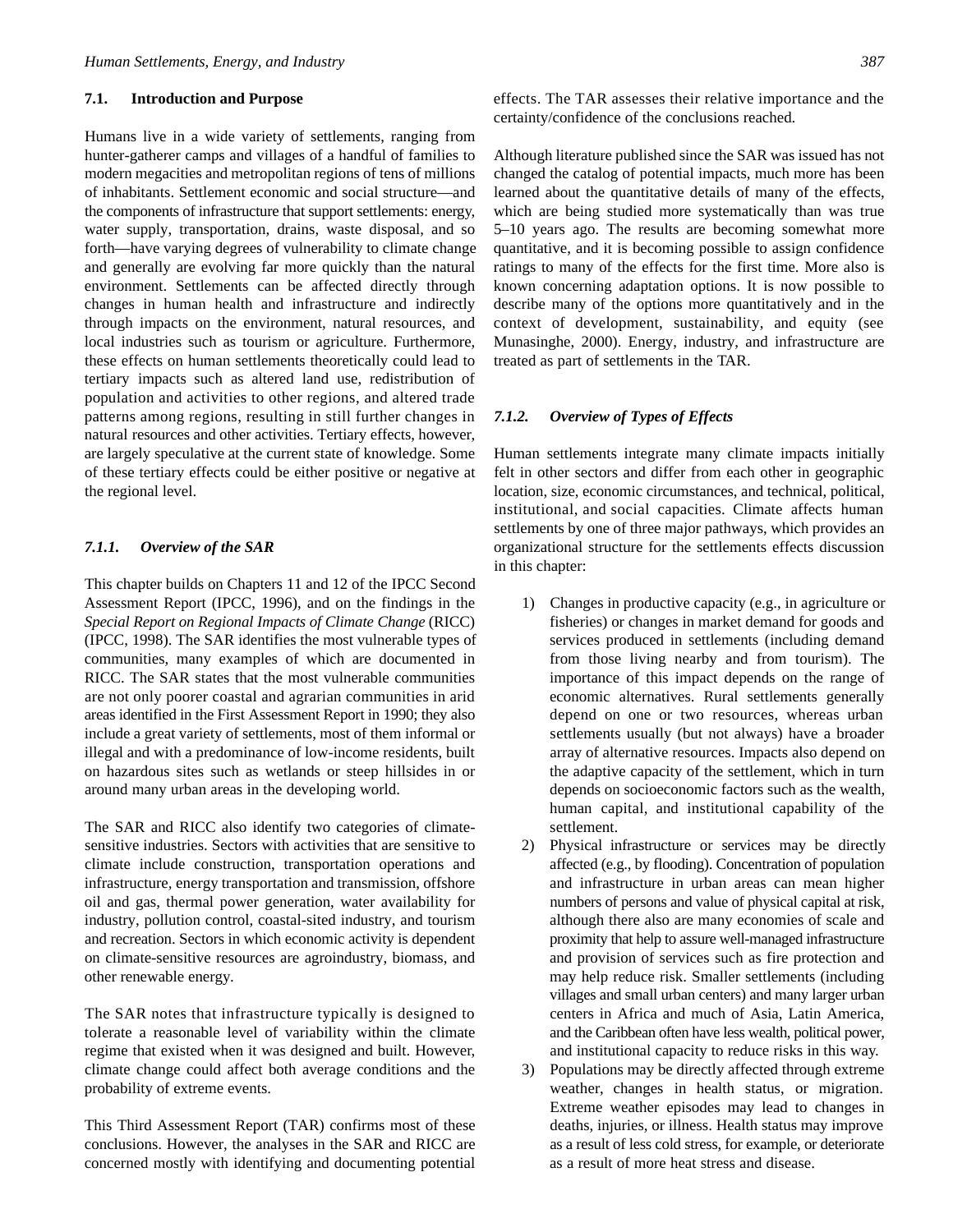The discussion of impacts on human settlements, energy, and industry that follows begins with a discussion of nonclimate trends that affect settlements. The discussion then assesses potential impacts of climate change on three general types of settlements: resource-dependent settlements; riverine, coastal, and steeplands settlements; and urban settlements. This discussion is followed by a discussion of impacts on the energy sector and industries that may be particularly affected by climate change and an assessment of potential impacts on infrastructure. The chapter next discusses management and adaptation issues and integration of impacts across sectors, and it closes with a review of science and information needs.

#### **7.2. State of Knowledge Regarding Climate Change Impacts on Human Populations**

The TAR differs from the two previous assessments in that the literature has begun to quantify several of the climate-related risks to human settlements that previously were identified only in qualitative terms. Additional attention and research has been devoted to adaptation mechanisms that provide resistance to climate-related impacts and ability to recover from them. Several economic and social trends that are specific to development and change in human settlements will interact with the effects of climate change in the future and may exacerbate or mitigate the effects of climate change alone.

#### *7 . 2 . 1 . Nonclimate Trends A ffecting Vulnerability to Climate*

*Population growth*: Except for parts of Europe and the Russian Federation, most regions are expected to experience population growth. Although *Special Report on Emission Scenarios* (SRES) marker scenarios in Chapter 3 do not span the entire realm of possibilities and have not been assigned probabilities, they do show that under plausible conditions, future regional population growth rates will range from modest (Europe and North America, where projected rates are just above or below replacement) to 3% or more (portions of Latin America and especially Africa).

*Urbanization (proportion of population living in urban areas) is expected to continue*, especially in the developing world. Close to half of the world's population now lives in urban areas, and the likely trend toward a more urban world means that the impacts of climate change on human settlements, if they occur, increasingly will affect urban populations. The most rapid urban growth rates are occurring in the developing world, where urban populations are estimated to be growing at 2.7% yr<sup>-1</sup>, compared to 0.5% yr<sup>-1</sup> in more developed regions (UN, 2000). There also is a growing concentration of population in cities with more than 1 million inhabitants. The number of such cities worldwide grew from 80 in 1950 to more than 300 by 1990 and is expected to exceed 500 by 2010 (UNCHS, 1996; UN, 2000). Most cities with more than 1 million inhabitants are now in the developing world, although—as in more developed regions—they are heavily concentrated in its largest economies (UNCHS, 1996).

Cities also are reaching unprecedented sizes. However, the future world may be less dominated by "megacities" (cities of more than 10 million population) than previously predicted. Megacities are likely to be smaller than previously predicted and still contain a small proportion of the world's population less than 4% in 1990, the last date for which there is census data for most nations (UNCHS, 1996; UN, 2000). Most of the world's urban population live in the  $40,000-50,000$  urban centers with fewer than 1 million inhabitants (UNCHS, 1996). In 1990, cities with more than 1 million inhabitants had just more than one-third of the world's urban population and just more than one-seventh of its total population (UN, 2000). Urban population increases were particularly sharp in the second half of the 20th century in some regions where urbanization had been held down by policy, such as China (Institute of Land Development and Regional Economy, State Planning Committee, 1998). Trends toward urbanization mean that the impacts of climate change on human settlements in most countries, if they occur, increasingly will affect urban populations, not rural or traditional settlements.

*Poverty is becoming increasingly urbanized*, as a growing proportion of the population suffering from absolute poverty lives in urban areas. In more developed regions and in much of Latin America (e.g., 36% in Latin America—ECLAC, 2000), poverty is concentrated in urban areas. In other regions, the number of rural poor still exceeds the number of urban poor, although the proportion of absolute poor living in urban areas is growing. In addition, the scale and depth of urban poverty frequently is underestimated, in part because official incomebased poverty lines are set too low in relation to the cost of living (or the income needed to avoid deprivation) in most urban centers and in part because no provision is made to include housing conditions, access to services, assets, and aspects of social exclusion within most government poverty definitions (Satterthwaite 1997). Where it occurs, urban poverty reduces the capacity of urban populations to take action to adapt to climate change; poverty also may exacerbate many of its effects.

*Market systems and privatization* increasingly are being used to provide new infrastructure and maintain older systems (World Bank, 1994), giving government a smaller direct role in providing infrastructure for energy, environmental residuals, communications, and other key urban services. Governments that are trying to adapt settlements to climate change increasingly may have to work indirectly through markets and regulation of private providers to adapt buildings and infrastructure to climate change.

*Energy systems are changing in some places, helping to determine* which mechanisms are salient in human settlements impacts (Schipper and Meyers, 1992; Hall *et al*., 1993; World Energy Council, 1993a):

Use of biomass fuels for cooking and space heating in many developing countries remains significant, which has added to deforestation and environmental destruction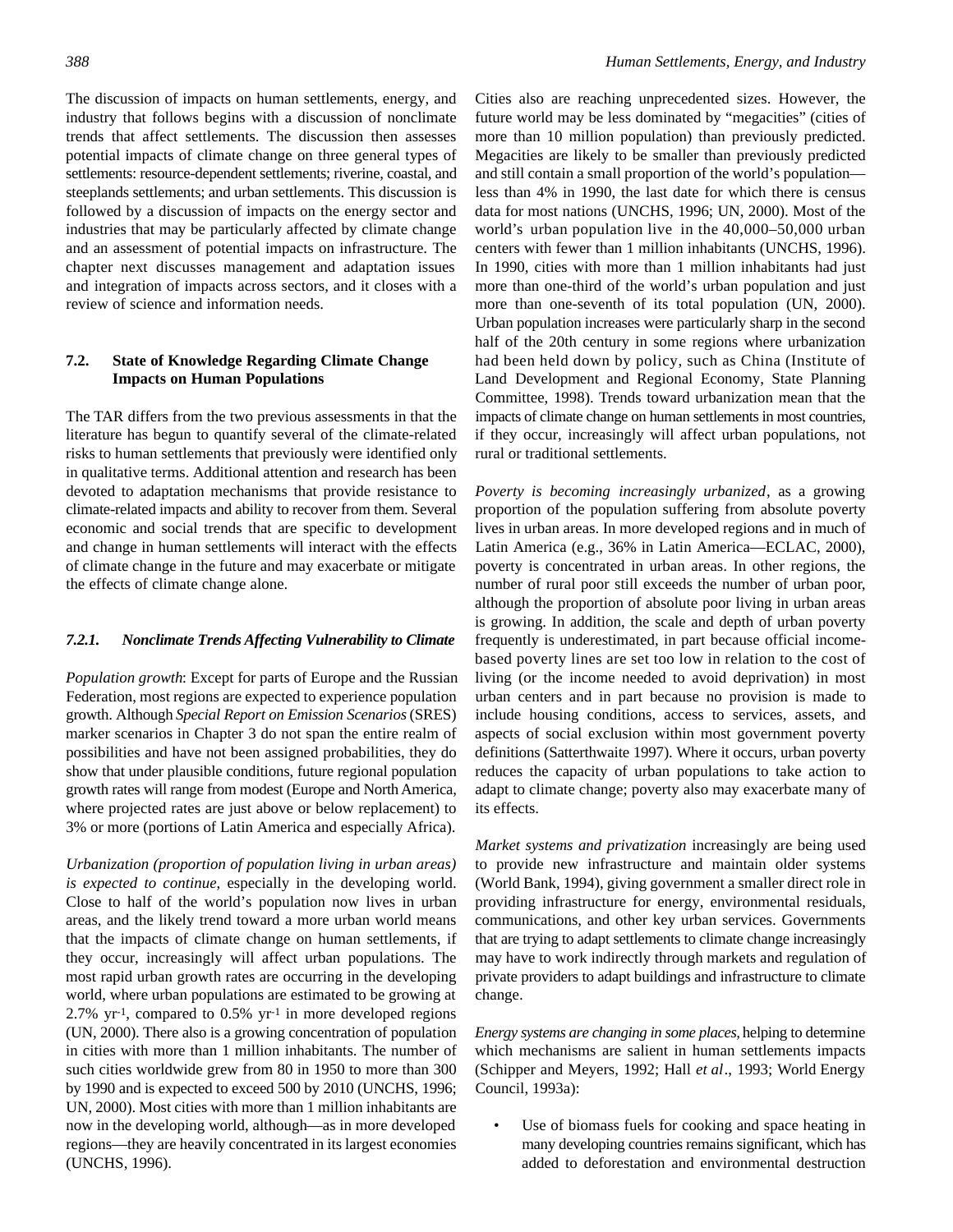in some places but not others (Leach and Mearns, 1989; Tiffen and Mortimore, 1992). Biomass growth may be stimulated by warming, if precipitation remains adequate, but may fall otherwise.

- The increase in natural gas use in Europe and North America (and nuclear power in France) over the past 2 decades has held down the rate of use of coal and oil and has reduced coal use by 20% in western Europe. Accelerated coal use is expected in developing Asia (EIA, 1998). Much of the increase is related to increasing electricity demand, which would be compounded by climate warming.
- An increasing market share for electricity is occurring in new homes in all regions. Between 1995 and 2020, the world's annual consumption of electricity is projected to rise from 12 trillion to 23 trillion kWh. The greatest increases are expected in developing Asia and in Central and South America (EIA, 1998). Climate warming in these regions would increase the demand for space cooling, which is primarily fueled by electricity, at the same time that rapid electrification already is stretching capacity.
- Air conditioning in the commercial sector already accounts for a greater proportion of final energy demand than in the residential sector in developed countries. Commercial sector energy use also is increasing as a percentage of the total in developing countries. Some of this is a result of computerization of commerce.

*Transportation activity and associated energy consumption are growing very rapidly in nearly every region*. Except for economies in transition, the amount of goods traveling by road increased between 1990 and 1996. The increases were 50% or more, and total paved roadways worldwide rose from 39 to 46% of the total (World Bank, 1999). In all Organisation for Economic Cooperation and Development (OECD) countries, car ownership continues to rise steadily, but much of the growth in vehicle ownership is expected in developing countries and transition economies—especially in east Asia and the Pacific, and especially in urban areas (World Resources Institute, 1996). This trend contributes to local air pollution (which can be exacerbated by warm weather episodes) and to greenhouse gas (GHG) emissions.

*A poleward intensification of agricultural, forestry, and mining activities is occurring*, resulting in increased population and intensified settlement patterns in Canada's mid-north, for example, and even in arctic areas. Climate change could profoundly affect settlements in these regions, if climate change is greater toward the poles (Cohen, 1997). For example, some arctic and subarctic activities such as mining depend on snow roads, which would have to be replaced with more conventional transport.

*Impact of urban wealth*: Many of the worst city-level problems such as sanitation and water supply—have been addressed in high-income cities such as those in Europe and North America, but not in many developing world cities (WHO, 1992; Hardoy

*et al*., 2000; McGranahan and Satterthwaite, 2000). A wealthy city can more easily afford the public finance and administration required to regulate more perceptible forms of pollution than a poor one. However, although the ambient environment of highincome cities may be more benign in terms of health impacts of pollution, these cities exert a far greater toll on the regional and global environment (UNCHS, 1996).

#### *7.2.2 Sensitivity and Vulnerability of Human Settlements to Direct and Indirect Impacts of Climate Change*

This chapter highlights some of the key processes through which climate impacts could occur; individual regional chapters categorize settlements based on size, location, or complete coverage of the population.

As a result of research that has been done on settlements since the SAR and RICC, as well as additional interpretation of older research, it is becoming clearer where many of the key vulnerabilities of human settlements, energy, and industry occur, although it is still very difficult to provide more than qualitative guidance. Table 7-1 provides an overview of these vulnerabilities for the years between approximately 2050 and 2080; much of the available literature concentrates on the e ffects of climate change of a magnitude roughly corresponding to that time period. The table divides human settlements into general size categories and economic function in a hierarchy of settlements. The table emphasizes the most salient effects that appear to be characteristic of certain types of settlements and mechanisms that might make the settlements more or less sensitive to climate change.

Implications of climate change for development of settlements, energy, and industry are highly location-specific. For instance, as shown in Table 7-1, climate change is more likely to have important impacts on the development of settlements in resource-dependent regions or coastal or riverine locations. Most of the concerns are about possible negative impacts on development (e.g., on the comparative advantage of a settlement for economic growth compared with other locations), although impacts on some areas are likely to be positive. Impacts on sustainability depend very largely on how climate change interacts with other processes related to multiple stresses and opportunities—such as economic, demographic, and technological change—except in low-lying areas that may be subject to sealevel rise or polar regions whose physical conditions will be more directly affected by global warming. Equity effects are of considerable concern because the ability to cope with negative impacts or to take advantage of positive impacts is likely to be greater among advantaged groups than among disadvantaged groups, within regions and between regions. As a result, climate change has the potential to enlarge equity-related gaps in human settlements and systems.

In general, country studies that have been completed since the SAR was published have provided more specific regional details concerning sensitivities and vulnerabilities to climate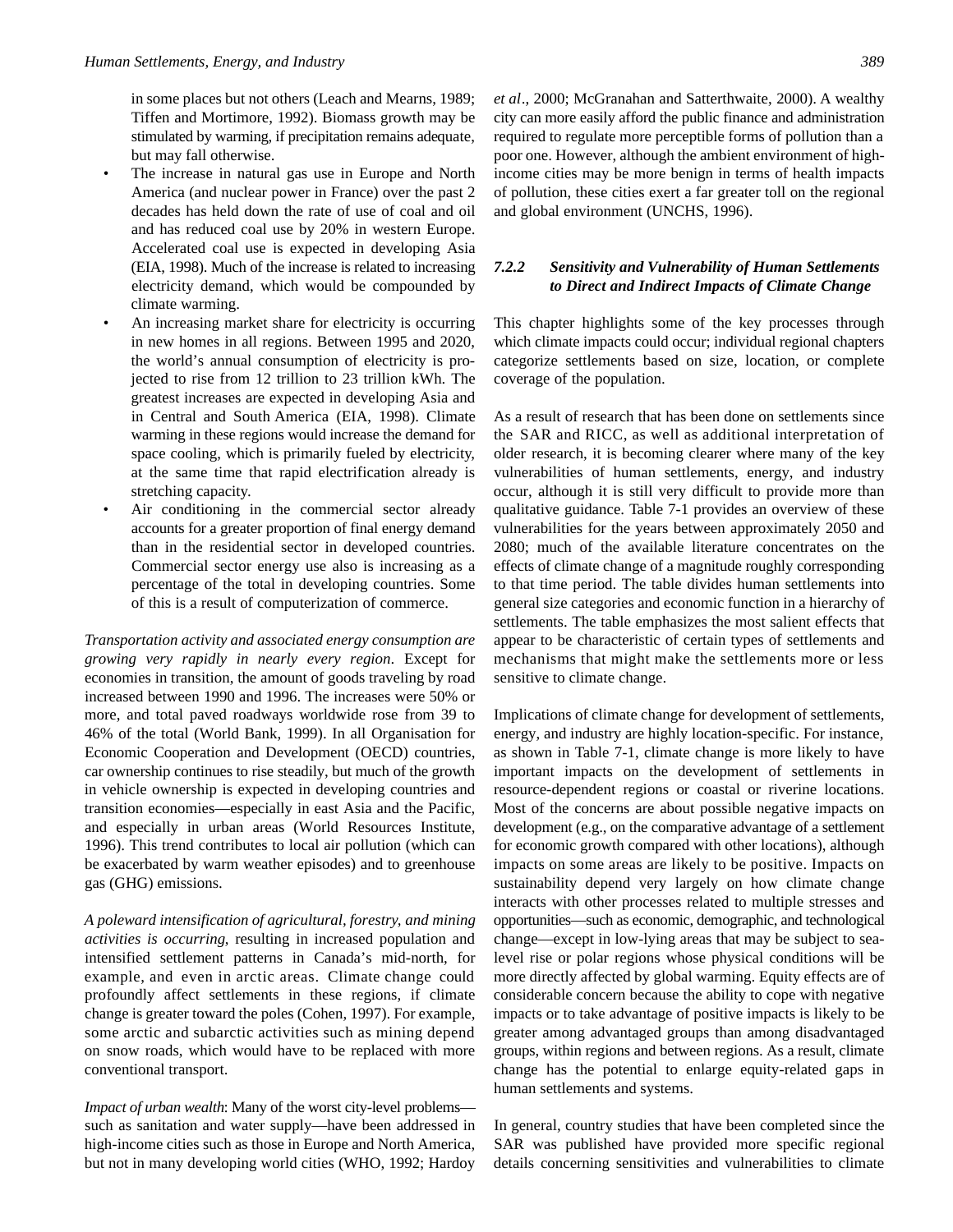Table 7-1: Impacts of climate change on human settlements, by impact type and settlement type (impact mechanism). Typeface indicates source of rating: Bold indicates direct<br>evidence or study; italics indicates direct infer from a study or inferred from similar impacts. Impacts generally are based on 2xCO<sub>2</sub> scenarios or studies describing the impact of current weather events (analogs) but have<br>been placed in context of the IPCC transient sce

|                                                   |                          |                                              |                          |                          |                          | Type of Settlement, Importance Rating, and Reference                     |                        |                 |                            |                   |                                |                             |                                            |
|---------------------------------------------------|--------------------------|----------------------------------------------|--------------------------|--------------------------|--------------------------|--------------------------------------------------------------------------|------------------------|-----------------|----------------------------|-------------------|--------------------------------|-----------------------------|--------------------------------------------|
|                                                   |                          | (Effects on Resources)<br>Resource-Dependent |                          |                          |                          | (Effects on Buildings and Infrastructure)<br>Coastal-Riverine-Steeplands |                        |                 | Urban $I+M$<br>(Effects on |                   | Urban $\lt l$ M<br>(Effects on |                             |                                            |
|                                                   | Urban,                   | Urban,                                       | Rural,                   | Rural,                   | Urban,                   | Urban,                                                                   | Rural,                 | Rural,          | Populations)               |                   | Populations)                   |                             |                                            |
| Impact<br>$\mathbf{Type}$                         | Capacity<br>High         | Capacity<br>$_{\rm Low}$                     | Capacity<br>$\rm High$   | Capacity<br>Low          | Capacity<br>High         | Capacity<br>Low                                                          | Capacity<br>$\rm High$ | Capacity<br>Low | Capacity<br>High           | Capacity<br>Low   | Capacity<br>High               | Capacity<br>Low             | Confidence                                 |
| landslides<br>Hooding,                            | <b>IV-1</b>              | <b>NHF</b>                                   | <b>NHT</b>               | <b>NHP</b>               | <b>IN-1</b>              | NHF                                                                      | <b>THM</b>             | <b>NHR</b>      | Σ                          | <b>NHP</b>        | Ż                              | <b>NHR</b>                  | Η                                          |
| Tropical cyclone                                  | <b>PHT1</b>              | <b>FHH</b>                                   | <b>AHI</b>               | <b>FHM</b>               | <b>PH-1</b>              | <b>FHH</b>                                                               | Ë                      | <b>FHM</b>      | <b>AHT</b>                 | Ž                 | $\mathbf{L}^3$                 | <b>ENLI</b>                 | $\geq$                                     |
| Water quality                                     | NLI                      | $\geq$                                       | KFT                      | HN                       | L-M <sup>5</sup>         | МHЮ                                                                      | NH                     | <b>NAH</b>      | $N-1$                      | HHN               | N <sub>LI</sub>                | HHN                         | $\geq$                                     |
| Sea-level rise                                    | <b>IV-I</b>              | ŇНM                                          | <b>TALI</b>              | <b>NHK</b>               | <b>S</b>                 | FHN                                                                      | $\boldsymbol{z}$       | <b>NHK</b>      | $\mathbf{L}^8$             | <b>NPT</b>        | L                              | <b>NFT</b>                  | dependent)<br>resource-<br>H <sub>16</sub> |
| Heatoold waves                                    | $M_1$                    | HW                                           | M <sub>I</sub>           | H-W                      | $L$ -M <sup>0</sup>      | KFI                                                                      | L-M <sup>10</sup>      |                 | I <sub>N-I</sub>           | <b>NHHI</b>       | DHN-1                          | <b>HHM</b>                  | MHfor<br>urban)                            |
| Water shortage                                    | $\mathbf{L}^2$           | $M_1$                                        | $M^{12}$                 | <b>NHH13</b>             | L                        | M                                                                        | $\mathbb{M}$           | HW              | L                          | $\mathbb{Z}$      | LMR                            | $\mathbb{Z}$                | $M($ Lfor<br>urban)                        |
| Fires                                             | $\mathbb{H}^1$           | $\mathbb{H}^1$                               | <b>ENLI</b>              | H-W                      | $\mathbb{H}^1$           | $\mathbb{H}$                                                             | M <sub>I</sub>         | $\mathbb{H}$    | L-M <sup>15</sup>          | L-M <sup>16</sup> | $\mathbb{H}$                   | $\mathcal{N}_{\mathcal{N}}$ | VL (Mfor<br>urban)                         |
| Hail, windstorm                                   | $L$ -VI <sup>r7</sup>    | <b>IVHJ</b>                                  | L <sub>HVI</sub>         | <b>NHH<sup>18</sup></b>  | $M_{-1}$                 | $\mathbb{M}$                                                             | $\mathbb{M}$           | $\overline{M}$  | L-M <sup>17</sup>          | LHVLI             | L-M <sup>17</sup>              | LHV <sup>IS</sup>           | 凵                                          |
| forestryfisheries<br>productivity<br>Agriculture/ | L-M <sup>19</sup>        | <b>ENFLI</b>                                 | $\mathcal{H}$            | H-W                      | 山                        | 山                                                                        | 山                      | Ë               | L                          | $\mathbb{H}_I$    | ÌЧ                             | $\boldsymbol{z}$            | $\overline{\phantom{0}}$                   |
| Air pollution                                     | L-N <sub>E1</sub>        | $\mathbb{H}^1$                               | $\overline{\phantom{0}}$ | $\overline{\phantom{0}}$ |                          |                                                                          |                        |                 | L-M <sup>10</sup>          | MH <sup>22</sup>  | <b>ENFLI</b>                   | <b>MHP2</b>                 | $\geq$                                     |
| Permafrost<br>melting                             | $\overline{\phantom{0}}$ | $\overline{\phantom{0}}$                     | L-N <sup>23</sup>        | $\chi_{-1}$              | 凵                        | 凵                                                                        | $L^3$                  | 凵               |                            |                   | $\mathbb{M}$                   | M <sub>1</sub>              | Η                                          |
| Heat islands                                      | ロ                        | ᅴ                                            |                          |                          | $\overline{\phantom{0}}$ | ー                                                                        |                        |                 | N <sup>24</sup>            | L-N <sup>p4</sup> | LHYPS                          | L-M <sup>25</sup>           | $\geq$                                     |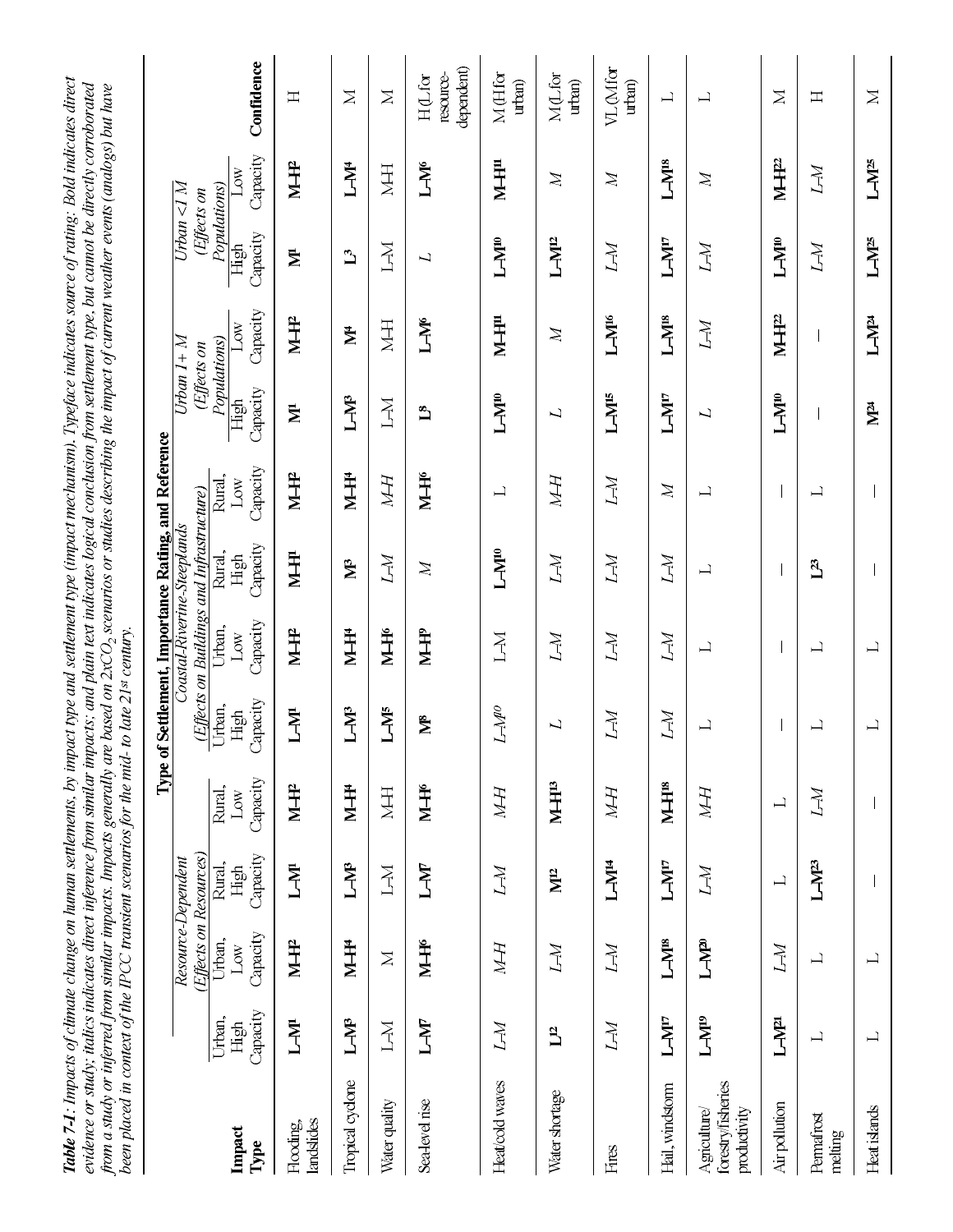change (e.g., IPCC, 1998; see Chapters 10–17). Because of variability in settlements across the world, it is virtually impossible to create rankings of impacts that do not contain numerous exceptions. However, the impact ratings in Table 7-1 provide a framework that can be adapted to local circumstances. Table 7-1 shows the author team's judgments, based on the available literature, about the vulnerability of different types of settlement to various aspects of climate change. The horizontal axis differentiates vulnerability according to type of settlement, capacity to adapt, and the mechanism through which the settlement is affected by climate change. For example, the resource base of settlements that are economically dependent on activities such as agriculture, forestry, fishing, hunting and gathering, or tourism may be affected; housing and infrastructure may be affected in coastal areas, riverine floodplains, islands that are sensitive to flooding, steeplands that are sensitive to landslides, and urban/wildland boundaries that are sensitive to fires; and the health and productivity of urban populations may be affected directly through air pollution, heat waves, and heat island effects. The vertical axis identifies 12 different types of climate change impact in descending order of global importance. Vulnerabilities are rated as low, medium, or high magnitude as described in Box 7-1. The information in Table 7-1 generally is presented as a range, reflecting the diversity of settlements within each broad class. The final column shows the level of confidence that the author team assigns to each type of climate impact. Table 7-1 depicts vulnerabilities for the years between approximately 2050 and 2080. Much of the available human settlements literature is silent on the timing of impacts; the choice of the years 2050–2080 in Table 7-1 is based on the size of the impacts or amount of climate change addressed in the literature reviewed by the author team. Table 7-1 takes into account the number and type of settlements affected worldwide and the likely strength of these effects by mid-to-late 21st century, as well as the financial, technical, and institutional capacity of settlements to respond. Figure 7-2 provides confidence scores for the impacts on individual scales described more fully in Box 7-1 (see also Moss and Schneider, 2000).

The negative impacts in Table 7-1 generally would be less negative or even positive in some regions before 2050 but

Many of the effects in Table 7-1 are quite likely for some communities in some places; other effects are extremely uncertain, controversial, or inapplicable. Key articles that underlie the ratings are provided as footnotes to Table 7-1.

Confidence in the main conclusions of this chapter in Table 7 -1 is rated in Figure 7-2 from very high (5) to very low (1) in four dimensions: support from theory, support from model results, support from data or trends in the existing environment, and the degree of consensus in expert opinion. Although these ratings reflect the subjective judgments of the chapter's authors concerning the weight that can be given to each element that increases confidence in the findings, the figure is useful in depicting the dimensions of the underlying literature that are particularly strong or weak in support of the chapter's conclusions. Confidence levels vary widely:

- Results that are very high on all dimensions, as in the expected vulnerability of at least some coastal settlements to sea-level rise
- Results that are very strong on most dimensions, such as local capacity being very important in practice for successful adaptation to environmental problems (even though the theory has not really been applied to climate change)
- Results that are very high on one or two dimensions, such as human health effects, where theory and model results are strongly supportive of the conclusion, whereas data are weaker or ambiguous and experts are somewhat divided
- Results for which there is some evidence, but most of it is only modestly supportive; one or two modestly

**Table 7-1 Notes**

**<sup>1.</sup>** Changnon (1996b), Yohe *et al*. (1996), Evans and Clague (1997), FEMA(1997), Smith *et al*. (1999); **2.** Choudhury (1998), Rosquillas (1998), Magaña (1999); **3.** Landsea *et al*. (1996), Pielke (1996), Pielke and Landsea (1998); **4.** Yohe *et al*. (1996), Hurricane Mitch cost Honduras 80% of its GDPand Nicaragua 49% (FAO, 1999), Swiss Re (1999); **5.** in general, wealthier areas substitute new locations from which to draw water (WG2 SAR Section 10.5.4; Changnon and Glantz, 1996; Arnell, 1998); **6 .** Meehl (1996), Nicholls and Hoozemans (1996), Nicholls and Mimura (1998); **7 .** Mimura *et al*. (1998); **8 .** FEMA (1991), Scott (1996), Rosenzweig and Solecki (2000); **9.** Ren (1994), Nicholls *et al*. (1999), see also Chapters 6 and 11; **10.** Phelps (1996), Chestnut *et al*. (1998), Duncan *et al*. (1999), Kerry *et al*. (1999); **11.** despite acclimatization, Indian cities have lost dozens to hundreds of people to heat-related deaths in recent years—more than 1,300 in 1998 (De and Mukhopadhyay, 1998); **12.** Wheaton and Arthur (1989), Rosenberg (1993), Lettenmaier *et al*. (1998), Gleick (2000); **13.** Meehl (1996), Scott (1996), Lewis *et al*. (1998); **14.** Hirsch (1999); **15.** the 1991 Oakland Hills and the 1994 Sydney fires are examples of losses sustained at urban interface in developed countries [in Oakland, a wildfire destroyed approximately 600 ha and more than 2,700 structures in the hills surrounding East Bay, took 25 lives, and caused more than US\$1.68 billion in damages (see <www.firewise.org>, sponsored by the U.S. Forest Service); in the Sydney area, 800,000 ha burned, more than 200 houses—mostly in urban areas—were destroyed, and two firefighters and two civilians were killed (see Australian National University's FIRENET Web site)]; **16.** EEPSEA(2000), Wheeler (2000); **17.** Andrey and Mills (1999), Dorland *et al*. (1999), Changnon (2000); **18.** for example, on the Indian subcontinent on 26 April 1989, a single severe storm—locally known as "nor'westers" or kal'boishakhi—and a tornado north of Dhaka killed 1,300 and injured 12,000; **19.** Rosenberg (1993); **20.** Meltzoff *et al*. (1997); **21.** Scott (1996); **22.** WRI (1999); **23.** Cohen (1997), Andrey and Mills (1999); **24.** Quattrochi (1996), Chestnut *et al*. (1998); **25.** Jáuregui (1997), Chestnut *et al*. (1998), Lam (1999).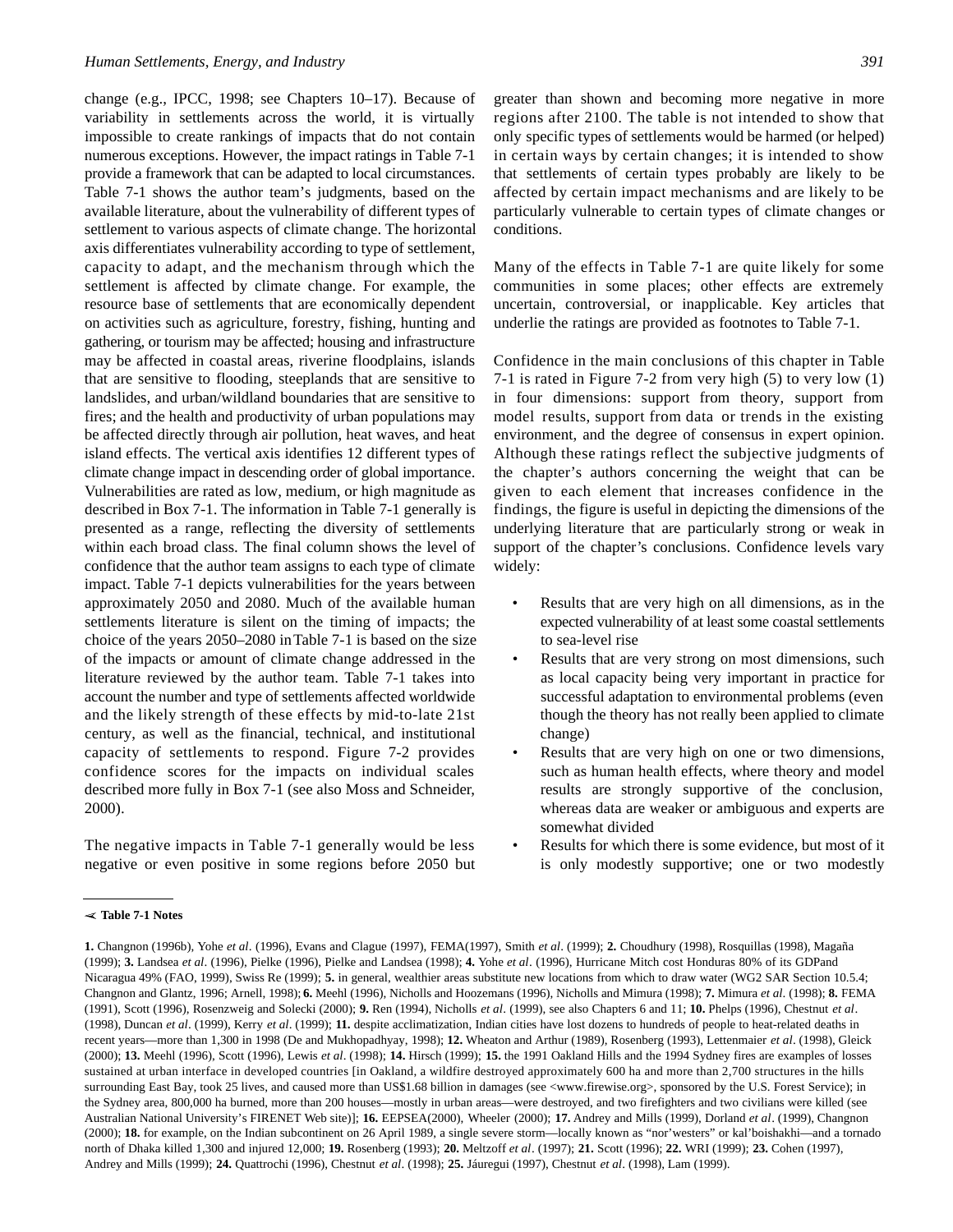#### **Box 7-1. Development of Scales forAssessing Potential Vulnerability of Human Settlements to Effects of Climate Change and Confidence in the Certainty of Impacts**

Climate affects the stability of resources that support human systems. One way to assess the potential impact of climate change on human systems is by using a qualitative scale that expresses the vulnerability of settlements to various kinds of climate effects (e.g., floods) in terms of how potentially disruptive these climate effects are expected to be for various types of human settlements (based on differences in their economic base, location, size, and adaptability). The definitions in the rating system below are derived from standard environmental impact assessment language and are intended to apply to local climate impacts. However, the scale may be used nationally if the nation is small and homogeneous or if most of the population lives in settlements of a certain type.

#### *Magnitude Ratings (Size of Impacts)*

- *Low:* Impacts of changed climate are not distinguishable from normal background variability in weather impacts or there is little noticeable effect.
- *Moderate:* Resources or sectors are affected noticeably, even substantially, but the effect is not destabilizing and recovery is rapid.
- *High:* Impacts are large and sometimes catastrophic. Resources or settlements are destabilized, with little hope for near-term recovery.

A semi-quantitative approach is used with a 5-point confidence scale to indicate the certainty of the effects of climate change. The author team subjectively rated confidence on the basis of the literature in four dimensions: consensus among experts (*consensus*), the extent to which underlying theory and data is developed (*theory*), the quality of model results (*model results*), and the consistency of observational evidence (*observations*). The scores were used to create a foursided polygon, as shown in Figure 7-2 on the facing page. All four dimensions were weighted equally to determine the area of the polygon and an overall confidence score.

#### *Polygon Area* = 0.5 • (*Theory* • *Observations* + *Observations* • *Model Results* + *Model Results* • *Consensus* + *Consensus* • *Theory*)

The overall confidence score assigned was based on the area of the polygon. For example, to rate a 4 for "high confidence," the polygon had to have an area between 16 and 25—the area of a polygon with ratings of greater than 4 but less than 5 on all four dimensions.

#### *Confidence Rating (Certainty of Impacts)*

- 1) *Very Low:* Impacts are extremely difficult to predict (confidence  $\langle 5\% \rangle$  (*Polygon Area* = 0–8).
- 2) *Low:* Impacts are regularly much greater or less than the median value (confidence < 33%) (*Polygon Area* = 8–18).
- 3) *Medium:* Impacts are regularly greater or less than the median value (confidence  $33\%$ ) (*Polygon Area* = 18–32).
- 4) *High*: There is noticeable variation in the size of impacts (confidence 67%) (*Polygon Area* = 32–50).
- 5) *Very High:* There is little variation in impact among scenarios, within a settlement type (confidence = 95%)  $(Polygon Area = 50)$ .

strong elements lead to the conclusion, but confidence is weak.

agricultural settlements, artisanal fishing communities, and the like. The issues are somewhat different in different locations, as indicated below.

#### *7.2.2.1. Resource-Dependent Settlements*

What makes resource-dependent settlements unique is the extent to which they are dependent on and tuned to the natural resources of the region and the extent to which they are vulnerable to changes in these natural resources. Resource dependency emphasizes the impact of climate change on the economic livelihood of inhabitants. An extreme form of resource-dependent settlements are settlements of traditional peoples, including hunter-gatherer communities, subsistence

#### *7.2.2.1.2. Arid and semi-arid regions*

Human societies have been developing by adaptation to the arid environment in desert regions for centuries. An example is the oasis water supply system called *karez*, *qanats*, or *foggaras*. For adaptation or mitigation, windbreaks are a powerful method to reduce the effects of the strong winds, dust storms, and sand dune movements (Du *et al*., 1996; Maki *et al*., 1997a,b). In addition, trees in windbreaks provide materials for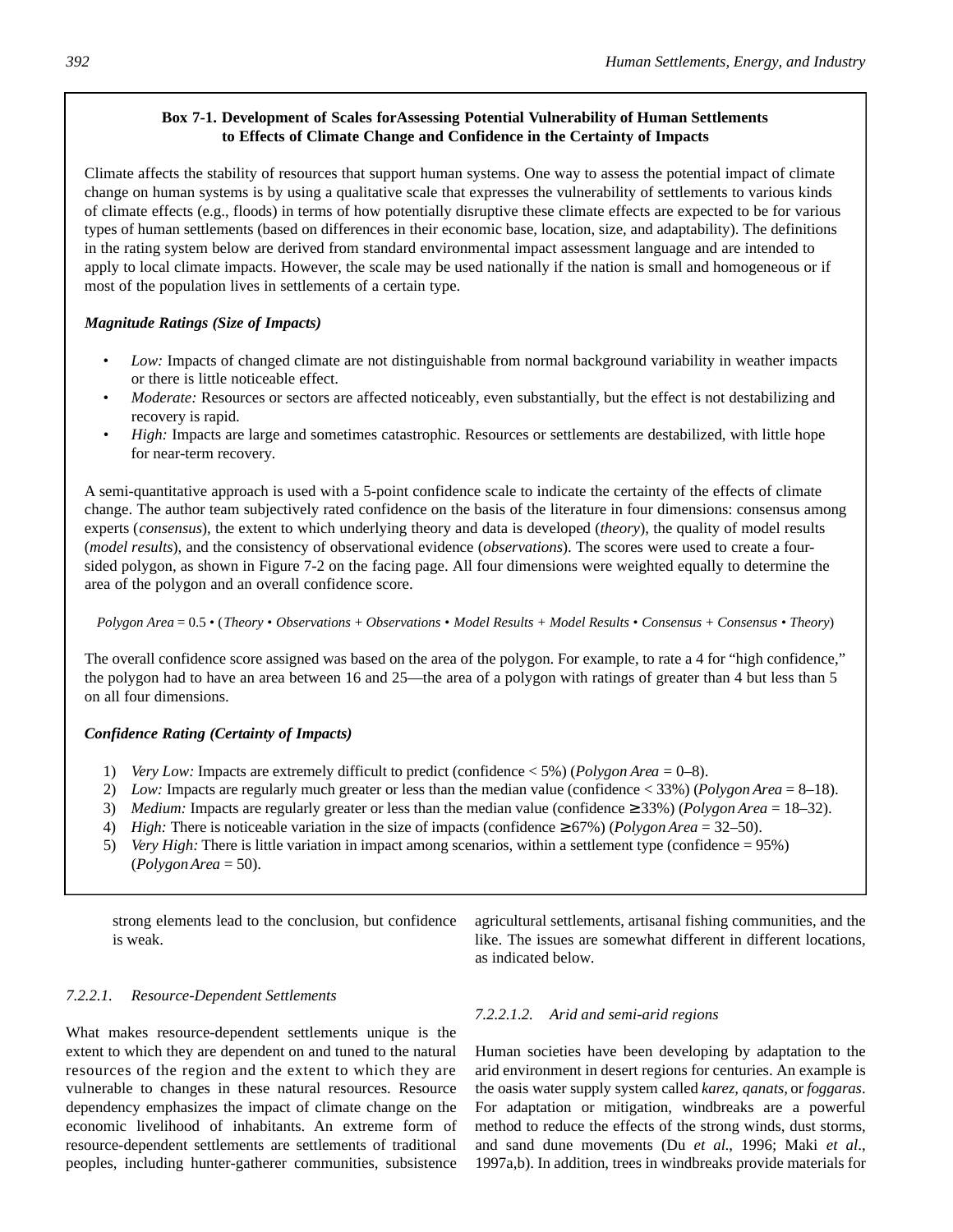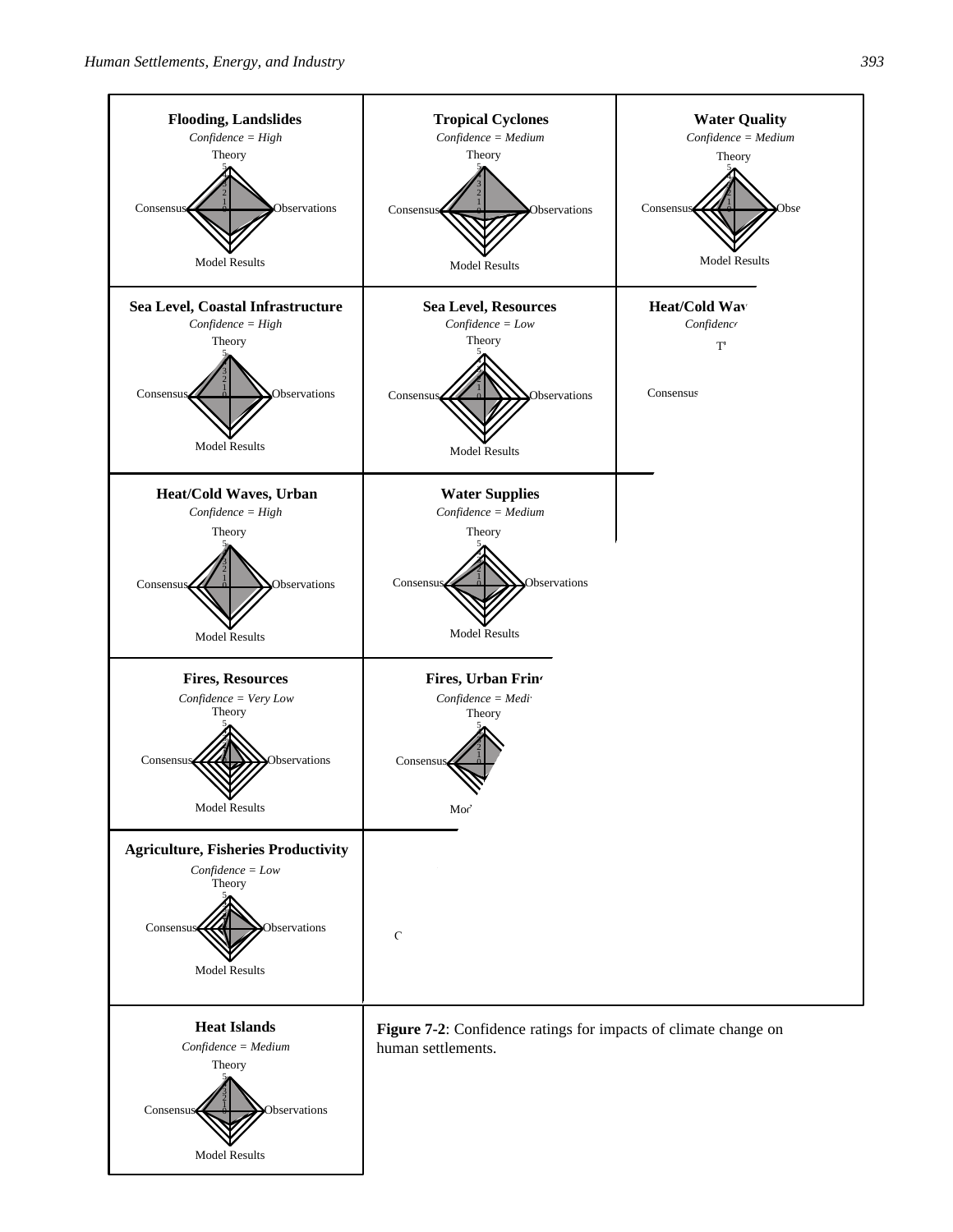construction and firewood for people, keep a better hygienic environment in the settlements, and improve conditions for crops and livestock.

Social vulnerabilities in arid regions include low income among residents as a result of underdevelopment of industry in the oases, difficulty in telecommunication and transportation between oases, and growing human pressure on the limited land base, as illustrated by the scarcity of suitable irrigable land in oases in the Taklimakan Desert, northwest China (Yoshino, 1997c, 1998). On the northern rim of the Taklimakan desert, only 4–4.5% of the land is available for irrigation, and only about 2% on the south rim is available. Although these limit values vary from desert to desert because of the amount of available water, scarcity of suitable land is a vulnerable feature of settlements in all arid regions. In northern Africa, southwest Asia, and parts of the Middle East, there is a belt of entire countries that currently suffer from inadequate water supplies (see Chapter 4). Increasing temperatures and reduction in rainfall would further limit these settlements.

Climate change could reduce water availability in the semi-arid savanna ecosystem of tropical Africa, affecting farmers, herders, and tourist-industry workers, which in turn will impact human settlements. Conflict already occurs between herdsmen and farmers in this region, and the SAR discussed the impacts on major cities when people leave the land (see Chapter 10).

Small settlements in arid/semi-arid regions occasionally confront a higher risk of damage by flooding than their counterparts in more humid environments. This is usually because of the longer return periods or rarity of extreme rainfall. However, in a warmer world the frequency of these intense storms in semiarid and arid regions may increase (Smith, 1996; Smith and Handmer, 1996; Smith *et al*., 1999). During extreme rainfall events, houses, roads, irrigation systems, and other constructions are destroyed and human settlements in oases are isolated because telecommunication and traffic connections are broken. Because settlements have been adapted to dry conditions, the total numbers of deaths and the total amount of damages caused by drought and other impacts of dry conditions often are smaller than those caused by heavy rainfall.

#### *7.2.2.1.2. Polar and subpolar settlements*

There are two major types of polar and subpolar settlements: traditional indigenous communities that are based on hunting and gathering activities such as whaling, caribou hunting, and seal hunting and modern "outpost" settlements such as military, mining, and oil camps. The more traditional settlements are economically vulnerable to changes in the regional ecology that might occur as a result of climate change (changes in sea ice, migration routes, or abundance of game species). Although military and mining operations generally would not be concerned with game species, impacts of warming on permafrost areas, sea lanes, and flying weather could significantly improve or reduce the efficiency of resource extraction (Cohen, 1997). Infrastructure in both types of settlements is vulnerable to permafrost melting, desiccation during warming, landslides, and flooding (see Chapter 16).

#### *7.2.2.1.3. Forest settlements*

Traditional settlements of indigenous peoples still exist in (mostly tropical) portions of Africa, Asia and nearby islands, and Latin America. Although these societies engage in subsistence agriculture and some cash activities such as guiding tourists, much of their economy is based on subsistence hunting and gathering. Already under threat from growth in farming, mining, and commercial forestry activities (which may themselves be a ffected by climate change), under climate change the traditional forest communities would face the additional challenge of changed ecology, which could change the availability of key species and adversely affect the sustainability of these communities.

#### *7.2.2.1.4. Agricultural and fisheries settlements and related industry*

Agroindustry is considered to be among the more adaptable industries affected by climate change. Brown and Rosenberg (1996) and Brown *et al*. (1998) were able to show, for example, that growing switchgrass (*Panicum virgatum)* for biomass is an effective adaptation in the warmer, drier climates expected in central North America under climate change. Chapter 5 also describes agriculture as adaptable and discusses adaptive responses. However, the capacity to adapt varies significantly among regions and among groups of farmers within regions. Adaptability and sustainability of agriculture and agroindustry depend not only on resources such as favorable climate, water, soils, and amount of land but also on the adaptability of whole market chains, which in turn are influenced by wealth levels, technical and financial sophistication, and institutional flexibility and strength (Tweeten, 1995; Nellis, 1996).

Changes in ocean conditions from El Niño episodes have demonstrated that changes such as ocean warming have substantial impacts on the locations and types of marine species available (UNEP, 1989; Meltzoff *et al.,* 1997; Suman, 2001). Fishery-based settlements would be strongly affected as fishermen follow high-valued stocks to other locations, make do with lower valued stocks, or even abandon fishing altogether (see Chapters 6, 10, 14, 15, and 17). Other communities may benefit if high-valued stocks become more accessible.

What often is not appreciated about resource-dependent settlements is the complexity of the economic and social relationships among participants. Changes in the technology of farming, transportation, and communications have integrated farming communities into national and world markets as never before and increasingly have made farming a part-time activity in some parts of the developed world (e.g., Sakamoto, 1996; Sasaki, 1996) and the developing world. The complexity of interactions and the increasing degree of integration offer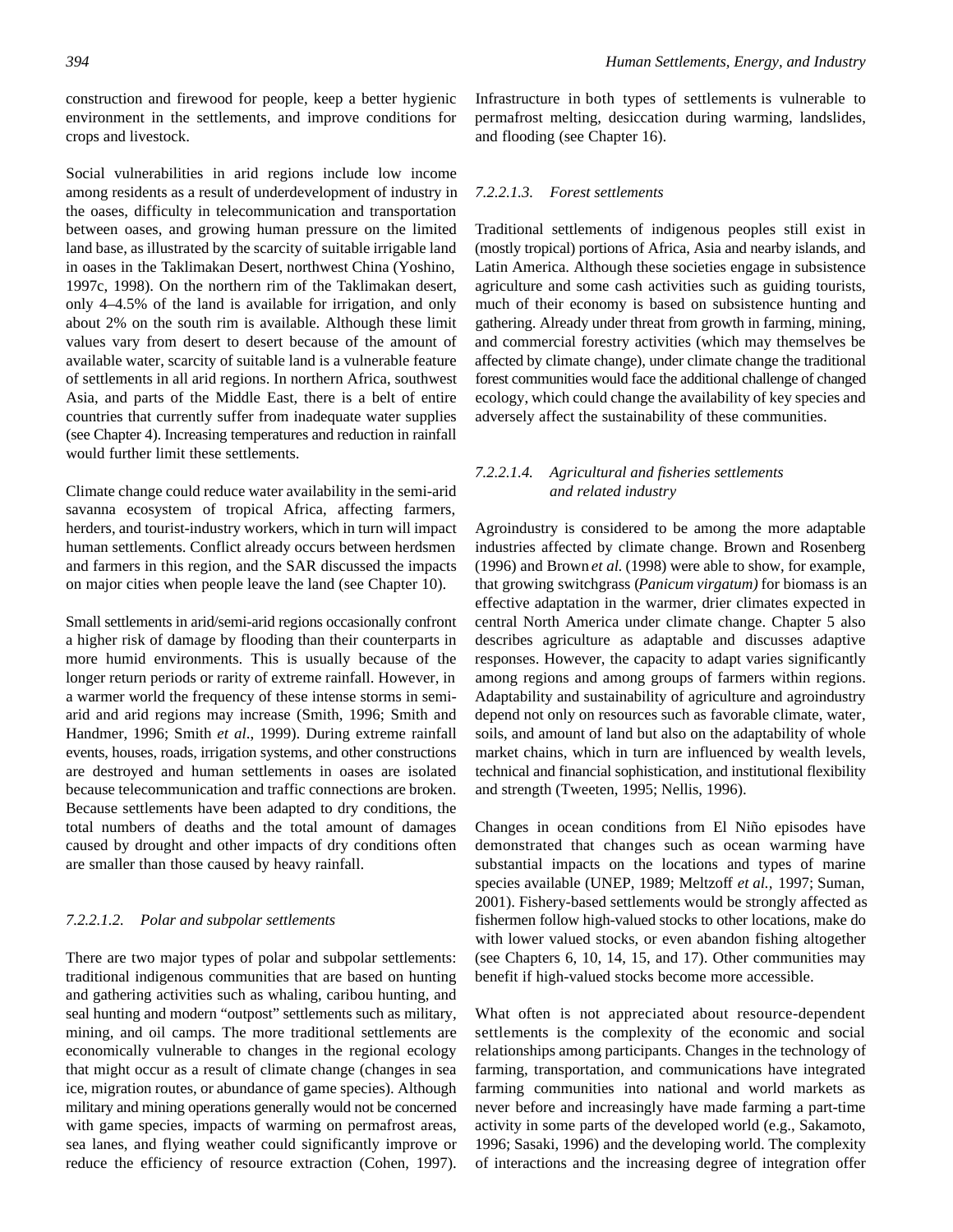additional means of adaptation to climate change at the regional level, but these factors also mean that agriculture and agroindustry are being challenged from several directions at once, possibly complicating the impact of climate change alone (see, for example, Chapter 10).

To illustrate some of the complexities involved, in Japan agrarian structures have changed drastically during the past 30 years (Kumagai, 1996). Small farms have evolved through cooperative groups facing environmental requirements, doublecropping, cheaper imports, and high national economic growth (Sakamoto, 1996) into a regional system of farm households, hamlets, traditional villages, villages, and towns (Yoshino, 1997a,b), with significant part-time labor (Sasaki, 1996), and economics of large-scale production in farming, reductions in investment risks costs, diversification within farming, diversification between farming and other activities, and increases in nonfarm income.

Japanese rice-growing illustrates some constraints on adaptation and community sustainability. Inefficient agriculture (ironically) ties the younger generation to the rural community, where they play important roles in making the community active and viable. Provision of modern facilities and infrastructure does not lead to sustainable communities; more important, one must consider residents' pride or attachment to the community. Realization of a sustainable community requires investments in time, talent, and money for the future of the community (Tabayashi, 1996). Autonomous adaptation here, as elsewhere, might involve numerous social and economic dimensions that involve the entire settlement. It is unlikely to be simple or straightforward and may not result in sustaining every settlement.

#### *7.2.2.1.5. Tourism and recreation*

The SAR noted that tourism—a major and growing industry in many regions—will be affected by changes in precipitation patterns, severely affecting income-generating activities (IPCC, 1998). The outcome in any particular area depends in part on whether the tourist activity is summer- or winter-oriented and, for the latter, the elevation of the area and the impact of climate on alternative activities and destinations. For example, in spring 1997, when conditions in alternative destinations in the Alps were poor, the number of skiers in the High Atlas in Morrocco increased (Parish and Funnell, 1999). Scotland has been predicted to have less snow cover at its lower elevation ski areas with global warming but may have drier and warmer summers for hill-walking and other summer activities (Harrison *et al*., 1999) (see regional chapters for other examples).

The impacts of sea-level rise on coastal tourism are compounded by the fact that tourist facility development planning and execution in many cases has been inadequate even for current conditions, leading to environmental problems such as water shortages (Wong, 1998). Furthermore, tourism businesses, which usually are location-specific, have a lower potential than tourists themselves (who have a wide variety of options) to

Whetton *et al.* (1996) quantified the effects of climate change on snow cover in the Australian Alps, which illustrates the problems of snow-based recreation activities. Under the bestcase scenario for 2030, simulated average snow-cover duration and the frequency of more than 60 days cover annually decline at all sites considered. However, this effect is not very marked at higher sites (above 1,700 m). For the worst-case scenario, at higher sites, simulated average snow cover roughly halves by 2030 and approaches zero by 2070. At lower sites, near-zero average values are simulated by 2030.

#### *7.2.2.2. Riverine, Coastal, and Steeplands Settlements— Impacts on Infrastructure*

Riverine and coastal settlements are notable largely for the potential that flooding and especially sea-level rise can have on them; steeplands in many regions are expected to become more vulnerable to landslides. The mechanisms of these effects depend on the settlement being located in harm's way. River floods can arise from intense local rainfall events or rapid snowmelt, for which long-term probabilities are difficult to forecast (see Chapter 4; Georgakakos *et al*., 1998). Rapid snowmelt from rain-on-snow events or warm periods in the middle of winter is a potential threat in a warmer world in some heavily settled, snow-fed river systems such as the Rhine in Europe (see Chapter 13), whereas steeplands may suffer more landslides and snow avalanches (e.g., Evans and Clague, 1997). The mechanisms of adaptation are similar: defend against flooding or landslides with increasingly expensive protection structures; retreat from the floodplain and unstable areas to safe ground; or accommodate flooding and landslides in structure design, land-use planning, and evacuation plans (see also Chapters 9, 10, 11, 12, 13, 15, and 17).

The most widespread serious potential impact of climate change on human settlements is believed to be flooding. A growing literature suggests that a very wide variety of settlements in nearly every climate zone may be affected, although specific evidence is still very limited. Riverine and coastal settlements are believed to be particularly at risk, but urban flooding could be a problem anywhere storm drains, water supply, and waste management systems are not designed with enough system capacity or sophistication to avoid being overwhelmed. Urbanization itself explains much of the increase in runoff relative to precipitation in settled areas (Changnon and Demissie, 1996) and contributes to flood-prone situations.

In coastal regions (especially on river deltas and small islands), sea-level rise will be the most fundamental challenge of global warming that human settlements face. Some additional national and regional analyses of coastal vulnerability to sea-level rise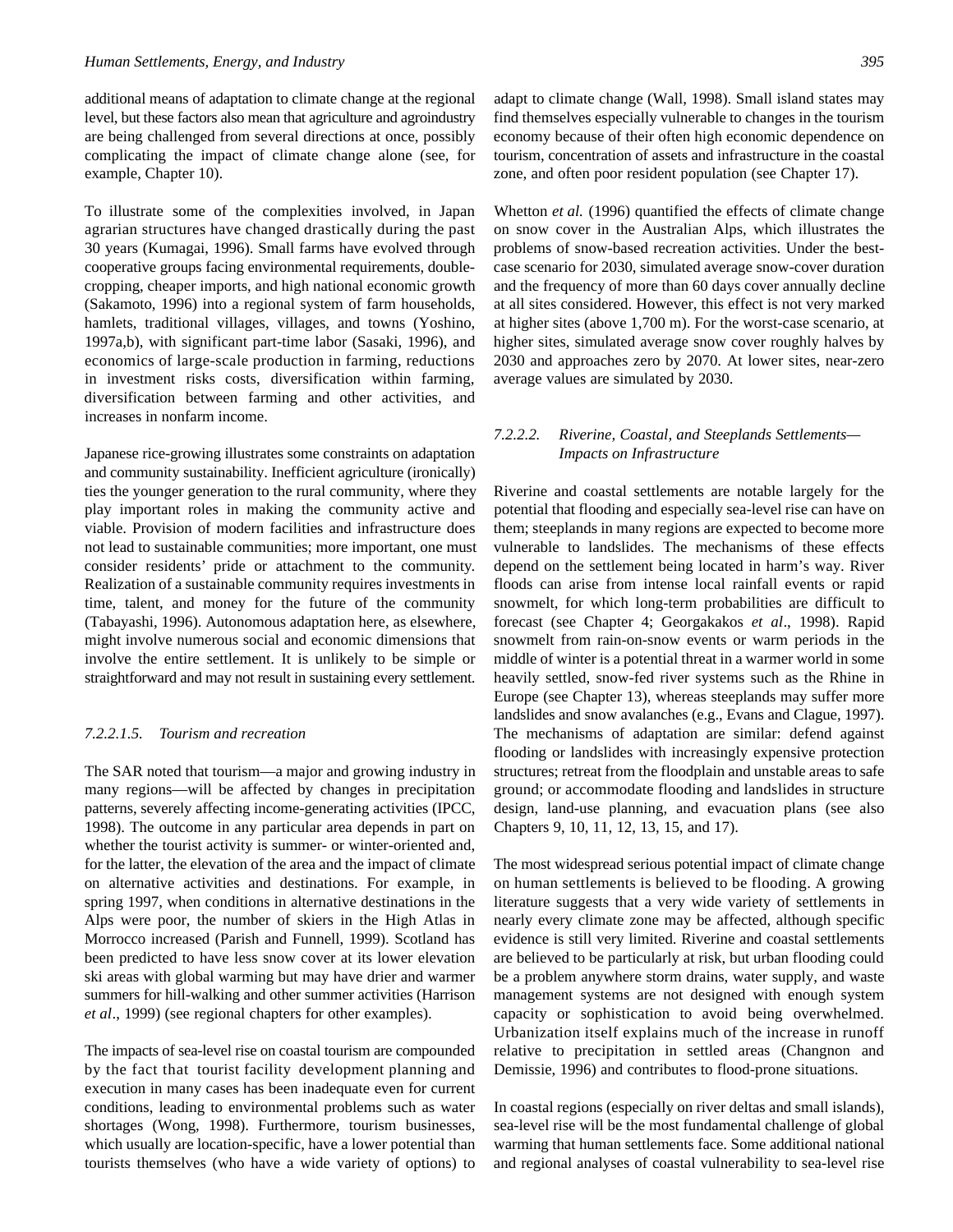have been published since the SAR. Many of these studies are summarized in Chapters 6 and 8 because of the importance of the issue to these sectors. In general, estimates of potential damages continue to increase because of increased movement of people and property into the coastal zone, even though the expected degree of sea-level rise has decreased. Worldwide, depending on the degree of adaptive response, the number of people at risk from annual flooding as a result of a 40-cm sea-level rise and population increase in the coastal zone is expected to increase from today's level of 10 million to 22–29 million by the 2020s, 50–80 million by 2050s, and 88–241 million by the 2080s (Nicholls *et al.*, 1999). Without sea-level rise, the numbers were projected at 22–23 million in the 2020s, 27–32 million in the 2050s, and 13–36 million in the 2080s. The 40-cm sea-level rise is consistent with the middle of the range currently being projected for 2100 by Working Group I. In 2050, more than 70% (90% by the 2080s) of people in settlements that potentially would be flooded by sea-level rise are likely to be located in a few regions: west Africa, east Africa, the southern Mediterranean, south Asia, and southeast Asia. In terms of relative increase, however, some of the biggest impacts are in the small island states (Nicholls *et al*., 1999).

Although a 1-m sea-level rise is not considered likely before 2100, it often is used to calibrate many damage estimates. For example, a macroscopic analysis of coastal vulnerability, areas, population, and amount of assets at risk from sea-level rise and storm surges for Japan shows about 861 km<sup>2</sup> of land currently is below the high-water level, with 2 million people and 54 trillion Japanese yen in assets. A 1-m sea-level rise would expand the area at risk 2.7 times, to 2,339 km2, and increase population and assets at risk to 4.1 million and 109 trillion Japanese yen, respectively (Mimura *et al*., 1998). El-Raey (1997) identifies potential impacts on Egypt: 2 million persons and 214,000 jobs affected, US\$35 billion in land value, property, and tourism income lost for a 50-cm sea-level rise. For a 100-cm rise, Zeidler (1997) identifies potential land losses of US\$30 billion, plus US\$18 billion at risk of flooding and as much as US\$6 billion of "full protection" in Poland. (See also Nicholls *et al.,* 1999, for potential damages to settlements on the world's coasts; Adger, 1999, specifically for damages to human settlements in Vietnam; Weerakkody, 1997, for Sri Lanka; and Liu, 1997, for China.)

If sea-level changes occur slowly, economically rational decisions could be made to protect only property that is worth more than its protection costs. With foresight, settlements can be planned to avoid much of the potential cost of protection, given that between 50 and 100 years are expected to pass before a 1-m sea-level rise would be expected. Yohe and Neumann (1997) offer a method by which this planning might be applied. This method can reduce the costs of protection by more than an order of magnitude. Yohe *et al*. (1996) estimate discounted (at 3% yr-1) cumulative U.S. national protection costs plus property abandonment costs for a 1-m sea-level rise by the end of the 21st century at US\$5–6 billion, as opposed to previous estimates of \$73–111 billion (Smith and Tirpak, 1989).

Sea-level rise exacerbates beach erosion, changes sedimentation patterns, increases river floors in estaurine zones, and inundates wetlands and tidal flats. Groundwater salinization also is a serious problem in coastal zones and many small islands, where recharge does not keep up with usage even under current conditions (Liu, 1997). Higher sea levels are projected to further reduce the size of coastal fresh aquifers and exacerbate the problem. Directly, it causes drinking water quality problems for people in settlements; indirectly, it may limit agriculture in coastal zones (e.g., Dakar, Senegal—Timmerman and White, 1997). Groundwater pumping makes matters worse in many coastal zones by contributing to serious land subsidence. Examples of human settlements affected range from modern European cities (Venice) to large coastal settlements in developing countries (Alexandria, Tianjin, Jakarta, and Bangkok) (Timmerman and White, 1997; Nicholls *et al*., 1999).

Vulnerabilities of settlements in coastal regions to higher sea levels are compounded by severe wind damage and storm surge caused by tropical cyclones and extra-tropical cyclones. The possibility of increasingly frequent (in some regions) or more intense tropical cyclones also cannot be rejected (see Chapter 3). Even if cyclones do not increase in intensity or frequency, with sea-level rise they would be expected to be an increasingly severe problem in low-lying coastal regions (e.g., for settlements along the North Sea coast in northwest Europe, the Seychelles, parts of Micronesia, the Gulf Coast of the United States and Mexico, the Nile Delta, the Gulf of Guinea, and the Bay of Bengal—specific vulnerable regions are identified in the FAR, SAR, RICC, and regional chapters of this report). Infrastructure hardening costs can be high if a decision were made to protect everything: The costs of protecting port facilities and coastal structures, raising wharves and quays, and reconstructing water gates and pumping stations for a 1-m sea-level rise in 39 prefectures in Japan has been estimated at 22 trillion Japanese yen (US\$194 billion), or about 7% of annual GDP (Mimura and Harasawa, 2000). In cases in which neither retreat nor defense is feasible, flooding can be accommodated through infrastructure that is designed to reduce damage and evacuation planning to reduce loss of life. Bangladesh, for example, provides hardened storm shelters (Choudhury, 1998).

When extreme weather disasters happen in these regions as a result of tropical or extra-tropical cyclones, the total costs of damages become very large and, where insured, often cause serious problems for insurance carriers (see Chapter 8). The United States' direct annual insured and uninsured costs for tropical cyclones (hurricanes), adjusting for inflation, averaged \$1.6 billion (1995 US\$) from 1950 to 1989 and \$6.2 billion from 1989 to 1995 (Hebert *et al*., 1996). Estimates of worldwide annual direct costs have been placed at \$10–15 billion annually (Pielke, 1997). Increased losses in the United States and elsewhere have occurred during a period in which the number and intensity of tropical cyclones actually was declining (Landsea *et al*., 1996; Pielke and Landsea, 1998). Thus, any future climate change-induced increase in tropical cyclone frequency or intensity remains a matter of great concern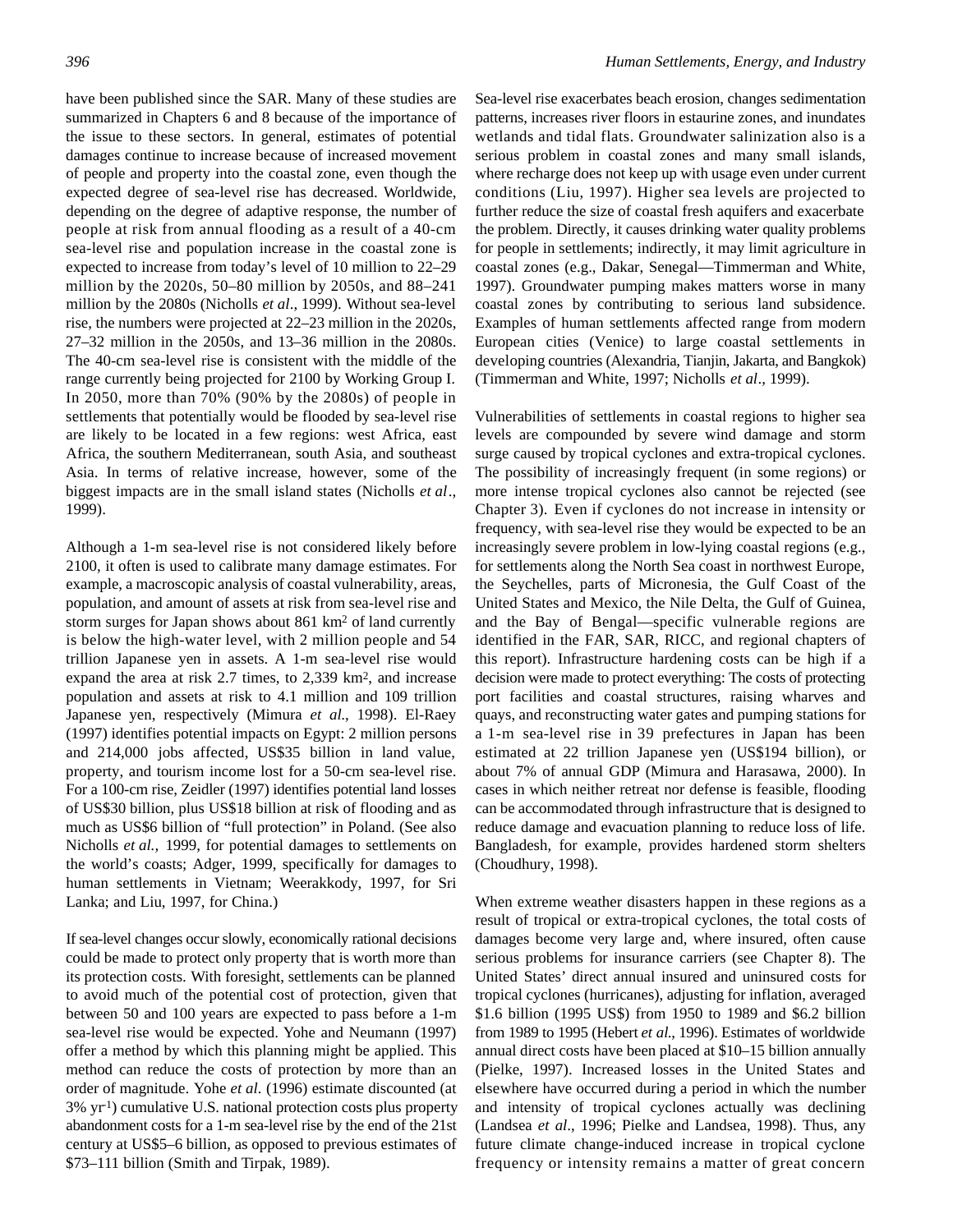to insurers and coastal facilities planners. A single US\$50 billion storm is not considered unlikely (Pielke and Landsea, 1998).

#### *7.2.2.3. Urban Settlements*

Urban settlements feature many of the same impacts of climate change as other settlements—such as air and water pollution, flooding, or consequences of increasingly viable disease vectors. These impacts may take unusual or extremely costly forms in urban areas—for example, flooding that results not from river flooding but from overwhelmed urban storm drains and sewers during extreme rainfall events (which may become more common in the future). Urban settlements also experience the consequences of accommodating migrant populations, the unique aspects of urban heat islands (which affect human health and energy demand), and some of the more severe aspects of air and water pollution. To some extent, the effects of climate change anywhere in the world are integrated through world markets, social and political changes, and migration. Many of these social and economic effects appear in the world's cities, including some of the world's largest (Rosenzweig and Solecki, 2000).

#### *7.2.2.3.1. Migration*

The SAR discussed at some length the potential impact of population movement in response to environmental impact and attractions of large urban areas. Human populations show significant tendencies to adapt to interannual variability of climate via migration, although migration may be the last of a complex set of coping strategies (Meze-Hausken, 2000). For example, decreases in crop and rice yields as a result of a prolonged dry season under ENSO conditions in Indonesia causes farmers to leave the villages to work in the surrounding cities. Population subsequently recovers (Yoshino, 1996b; Yoshino *et al*., 1997). In some cases, immigration is more permanent and does not involve large urban areas. For example, after three successive typhoons hit Tau Island in American Samoa in 1987, 1990, and 1991, about one-third of the population abandoned their homes and moved to Pago Pago on Tutuila Island, putting more population pressure on the limited economic opportunities and services of that island (Meehl, 1996).

A school of thought based on observations of several ethnic conflicts in the developing world suggests that environmental degradation, loss of access to resources, and resulting human migration (including "environmental refugees") in some circumstances could become a source of political and even military conflict (see Chapters 10 and 11). The result is possible, but the many intervening and contributory causes of intergroup and intragroup conflicts allow only low confidence in predictions of increases in such conflicts as a result of climate change, even where environmental resources are scarce and threatened (e.g., Wolf, 1998).

#### *7.2.2.3.2. Human health*

The impact of climate change on human heath in settlements is a complicated mechanism that involves the interaction of physical attributes of settlements and precursors for direct effects of heat stress, vector-borne diseases such as malaria, and enteric diseases such as cholera (see Chapter 9). These impacts are common to all types of settlements, including traditional ones. The 1997–98 El Niño event provided a way to derive and test process models for the impacts of climate change. In Latin America, for example, outbreaks of malaria and Dengue fever appeared to be related to anomalously high nighttime minimum temperatures (Epstein *et al*., 1998). Settlements provide disease vectors and organisms with habitat in the form of standing water, garbage dumps, and space sheltered from the elements. Flooding can flush organisms into settlements' clean water supplies, causing disease outbreaks. Heavy rainfall in normally dry areas leads to rapid increases in rodent populations, in turn leading to increases in rodent-borne diseases such as hantavirus (Glass *et al*., 2000). Choleraharboring marine plankton blooms also can be triggered by riverine flooding, which provides extra nutrients to the coastal environment (Colwell, 1996). Extremely dry conditions reduce the quantities and quality of water available for sanitary and drinking purposes, which also can trigger cholera and diarrheal outbreaks. Historically, this has been a problem on various Pacific islands during drought. Poverty, crowding, and poor sanitation in settlements add to these problems, as reported in the SAR.

#### *7.2.2.3.3. Heat islands and human health*

Warming of urban air increases in intensity and area as cities grow (Oke, 1982). This growing "heat island" tends to aggravate the risk of more frequent heat waves, as well as their impacts. Research indicates that variability in summer nighttime minimum temperature (temperatures above 32ºC at night)—combined with lack of acclimatization, high humidity, and poorly ventilated and insulated housing stock—may be the most important factor in urban heat deaths (Chestnut *et al.,* 1998). Elderly people, the very young, people in ill health, and poor people are most likely to be affected (see Chapter 9 for these and other health effects). Because climate change is expected to raise nighttime minimum temperatures more than daytime highs, urban heat islands would be a significant health concern in the largest human settlements.

Conversely, during the rainy season (except in a few cities, such as Cairo, where practically no rain occurs) the heat island enhances the intensity and frequency of rain showers (Changnon, 1992; Jáuregui and Romales, 1996), leading to higher risk of street flooding or mudslides where the urban poor live. Moreover, warmer and drier climates may aggravate air pollution seasonally because of wind erosion of bare soil areas in cities with semi-arid or arid climates (e.g., Mexico City, Beijing, Delhi, and cities located in sub-Saharan Africa). Blowing dust and high summer temperatures are likely to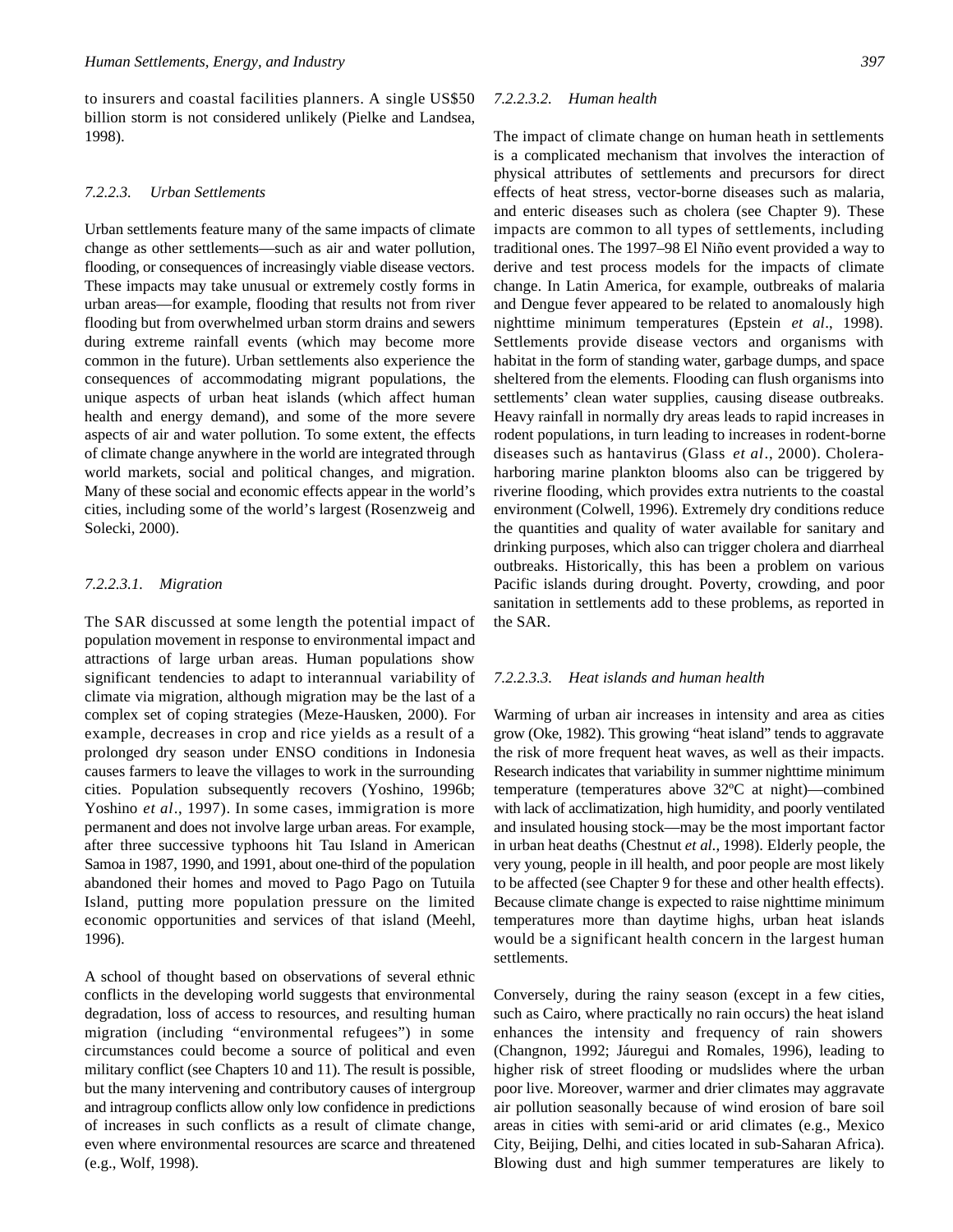increase the incidence of heat stroke, respiratory illness, and transmission of disease by deposition of airborne bacteria in lungs and on food.

In warmer and drier climates, local minimum temperatures tend to be higher, which tends to attenuate the intensity (and depth) of temperature inversions formed by nocturnal radiation cooling and reduce the risk of poor air quality. However—and especially in large cities located in valleys (e.g., Mexico City, Santiago, Beijing, Delhi)—this attenuation effect could be compensated by a higher rate of radiation cooling to an air layer with less moisture content, aggravating the air pollution situation. Elevated subsidence inversions such as those on the descending branch of semi-permanent anticyclones and limiting vertical dispersion of pollutants in cities such as Saõ Paulo, Los Angeles, or Tijuana are less likely to significantly change their thermal structure in a warmer world.

#### *7.2.2.3.4. Water pollution*

Despite massive investment in water treatment in the developed world and increasingly in the developing world over the past century, many settlements throughout the world (especially in rural areas) still are without adequate water treatment (UNCHS, 1999). In the case of drought, reduced water availability could force people to use polluted water sources in settlements at the same time that reduced flow rates reduce the rate of dilution of water contaminants. In the opposite case, flooding frequently damages water treatment works and floods wells, pit latrines and septic tanks, and agricultural and waste disposal areas and sometimes simply overwhelms treatment systems, contaminating water supplies.

#### *7.2.2.3.5. Air pollution*

Air pollution is a serious problem in many cities of the world, even under the current climate. The following issues emerge from a review of developing country cities that are members of the 69 urban agglomerations with population of more than 3 million in 1990 (UNEP, 1992):

- Population trends have not yet stabilized, which means cities will continue to extend their urban area (and urban heat island).
- Motor vehicles now constitute the main source of pollutants in most cities of the industrialized world. Although the rate of growth in the number of vehicles in some settlements in the developing world has been very rapid (Simon, 1996), cities in developing countries (with exceptions) exhibit greater variety in air pollution sources. This depends on the level of motorization and the level, density, and type of industry present. Cities in Latin America, for example, tend to have high vehicle densities and high vehicle-to-total pollution loads. The major sources of air pollution in Delhi are 2.8 million vehicles, thermal power plants, industries, and domestic

#### **Box 7-2**. **Air Pollution Problems of Large Cities in the Developing World—Update on the Case of Mexico City**

The SAR notes the complex air pollution problems of Mexico City and expresses concern that increases in air stability episodes under climate change could exacerbate an already difficult situation. Although these problems remain severe, as noted below, Mexico City also shows that adaptation (mitigation of air pollution) is possible and effective.

Mexico City is located in an elevated inland valley (approximately 2,250 m above sea level) in central Mexico. The climate is subhumid tropical, tempered by the altitude. Industrial activity contributes 20% of the city's air pollution; 3 million motor vehicles that consume 17.3 million liters of gasoline and 5 million liters of diesel daily (in 1997) generate 75% of the pollution (Office of the Environment Annual Report, 1997). Typical anticyclonic weather prevailing during the dry season contributes to frequent thermal inversions that prevent dispersion of pollutants. Moreover, abundant insolation prevailing during the dry warm period (March to May) favors activation of precursors [mainly oxides of nitrogen  $(NO_x)$ and hydrocarbons (HC)] to produce high levels of ozone. This also is the season for dust storms and blowing dust (Jáuregui, 1989). Although transport may generate 75% of the airborne pollutants by weight, estimates made in 1989 regarding transport's contribution to air pollution in terms of toxicity suggested its contribution was 42.4%. A considerable contribution also comes from vegetation and topsoil (12% of all airborne pollutants by weight in 1994) (see Connolly, 1999).

The Mexico City Ministry of the Environment subsequently found that ozone—one of the most serious threats to health—was still above acceptable levels on 300 days in 1999 but that some progress had been achieved. During the worst days from 1990 to 1992, pollutants hit emergency levels on as many as 177 days annually. Emergency levels occurred on 5 days in 1999. This achievement was considered to be a result of anti-pollution efforts by the local government. For example, in the early 1990s, lead was removed from gasoline sold in the Valley of Mexico; laws restricted the use of cars without catalytic converters to 4 weekdays; and inspections of factories to reduce pollution doubled in 1999, to 152. The average ozone reading fell from 197.6 to 144, where the air quality norm is 100 points of ozone—equivalent to exposure to 0.11 ppm for 1 hour (Mexico City Ministry of the Environment, 2000). This progress in improving air quality suggests that even huge developing world cities can begin to reduce pollution.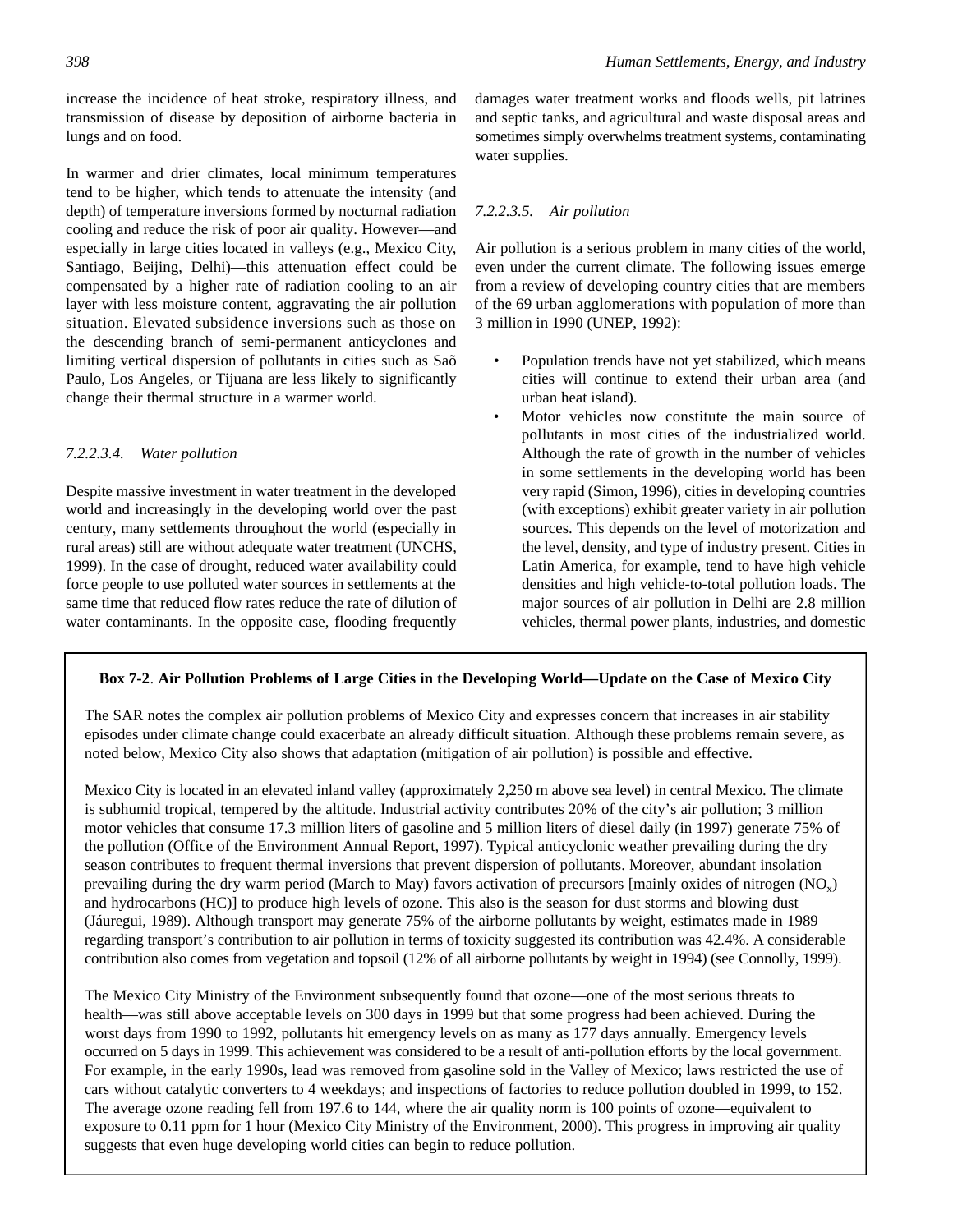fuel combustion. The problem has been compounded by unplanned development, inadequate public transport, poor road conditions, lack of traffic management, inadequate vehicle/engine maintenance, use of old vehicles, and poor fuel quality. Many developing countries' vehicle fleets tend to be older and poorly maintained (and not easily replaced because of the low incomes of their owners)—a factor that will increase the significance of motor vehicles as a pollution source (UNEP, 1992).

- Cities with seasonally warm, calm air and sunny weather with high traffic densities tend to be especially prone to the net formation of ozone and other photochemical oxidants, although it is not yet clear whether such conditions will be more or less prevalent under climate change. Volatile organic carbons (VOCs) from biogenic and anthropogenic sources such as automobiles increase at high temperatures, and thermal decomposition of peroxyacetyl nitrate (PAN) also increases (Samson *et al*., 1989).
- Atmospheric and air-shed modeling exercises suggest that higher temperatures and more stable air episodes under global warming of 4ºC could lead to 1–20% increases in peak urban ozone concentrations in the United States (Morris *et al*., 1989; Penner *et al*., 1989) and increased violation of clean air standards (Morris *et al.*, 1995). See Chapter 9 for the health effects of elevated ozone levels.

Box 7-2 shows that adaptive measures can be effective in reducing many of the precursors to adverse air quality under current climate. These measures also would help in the context of unfavorable atmospheric conditions as a result of climate change.

#### **7.3. Energy, Transportation, and Other Climate-Sensitive Industry**

#### *7.3.1. Energy Supply and Demand*

The SAR notes that climate change would impact energy supply and demand. Subsequent studies confirm this sensitivity. Hydropower generation is the energy source that is most likely to be impacted because it is sensitive to the amount, timing, and geographical pattern of precipitation as well as temperature (rain or snow, timing of melting) (see Chapter 4). Where reduced streamflows occur, they are expected to negatively impact hydropower production; greater streamflows, if they are timed correctly, might help hydroelectric production. In some regions, change of streamflow timing from spring to winter may increase hydropotential more in the winter than it reduces it in the spring and summer, but there is a question of whether the electric system can take advantage of the increase in winter flows and whether storage would be adequate. Hydroelectric projects generally are designed for a specific river flow regime, including a margin of safety. Projected climate changes are expected to change flow regimes—perhaps outside these safety margins in some instances (see Chapter 4). Although it is not yet possible to provide reliable forecasts of shifts in flow regimes for world river systems as a consequences of climate change, what is known suggests more intense rainfall events (which would require more conservative water storage strategies to prevent flood damage), greater probability of drought (less hydroelectric production), and less precipitation falling as snow (less water available during warm months). All three factors point to less (or, at least, less flexible) hydroelectric capacity at current powerhouses. Reduced flows in rivers and higher temperatures reduce the capabilities of thermal electric generation (Herrington *et al*., 1997); high temperatures also reduce transmission capabilities.

Some advanced energy technologies also may be affected. For example, the United States and Japan are trying to learn how to exploit the potential of methane hydrates. If global warming leads to warmer oceans or warms areas that currently are permafrost regions, these compounds are likely to become less stable, making it more problematic to attempt to recover methane from them (Kripowicz, 1998).

Increased cloudiness can reduce solar energy production. Wind energy production would be reduced if wind speeds increase above or fall below the acceptable operating range of the technology. Changes in growing conditions could affect the production of biomass, as well as prospects for carbon sequestration in soils and forest resources. Climate change could worsen current trends in depletion of biomass energy stocks in Africa, which is expected to become drier (see Chapters 3 and 10). The impact on biomass elsewhere is less clear; it may include enhancement of growth because of higher rainfall in Africa as well.

The portion of total energy supply from renewable energy sources varies among countries, developed and developing. In the United States in 1998, renewable sources provided roughly 7% of gross energy consumption—about half of that as hydroelectric energy (EIA, 1999a). In other countries, developed and developing, the percentages vary. For example, biomass accounts for 5% of north African, 15% of south African, and 86% of sub-Saharan (minus South Africa) energy consumption; in Cote d'Ivoire, the Democratic Republic of Congo, Ethiopia, Mozambique, and Zambia, the vast majority of on-grid e lectricity generation comes from hydropower (EIA, 1999b). Hydroelectricity represents the primary source of electricity in Canada and most South and Central American countries, with the highest reliance in Paraguay and Brazil (99 and 87% of generating capacity, respectively) (EIA, 1999c). Although renewable energy sources may be adaptable to new climate, larger percentages of renewables (especially hydroelectricity) in a country's energy supply might make the country relatively more sensitive to climate (see Chapters 10, 11, and 12). However, fossil fuel extraction may be adversely affected by increased wind and wave action, heavy precipitation, shoreline erosion, and permafrost melting in regions where this applies (see Chapter 16). In addition, thermal power plants can be adversely affected by loss of cooling water as a result of low flows (see Chapter 12).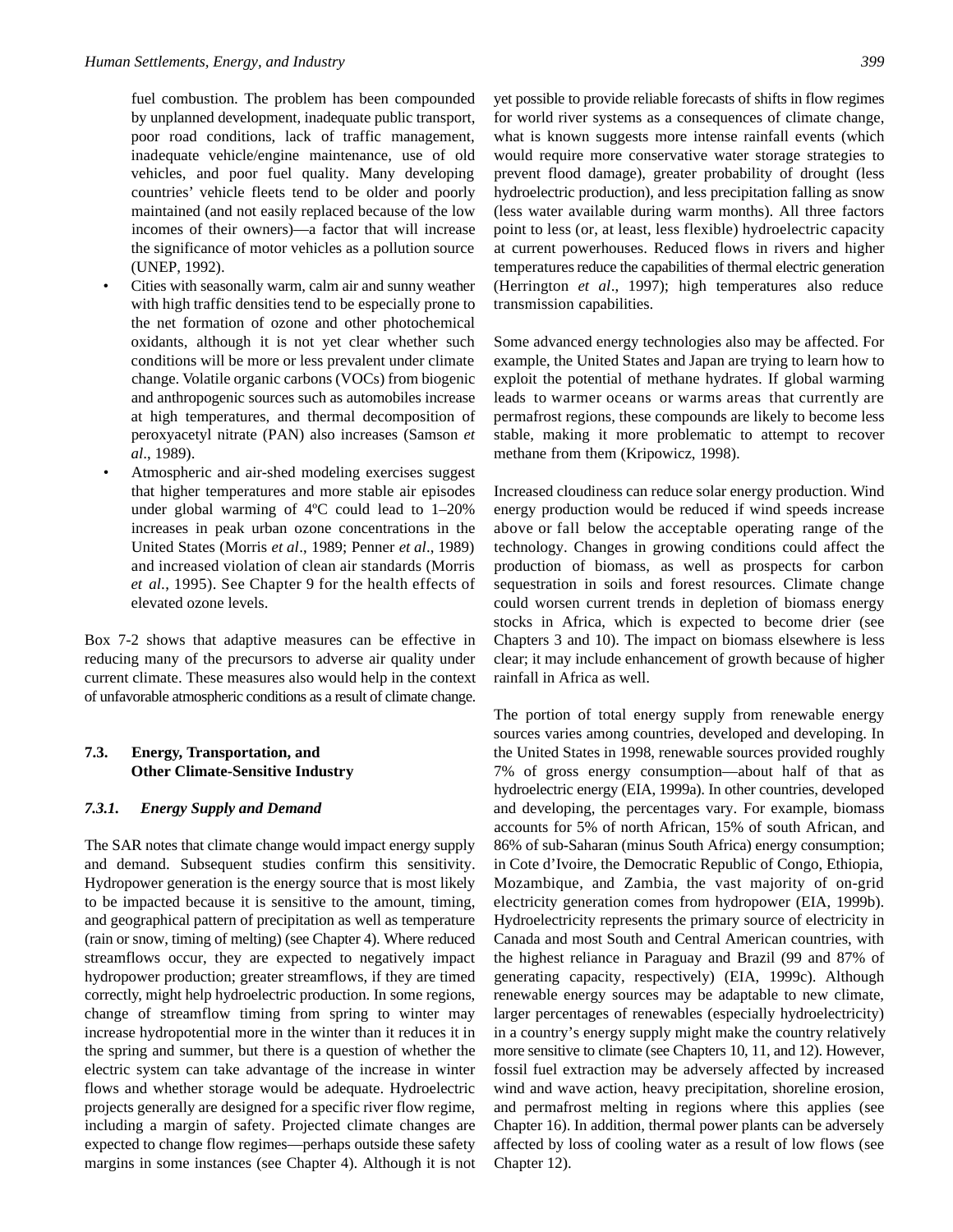If a warmer climate is characterized by more extreme weather events such as windstorms, ice storms, floods, tornadoes, and hail, the transmission systems of electric utilities may experience a higher rate of failure, with attendant costs (see, however, Chapter 3 and TAR WGI Chapter 10) These failures can be extremely costly, as illustrated by the great eastern Canada ice storm of January 1998, which toppled hundreds of transmission towers and downed 120,000 km of power lines—in some cases for a month to 6 weeks—and cost CDN\$3 billion in economic damage (only half of which was insured) (Kerry *et al*., 1999). A 5-week power failure in the central business district of Auckland, New Zealand, occurred in February–March 1998 when four high-voltage transmission cables failed (Ministry of Commerce of New Zealand, 1998). Hot weather contributed to high demand and less-than-optimal operating conditions of these cables as a result of high soil temperature and dryness, although it was not ruled the direct cause. Transmission and distribution systems can be hardened to respond to greater risk, but only at substantial cost.

The SAR notes that on the demand side, space-cooling demand would increase and space-heating demand would decrease. Electrical system expansion (generation, transmission, and distribution) may be required to meet greater summer peaks. In warmer areas, it is expected that the demand for electricity will certainly increase, as may the demand for energy overall. Urbanization, rising incomes, and warmer climates could combine to increase energy used for space cooling—already a major concern in tropical and subtropical cities, most of which are in developing countries (e.g., as much as 60% of total electricity use in the commercial sector in Hong Kong, 60% of all electric energy in Riyadh—see Al-Rabghi *et al*., 1999; Lam, 1999, 2000). Besides having a major impact on the energy sector, air conditioning would tend to enhance heat island effects because of the energy used. At the same time, research has found that air conditioning, where available and affordable, is a statistically significant factor in reducing the chances of hot-weather-related mortality (Chestnut *et al*., 1998).

The heat island phenomenon may have a positive impact in cities with seasonally cool to cold winters. For example, during the 20th century, the long-term impact of the urban heat island has been to reduce potential energy demand for space heating by as much as 50% in the central quarters of megacities such as Tokyo and Mexico City (Jáuregui, 1998). Urban warming and increased demand for cooling is expected, even though urban aerosol production (e.g., from power plants) does have a cooling effect (*Science News*, 1992; Jáuregui and Luyando, 1999).

Additional studies that have been published since the SAR continue to show that whether *net* energy consumption will increase or decrease as a result of climate change depends very much on location—in particular, whether energy consumption includes larger heating loads or cooling loads. The north-south orientation of Japan provides some insight into this question. Ichinose (1996) (quoted in Mimura *et al*., 1998) has shown for Japan that reduction in heating would be about 30% in Sapporo on the northern island of Hokkaido, whereas it would be only 10% in Tokyo on the central island of Honshu. On the other hand, electricity consumption for cooling would increase hardly at all on Honshu and several percent in Naha on the southern island of Okinawa. The direction of net change also is sensitive to the future market penetration of air conditioning and to energy prices. In one Japanese study (Hattori *et al*., 1991, summarized in Mimura *et al*., 1998) the sensitivity of peak electric power demand to air temperature was shown to have increased 2.3 times during the 15 years between 1975 and 1990, largely as a result of the increase in the market penetration and unit size of air conditioners. Amano (1996, summarized in Mimura *et al*., 1998) points out that a decline in energy prices contributed to the increase in the sensitivity of electricity consumption to climate.

Belzer *et al.* (1996) is among the few studies since the SAR that has estimated the effect of climate change on energy demand by the commercial sector. The study projects the change in demand at the national level for the United States in 2030. Accounting for changes in the building stock, a 4°C increase in average annual temperature, holding other loads constant, leads to an estimated 0–5% reduction in total energy consumption by the commercial sector in the year 2030 (note that 4°C was then considered possible at mid-latitudes if worldwide temperatures increased 2.5°C; now it is probably at the upper end of potential increases).

The SAR notes that energy used for irrigation would increase. Peart *et al.* (1995) studied the effects of climate change on energy efficiency in agriculture (including irrigation) in the southeastern United States. Results indicate that climate change would cause an increase in energy inputs required to produce a given amount of maize, soybeans, and peanuts.

Only a handful of studies since the SAR have looked at the e ffects of climate change on overall energy demand. Mendelsohn and Schlesinger (1999) estimated climate response functions and economic welfare for the entire energy sector in the United States, based on the cross-sectional study of household and firm energy expenditures in Mendelsohn and Neumann (1998). Two approaches were used: laboratory experiments coupled with process-based simulation models, and crosssectional studies to substitute for impacts of climate change over time. Economic welfare associated with energy was found to have a quadratic relationship with temperature, with a maximum at  $10^{\circ}$ C. Although the experimental method succeeded in isolating the effect of climate from other variables, it failed to fully incorporate adaptive responses. The cross-sectional studies found that annual energy expenditures were minimized with an annual temperature of 12.8°C in the commercial energy sector and with 11.7°C in the residential energy sector. The cross-sectional approach, of course, does not allow for the transient response of the climate system or the actual dynamics of the energy sector in response to climate. It substitutes static history for a dynamic future and cannot deal with irreversibilities, higher moments of climatic changes such as alterations to diurnal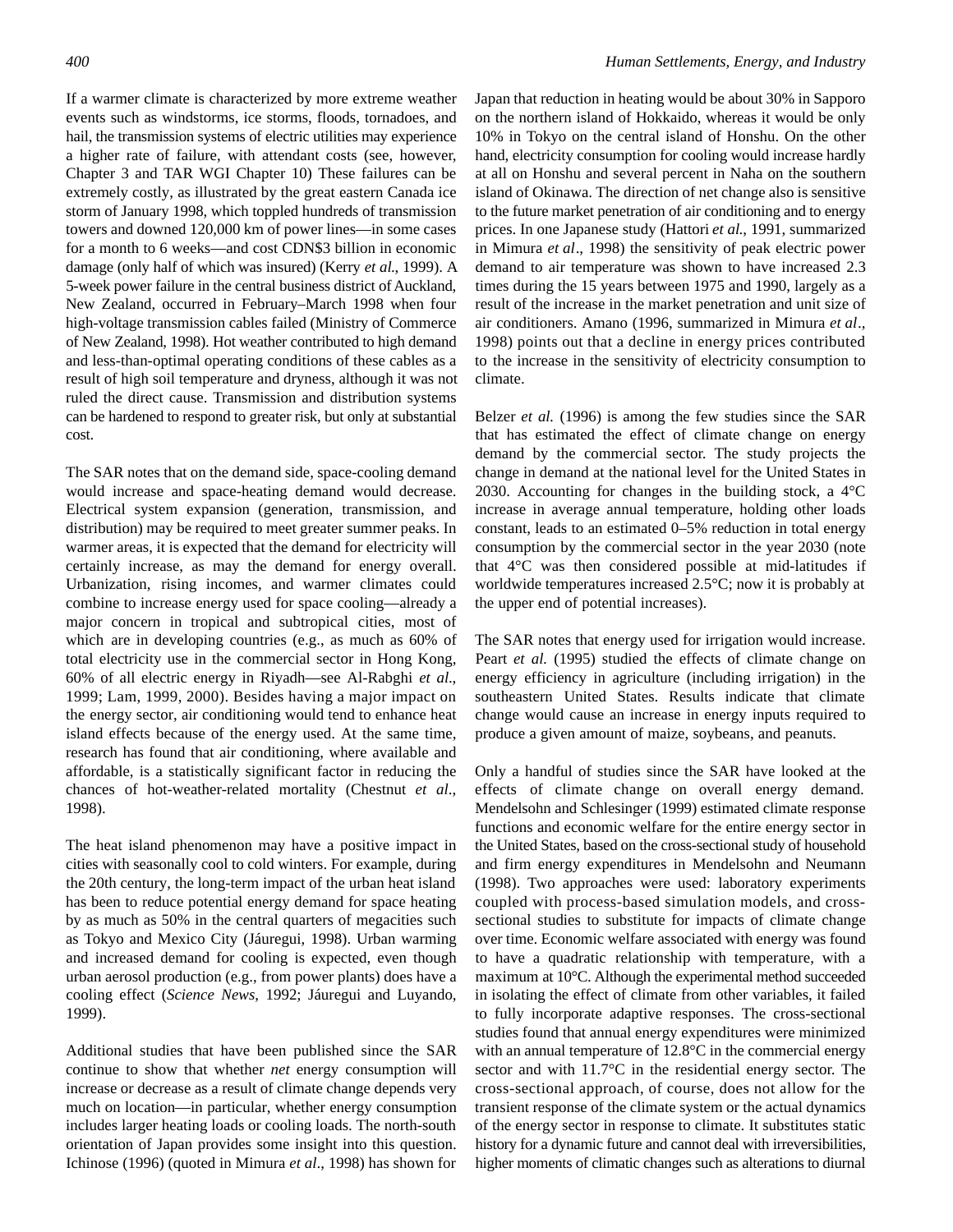or seasonal cycles, synergic responses (see Section 7.6), or extreme events. (e.g., Schneider, 1997).

#### *7.3.2. Transportation*

Changnon (1996a) studied the effects of potential shifts in summer precipitation on transportation in Chicago, using data for 1977–79 and assuming continued use of current modes of transport. The study suggests that a future climate with more summer rainy days, somewhat higher rain rates, and more rainstorms would increase total vehicular accidents and total injuries in vehicular accidents, reduce travel on public transportation systems, and cause more aircraft accidents and delays. A drier climate probably would experience fewer moderate to heavy rain events, but results show that rain events during drier conditions produce a greater frequency of accidents and injuries per event than during wetter conditions. If high-heat events became more common with warmer climate, they also could become a problem. They have been known to soften asphalt roads, "explode" or buckle concrete roads, warp railroad rails, close airports because of lack of "lift" in extremely hot air, and increase mechanical failures in automobiles and trucks. On the other hand, there might be fewer mechanical failures resulting from extreme cold (Adams, 1997). Floods are costly to transportation systems, as they are to other infrastructure. Although the effect of climate change on flying weather is not clear, transportation by air is known to be sensitive to adverse weather conditions; major systemwide effects sometimes follow from flight cancellations, rerouting, or rescheduling. For example, one diverted flight can cause anywhere from 2 to 50 flight delays, and one canceled flight can result in 15–20 flight delays. The cost of a diverted flight can be as much as US\$150,000, and a cancellation can cost close to US\$40,000. The corresponding direct annual costs to 16 U.S. airlines are US\$47 million and US\$222 million, respectively (Qualley, 1997). Several additional examples of impacts on transportation are cited in Chapter 13.

#### *7.3.3. Construction*

Flooding and other extreme weather events that damage buildings and infrastructure could cost the world's economies billions of dollars under climate change simply to replace the damage—a cost that could divert funds from other needed investment (see Chapter 8). However*,* Mimura *et al.* (1998) note that cost increases for disaster rehabilitation and countermeasures against natural calamities could expand the market for the construction industry. Although no direct studies have been done, it is likely that a greater incidence of summer heat waves would reduce the productivity of this sector, but a lower incidence of cold waves and snowy conditions would increase the amount of year-round construction that could be accomplished in climates that currently have long, cold winters. Changes in design requirements for infrastructure, leading to additional requirements for construction, are discussed in the SAR.

#### *7.3.4. Manufacturing*

Manufacturing industries that are not directly dependent on natural resources generally would not be affected by climate unless key infrastructure is destroyed by flood or landslides, or unless shipments of inputs and outputs are affected (e.g., by snow blocking roads, airports, and train tracks; flooding or low flow that make river transportation untenable; or low water supplies that make process cooling and environmental activities more difficult). However, manufacturers are influenced by climate change in two other ways. First, they would be affected through the impact of government policies pertaining to climate change, such as carbon taxes (thereby increasing the cost of inputs). Second, they could be affected through consumer behavior that in turn is affected by climatic variations. For example, less cold-weather clothing and more warm-weather clothing might be ordered. Manufacture that depends on climatesensitive natural resources would be affected by impacts on those resources. For example, food processing activity would follow the success of agriculture. Very little is known concerning the effects of warming on industry, and most information is highly speculative.

#### *7.3.5. Financial Services and Insurance*

Climate change increases risks for the insurance sector, but the effect on profitability is not likely to be severe because insurance companies are capable of shifting changed risks to the insured, provided that they are "properly and timely informed" on the consequences of climate change (Tol, 1998). For example, during the great storms in the early 1990s, the insurance sector reacted to increased risk and large losses by restricting coverage and raising premiums. Tucker (1997) also shows that increased climatic variability necessitates higher insurance premiums to account for the higher probability of damages. However, insurance companies still can be destabilized by large losses in a major weather-related catastrophe in a region where actuarial tables and estimated risks do not adequately reflect true weather risk (including greater variability), and companies therefore may not have made adequate provision for losses. See Chapter 8 for a description of impacts on financial services.

#### *7.3.6. Estimating and Valuing Effects*

Valuation of climate impacts remains difficult on three grounds. The first is uncertainty associated with determining physical changes and responses to these changes. The second is economic valuations of these changes that vary across regions. Fankhauser *et al.* (1998) show that damage cost estimates are sensitive to assumptions made on the basis of valuation (willingness to pay versus willingness to accept), accountability for impacts, differentiation of per unit values, and aggregation of damage costs over diverse regions. A third problem can be expressed as follows: "Which metric?" Five popular metrics are used: market costs, lives lost, species lost, changes in the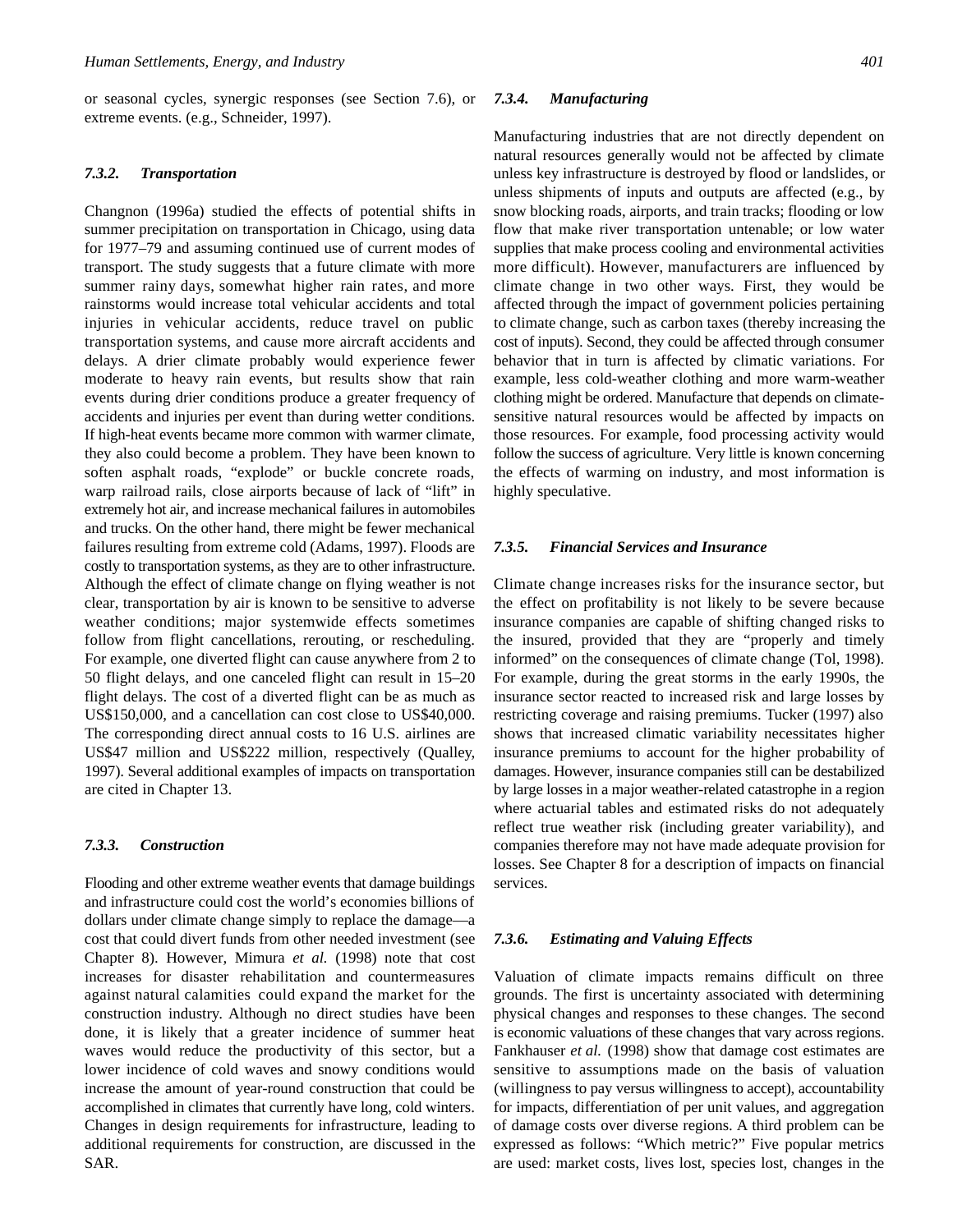distribution of costs/benefits, changes in quality of life (loss of heritage sites, environmental refugees, etc). Schneider *et al*. (2000) conclude that when aggregation exercises are undertaken, disaggregation of all estimated effects into each of five numeraires is needed first, followed by a traceable account of any aggregation so others holding different weighting schemes for each numeraire can re-aggregate. This is done rarely, if ever.

The Workshop on the Social and Economic Impacts of Weather at the National Center for Atmospheric Research, 2–4 April 1997, in Boulder, CO, estimated that property losses from extreme weather of all types currently costs the United States about \$15 billion  $yr<sup>1</sup>$  (\$6.2 billion related to hurricanes), as well as about 1,500 deaths (about half resulting from cold events); the worst flood and hurricane years yield about \$30–40 billion in property losses.

Smith (1996) standardized estimates of climate change damages for the United States for a 2.5°C warming, a 50-cm sea-level rise, 1990 income and population, and a 4% real rate of return on investments. Total damage estimates are slightly less than 1% of United States gross national product (GNP) in 1990. Within individual sectors such as agriculture and electricity, however, standardized damages differ by more than an order of magnitude. This level of uncertainty appears to apply among experts as well. For example, Nordhaus (1994) surveyed experts, and their damage estimates ranged over more than an order of magnitude.

Yohe *et al*. (1996) calculated the cost of a 50-cm sea-level rise trajectory for developed property along the U.S. coastline. Transient costs in 2065 were estimated to be approximately \$70 million (undiscounted and measured in constant 1990 US\$). These costs are nearly an order of magnitude lower than estimates published prior to 1995 (e.g., Fankhauser, 1995). This is because Yohe *et al*. (1996) incorporated the cost-reducing potential of market-based adaptation in anticipation of the threat of sealevel rise. In addition, they assumed efficient discrete decisions to protect or abandon small tracts of property, based on their economic merit. Some work since suggests that maladaptation may cause the costs of sea-level rise to be somewhat higher (West and Dowlatabadi, 1998).

#### *7 . 3 . 7 . Tools/Methods/Approaches/Models Used in Developing New Knowledge, including Assumptions, Sensitivities, and Scenarios Used in Models*

Current impact assessment methods focus on comparing current conditions to a single alternative steady state—that associated with doubling of GHGs. Mendelsohn and Schlesinger (1999) attempt to estimate climate response functions for market sectors in the United States that reflect how damages change as climate changes through a range of values. Impacts are generated by using national climate values, rather than global values, and the timing of climate change is included in the modeling of capitalintensive sectors such as coastal resources and timber, which cannot adjust quickly. Empirical estimates of climate response functions are based on laboratory experiments coupled with process-based simulation models and cross-sectional studies (Mendelsohn and Neumann, 1998). Both methods indicate that agriculture, forestry, and energy have a bell-shaped relationship to temperature. Similarly, an increase in precipitation is likely to be beneficial to some agriculture, forestry, and water sectors, although this effect is reversed at sufficiently high levels. However, this work captures neither the transient response of the climate system nor the actual dynamics of the energy sector in response to climate (e.g., Schneider, 1997).

#### **7.4. Infrastructure**

#### *7.4.1. Water Supply and Demand*

Increases in average atmospheric temperature accelerate the rate of evaporation and demand for cooling water in human settlements, thereby increasing overall water demand, while simultaneously either increasing or decreasing water supplies (depending on whether precipitation increases or decreases and whether additional supply, if any, can be captured or simply runs off and is lost). Shimizu (1993, quoted in Mimura *et al*., 1998) showed that daily water demand in Nagoya, Japan, would increase by 10% as the highest daily temperature rose from 25 to 30°C. Boland (1997) looked at several climate transient forecasts for the Washington, DC, metropolitan area for the year 2030 and estimated increases in summertime use of 13 to 19% and annual use of  $-8$  to  $+11$ % relative to a future increase from 1990 without climate change of approximately 100%. In China, using four GCMs for the year 2030, water deficiency under normal (50%) and extreme dry (95%) hy drological conditions for various basins was predicted as  $-1.6$  x 10<sup>8</sup> to 1.43 x 10<sup>9</sup> m<sup>3</sup> in the Beijing-Tianjin-Tangshan area and -1.1 x 10<sup>8</sup> to 121.2 x 10<sup>8</sup> m<sup>3</sup> in the Yellow River Basin (China Country Study Team, 1999).

Estimates of effects on water supply mostly have dealt with linking atmospheric and hydrologic models in an attempt to produce more plausible forecasts with statistical variability. Although they do not directly forecast water supplies to human settlements, Kwadijk and Rotmans (1995) do show an increase in variability of supply in the Rhine River with climate change, but little change in estimated annual flow. The study is unusual in that it attempts to directly link impacts to mitigation policy. Amore conventional study that still links water supply (directly for a municipal water system) and climate scenarios is Wood *et al*. (1997).

#### *7 . 4 . 2 . Buildings, Transportation, and Other Infrastructure*

Additional research since the SAR seems to have added to concerns about increased intensity of rainfall and urban flooding (e.g., for the highly urbanized northeast United States— Rosensenzweig and Solecki, 2000). Increases in intensity are projected by Fowler and Hennessy (1995) and Hennessy *et al*.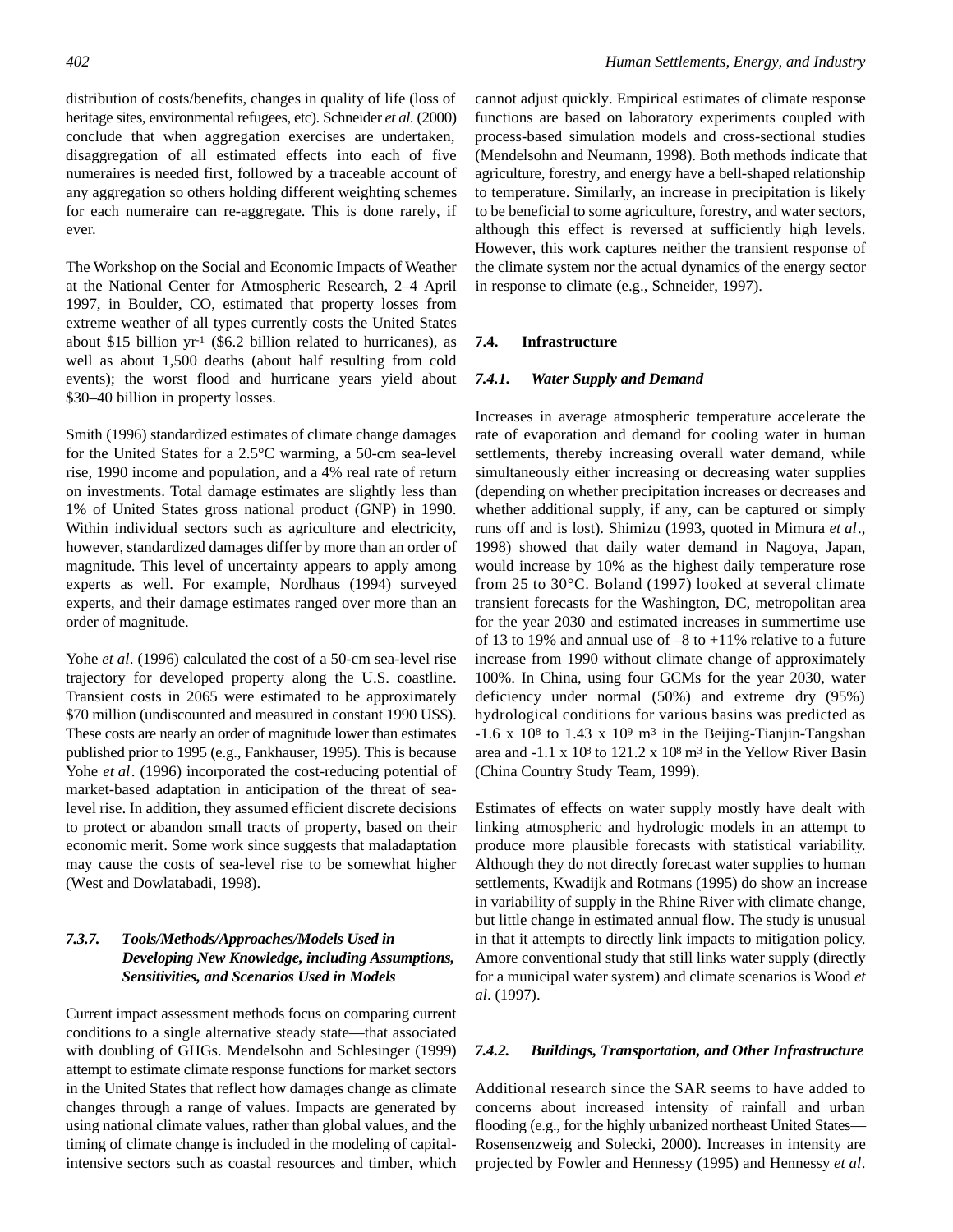(1997). Smith *et al*. (1999) have performed a series of four case studies that combine climate and hydrological modeling to directly model flood frequency and magnitude and economic losses under enhanced greenhouse rainfall intensities. The study concludes that there would be little change in forecast flood damage by the year 2030 but that there would be substantial increase in flood risk (shortened average return interval) and flood damage (as a result of building inundation and failure) by the year 2070. The estimation technique was an improvement over earlier studies that assumed that changes in intensities of rainfall events would be associated with changes in flood frequency (e.g., Minnery and Smith, 1996).

Generally speaking, climate change will change the level and type of climatic effects that need to be covered by infrastructure design codes. This could affect infrastructure durability and energy usage. Potential changes in humidity and climate may change distribution in factors such as termites, for example with potential degradation of structures and more serious impacts from given extreme events. There also could be adverse effects of storms, heat, and humidity on walls and insulation, though perhaps less winter damage.

#### *7.4.3. Estimating and Valuing Infrastructure Effects*

There still are relatively few reports that estimate the impact of global warming on the value of economic losses resulting from effects on infrastructure. However, Smith *et al*. (1999) and Penning-Powswell *et al.* (1996) provide estimates that show that increases in damages from urban riverine flooding probably would be substantial. See also the discussion on sea-level rise in Section 7.2.2.2.

#### **7 . 5 . Management and Adaptation of Human Settlements**

Social and natural sustainability are important for sustainable development of human settlements (Yoshino, 1994). Coping with flooding and drought; getting potable water, breathable air, and a stable environment; and so forth have been prime concerns of urban planners, engineers, governments, and citizenry for thousands of years (Priscoli, 1998). Climate change simply adds to the challenge. Some of the adaptations probably would take place autonomously, but some adaptations may be much improved by taking climate into account explicitly (Wood *et al*., 1997).

#### *7.5.1. Adaptation*

Questions such as "adapt to what?", "who or what adapts?", and "how does adaptation occur?" (Smit *et al*., 1998) are still difficult to answer in a strict sense. Management, adaptation, and vulnerabilities have been discussed for settlements in coastal (Fukuma, 1999/2000), arid, agrarian (Douguédroit, 1997; Douguédroit *et al*., 1997; Le Treut 1997), and urban regions (Maunder, 1995). To be successful, adaptations must

be consistent with economic development, they must be environmentally and socially sustainable over time, and they must be equitable (that is, not have significantly deleterious effects on disadvantaged groups) (Munasinhge, 2000).

#### *7.5.2. Adaptation to What and Why?*

In most cases, human settlements have designed into them the ability to withstand most of the consequences of some environmental variability. In most regions, climate change would change the probability of certain weather conditions. The only effect for which average change would be important is sea-level rise, under which there could be increased risk of inundation of coastal settlements from average (higher) sea levels. Human settlements for the most part would have to adapt to more or less *frequent* or intense rain conditions or more or less *frequent* mild winters and hot summers, although individual days'weather may be well within the range of current weather variability and thus not require exceptionally costly adaptation measures. The larger, more costly impacts of climate change on human settlements would occur through increased (or decreased) probability of extreme weather events that overwhelm the designed resiliency of human systems.

Much of the management of urban centers as well as the governance structures that direct and oversee them are related to reducing environmental hazards, including those posed by extreme weather events and other natural hazards. Most regulations and management practices related to buildings, land use, waste management, and transportation have important environmental aspects. So too do most public and private investments in infrastructure. A significant part of health care and emergency services exists to limit the health impacts of environmental hazards. Local capacity to limit environmental hazards or their health consequences in any settlement generally implies local capacity to adapt to climate change, unless adaptation implies particularly expensive infrastructure investment.

An increasing number of urban centers are developing more comprehensive plans to manage the environmental implications of urban development. Many techniques can contribute to better environmental planning and management including: marketbased tools for pollution control, demand management and waste reduction, mixed-use zoning and transport planning (with appropriate provision for pedestrians and cyclists), environmental impact assessments, capacity studies, strategic environmental plans, environmental audit procedures, and state-of-the-environment reports (Haughton, 1999). Many cities have used a combination of these techniques in developing "Local Agenda 21s." Many Local Agenda 21s deal with a list of urban problems that could closely interact with climate change in the future. Examples of these problems include (WRI, 1996; Velasquez, 1998):

• Transport and road infrastructure systems that are in appropriate to the settlement's topography (could be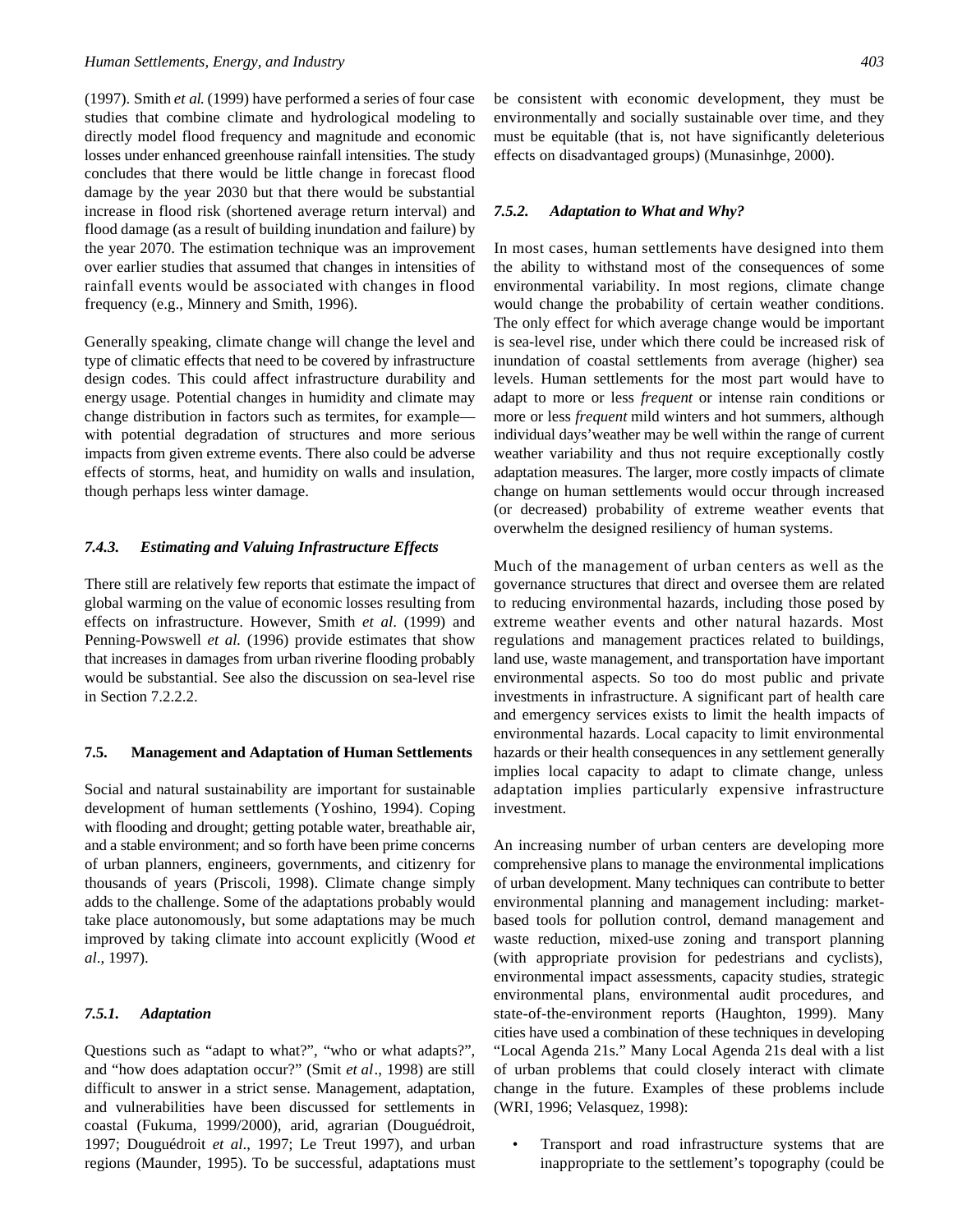damaged by landslides or flooding with climate change)

- Dwellings that are located in high-risk locations for floods, landslides, air and water pollution, or disease (vulnerable to flood or landslides; disease vectors more likely)
- Industrial contamination of rivers, lakes, wetlands, or coastal zones (vulnerable to flooding)
- Degradation of landscape (interacts with climate change to produce flash floods or desertification)
- Shortage of green spaces and public recreation areas (enhanced heat island effects)
- Lack of education, training, or effective institutional cooperation in environmental management (lack of adaptive capacity).

#### *7.5.3. Sustainable Cities Activities*

The following generic lessons from Curitiba, Brazil—which come from the context of "sustainable cities" under *existing* conditions—may be applicable to future adaptation responses (Rabinovitch, 1998):

- Top priority should be given to public transportation rather than to automobiles and other light-duty vehicles, and to pedestrians and cyclists rather than to motorized vehicles. This reduces air pollution and some other forms of pollution. It was noted that some alternative fuels such as hydrogen are particularly attractive for reducing local air quality problems, as well as mitigating GHG emissions.
- There can be an action plan for each set of urban problems, but solutions within a city are connected, not isolated.
- Action plans must be participatory, with partnerships involving all responsible parties [government, private sector, nongovernmental organizations (NGOs), individuals].
- Creativity can substitute for financial resources (laborintensive and creative ideas can substitute for capital).
- Even during rapid demographic growth, physical expansion can be guided by integrated road planning, investment in public transportation, and enforcement of appropriate land-use legislation.
- Technological solutions and standards for everything from public transit to recycling should be chosen on the basis of affordability (cost-effectiveness, combined with sensitivity to total cost).
- Public information and awareness are essential.

The most effective pathways for adaptation that result in sustainable development are likely to arise out of an informed evolution of existing institutions. Several authors emphasize the importance of the support and will of local public officials in developing successful environmental solutions (e.g., Gilbert *et al*., 1996: Foronda, 1998). Others emphasize the need in traditional societies to build from and integrate modern techniques into traditional management practices and kinship and community networks, to effectively collect and disseminate data needed for assessing impacts, to open public participation processes for formulating policy, and to provide a process for strengthening financial, legal, institutional, and technical elements (Huang, 1997).

#### *7.5.4. Adaptation Options*

Adaptation to climate changes involves planning of settlements and their infrastructure, placement of industrial facilities, and making similar long-lived decisions to reduce the adverse effects of events that are of low (but increasing) probability and high (and perhaps rising) consequences*.* The adaptation response consists of planning to reduce the sensitivity of key assets, designing resilience and flexibility into the public and private infrastructure on appropriate time scales, and managing settlements and institutions in a climate-resilient manner. The following discussion of example options and strategies is divided into Planning and Design, Management, and Institutional Frameworks (see Table 7-2 for a summary):

- *Planning and Design*
	- Take advantage of rapidly increasing populations in many regions. Growing populations and cities provide economic advantages, not just costs (Satterthwaite, 1998). In the case of infrastructure, growing populations provide an opportunity for new construction that can be designed for increased resilience and flexibility with respect to climate change. With good planning and building practices in new construction, considerable energy and environmental cost can be saved at relatively small incremental construction costs compared with later retrofit or protection (Rabinovitch, 1998). It can be less costly to design and build flood works "oversized" in the beginning than to rebuild them later to add capacity (this is not a foregone conclusion and depends on local uncertainties; see Wood *et al*., 1997).
	- Take advantage of replacement schedules. Many short-lived assets such as consumer goods, motor vehicles, and space heating/cooling systems will be replaced several times in the course of a few decades, offering considerable opportunities for adaptation. Even medium-life assets such as industrial plants, oil and gas pipelines, and conventional power stations are likely to be completely replaced over such a time scale, though there will be less opportunity for adaptation through upgrades and relocation.
	- Community design tools such as floodplain and hillside building practices and landscape design (zoning in developed countries; perhaps land-use planning in developing countries) can be improved to limit damage. Reducing heat islands (through judicious use of vegetation and light-colored surfaces, reducing motor transportation, and taking advantage of solar resources) also should be included in the package of possibilities.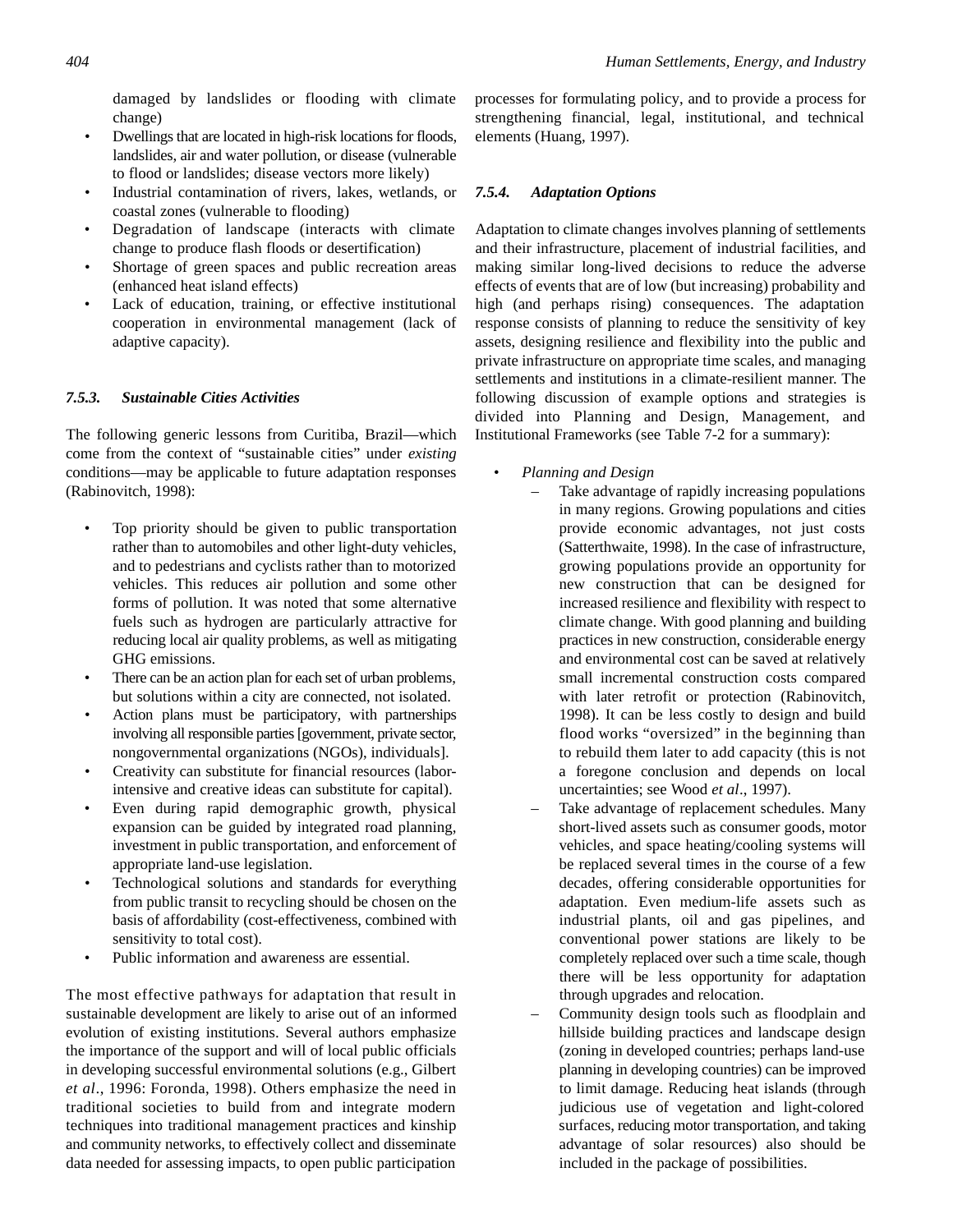|                                      | <b>Resource-Dependent</b><br><b>Settlements</b>                                                                                                                                                                                                                                                                                          | <b>Coastal, Riverine, and</b><br><b>Steeplands Settlements</b>                                                                                                                                                                                                                                                                                                                                                                                                                                                                                                                                                                                                                                                                                                                                                                                                                                                                                     | <b>Urban Settlements</b>                                                                                                                                                                                                                                                                                                                                                                                                                                                                                                              |
|--------------------------------------|------------------------------------------------------------------------------------------------------------------------------------------------------------------------------------------------------------------------------------------------------------------------------------------------------------------------------------------|----------------------------------------------------------------------------------------------------------------------------------------------------------------------------------------------------------------------------------------------------------------------------------------------------------------------------------------------------------------------------------------------------------------------------------------------------------------------------------------------------------------------------------------------------------------------------------------------------------------------------------------------------------------------------------------------------------------------------------------------------------------------------------------------------------------------------------------------------------------------------------------------------------------------------------------------------|---------------------------------------------------------------------------------------------------------------------------------------------------------------------------------------------------------------------------------------------------------------------------------------------------------------------------------------------------------------------------------------------------------------------------------------------------------------------------------------------------------------------------------------|
| <b>Planning and</b><br><b>Design</b> | - Increase economic diversification - Zoning in developed countries;<br>$-$ Oasis development<br>- Windbreaks<br>- Develop irrigation and water<br>supply<br>- Rural planning<br>- Redevelop tourism and<br>recreation industry<br>- Take advantage of replacement<br>schedules for buildings and<br>infrastructure                      | perhaps land-use planning in<br>developing countries<br>- Better building codes to limit<br>impact of extreme events,<br>reduce resource use<br>- Soft and hard measures to<br>reduce risk of floods:<br>• Reconstruction of harbor<br>facilities and infrastructure<br>• Flood barriers<br>• Managed retreat (acquisition<br>of properties; fiscal and<br>financial incentives)<br>• Hazard mapping<br>• Tsunami damage-prevention<br>facilities<br>- Take advantage of rapidly<br>increasing populations for sizing<br>infrastructure<br>- Take advantage of replacement<br>schedules for buildings and<br>infrastructure<br>- Use community design tools<br>such as floodplain and hillside<br>building practices, public<br>transportation<br>- Improve sanitation, water supply,<br>electric power distribution systems<br>- Employ design practices to<br>prevent fire damage (development<br>densities and/or lot sizes,<br>setbacks, etc.) | - Site designs and building<br>materials and technologies that<br>moderate temperature extremes<br>indoors<br>- Improve infrastructure and<br>services, including water,<br>sanitation, storm and surface<br>water drainage, and solid waste<br>collection and disposal<br>- For higher temperatures:<br>• Building and planning<br>regulations and incentives that<br>encourage building measures<br>to limit development of "heat<br>islands"<br>- Take advantage of rapidly<br>increasing populations for sizing<br>infrastructure |
| <b>Management</b>                    | - Employ countermeasures for<br>desertification<br>- Increase environmental education<br>- Improve landscape management<br>- Develop agricultural and fisheries<br>cooperatives to reduce risk<br>- Preserve and maintain<br>environmental quality<br>- Institute emergency preparedness<br>and improve neighborhood<br>response systems | - Provide warning systems and<br>evacuation plans; salvage;<br>emergency services; insurance<br>and flood relief<br>Better implement/enforce existing<br>building codes<br>- Employ special measures to<br>promote adaptation and disaster<br>preparedness in sites or cities at<br>high risk from such events<br>- Institute market-like mechanisms<br>and more efficient management<br>of water supplies (e.g., fix leaks)<br>- Institute neighborhood water<br>wholesaling and improve delivery                                                                                                                                                                                                                                                                                                                                                                                                                                                 | - Institute neighborhood water<br>wholesaling and improve delivery<br>systems<br>- Improve sanitation and waste<br>disposal<br>- Create and enforce pollution<br>controls for solid, liquid, and<br>gaseous wastes<br>- Efficiently operate public<br>transportation systems<br>- Institute emergency preparedness<br>and improve neighborhood<br>response systems<br>- Improve health education                                                                                                                                      |

*Table 7-2: Planning and design, management, and institutional frameworks actions for human settlements, by type of settlement.*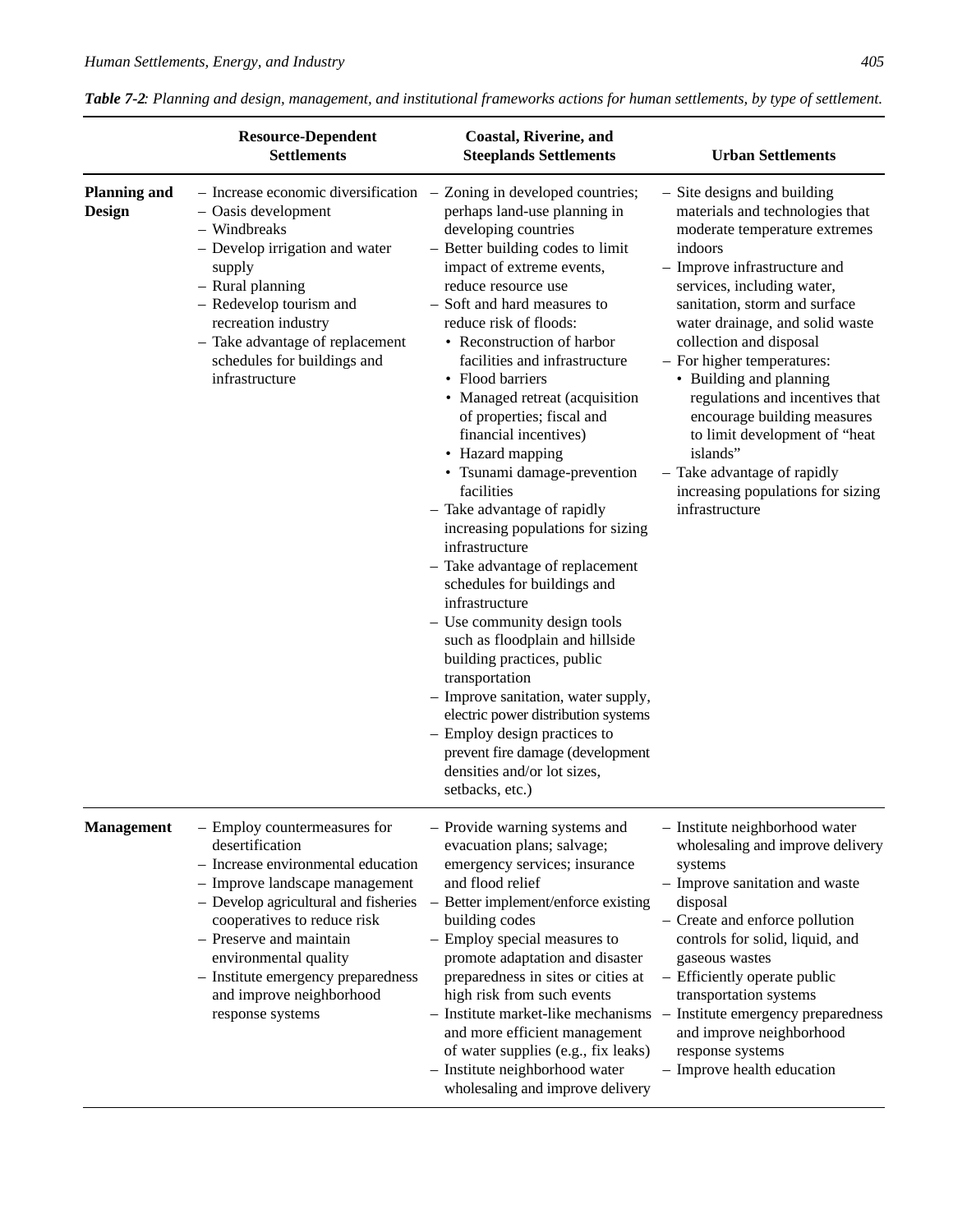#### *Table 7-2 (continued)*

|                                           | <b>Resource-Dependent</b><br><b>Settlements</b>                                                                                                                                                                                                                                                                                                                                                                                        | <b>Coastal, Riverine, and</b><br><b>Steeplands Settlements</b>                                                                                                                                                                                                                                                                                            | <b>Urban Settlements</b>                                                                                                                                                                                                                                                                                                                                  |
|-------------------------------------------|----------------------------------------------------------------------------------------------------------------------------------------------------------------------------------------------------------------------------------------------------------------------------------------------------------------------------------------------------------------------------------------------------------------------------------------|-----------------------------------------------------------------------------------------------------------------------------------------------------------------------------------------------------------------------------------------------------------------------------------------------------------------------------------------------------------|-----------------------------------------------------------------------------------------------------------------------------------------------------------------------------------------------------------------------------------------------------------------------------------------------------------------------------------------------------------|
| <b>Management</b><br>(continued)          |                                                                                                                                                                                                                                                                                                                                                                                                                                        | - Institute emergency preparedness<br>and improve neighborhood<br>response systems<br>- Improve health education                                                                                                                                                                                                                                          |                                                                                                                                                                                                                                                                                                                                                           |
| <b>Institutional</b><br><b>Frameworks</b> | - Build institutional capacity in<br>environmental management<br>- Create partnerships between all<br>responsible parties (government,<br>private sector, NGOs, individuals)<br>- Regularize property rights for<br>informal settlements and other<br>measures to allow low-income<br>groups to buy, rent, or build good<br>quality housing on safe sites<br>- Improve technology of farm<br>machinery, herbicides, computers,<br>etc. | - Build institutional capacity in<br>environmental management<br>- Create partnerships between all<br>responsible parties (government,<br>private sector, NGOs, individuals)<br>- Regularize property rights for<br>informal settlements and other<br>measures to allow low-income<br>groups to buy, rent, or build good<br>quality housing on safe sites | - Build institutional capacity in<br>environmental management<br>- Create partnerships between all<br>responsible parties (government,<br>private sector, NGOs, individuals)<br>- Regularize property rights for<br>informal settlements and other<br>measures to allow low-income<br>groups to buy, rent, or build good<br>quality housing on safe sites |

- Improved sanitation, water supply, and electric power distribution systems can be planned in an integrated manner, with sensitivity to the location of air sheds and water sheds and efficient utilization of plant (e.g., properly price water to reflect scarcity and reduce leakage in water supply systems) (Wood *et al*., 1997; Lettenmaier *et al*., 1998; Tindleni, 1998). In some cases, this requires "hardening" the system. In other cases, it requires flexible approaches to plans for cleanup and movement of waste facilities in the flood zone throughout the watershed and, for example, sanitation (Bartone, 1998). There are more opportunities to do this in developing countries, which are still acquiring their basic urban infrastructure. According to the United Nations Center for Human Settlements (UNCHS) Global Urban Indicators Program Web site in 1999, which developed city data collection systems in 237 cities in 110 countries, about 38.5% of African urban households were connected to water systems, 15.4% to sewerage, 46.9% to electricity, and 14.1% to telephones; in Asia the corresponding connection rates were 52.4, 33.2, 82.5, and 26.5%, respectively, and in the industrialized countries the percentages were 99.4, 95.8, 99.2, and 78.2% (UNCHS, 1999).
- Measures can be taken by governments to anticipate floods (Smith and Handmer, 1984), including "hard" engineering measures such as dams, levees, diversions, channels, and retarding basins and "soft" or "nonstructural" methods such as acquisition of properties, fiscal and financial incentives, regulations such as zoning and building regulations,

information and education campaigns, forecasts/ warning systems/evacuation plans, salvage, emergency services, insurance, and flood relief. "Designing with nature" is an effective strategy for curbing flood losses even with current climate (Rabinovitch, 1998). In some cases, this may require cleanup and movement of waste facilities in the flood zone throughout the watershed, an issue also discussed in the SAR. FEMA (1997) has concluded that the process of establishing and implementing state and community comprehensive development and land-use plans provides significant opportunities to mitigate damages caused by natural hazards. Losses from floods in the upper Mississippi valley in 1996 (after some of these actions had been taken) were two orders of magnitude lower than in 1993 for similar-sized floods. Albergel and Dacosta (1996) propose analyzing runoff patterns from non-normal storm events as a basis for more sustainable water resource management in the specific instance of Senegal to deal with extreme events more effectively. Colombo, Sri Lanka, has an ambitious plan to redesign and rebuild its flood management system, incorporating improved maintenance of the existing system, development of flood retention areas, cost-effective defined flood safety margins, movement of people out of flood-prone lands immediately adjacent to canals, and even a plan to move industries and public organizations out of Colombo to hold constant the amount of unbuilt lands in the face of increased urbanization (Gooneratne, 1998).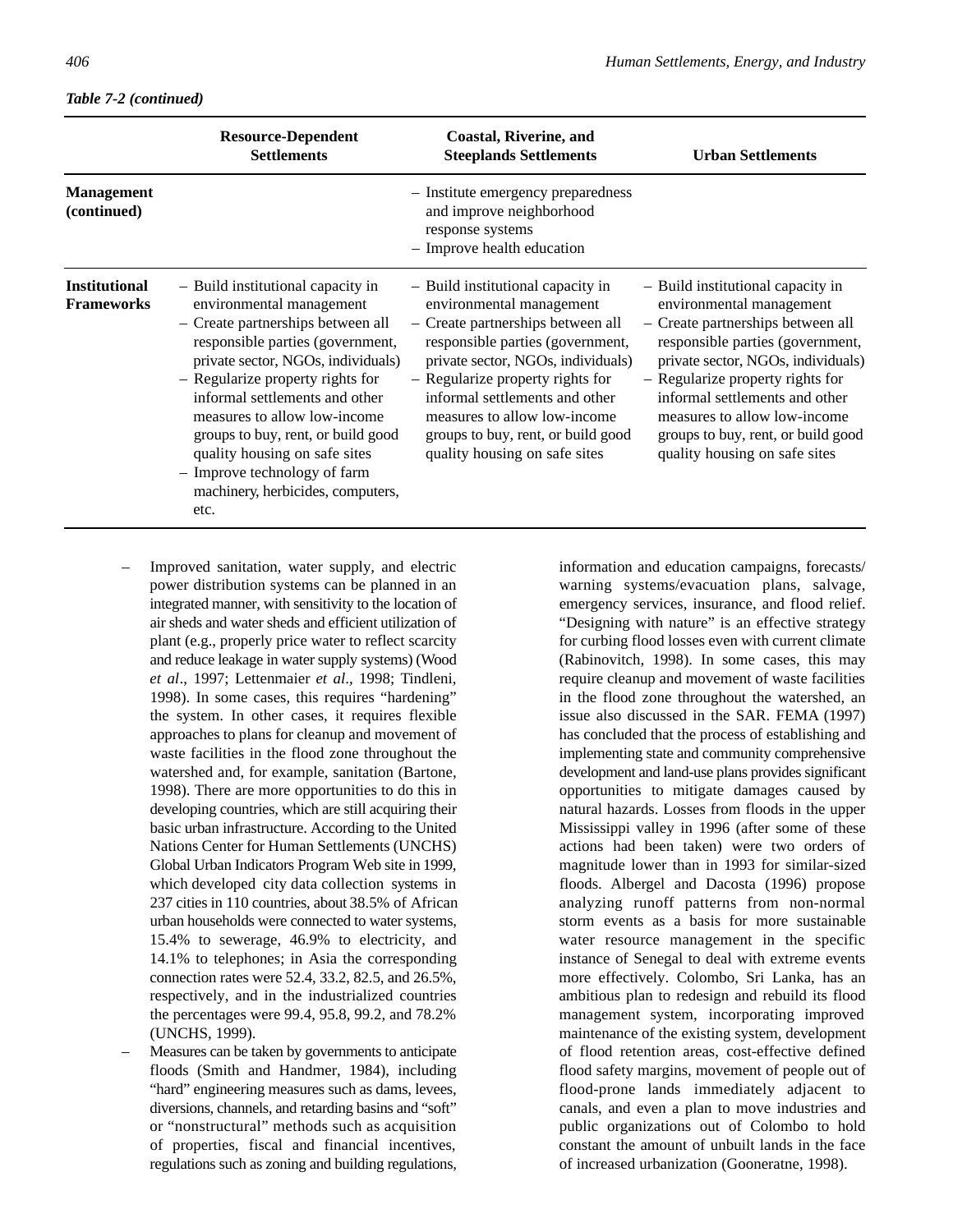- Put key infrastructure in less vulnerable areas and (as appropriate) harden against fire. Urban/ wildlands interface fires at locations such as Oakland/East Bay Hills in California and Sydney, Australia, have yielded examples of design practices to prevent such occurrences, including limiting development densities and/or requiring large lot sizes; setting buildings back from flood, landslide, and fault hazard zones; requiring adequate minimum paved street widths and grades; requiring second access points; restricting the lengths of cul-de-sacs; developing adequate water supply, flows, and redundant storage; and using open space easements for fire breaks, equipment staging, and evacuation areas (Topping, 1996)*.* Wildlands fires also may affect settlements at a distance. In 1997, health and haze effects of wildfires alone cost Indonesia US\$1 billion (EEPSEA, 1999; Wheeler, 2000). Total costs were about US\$4.5 billion.
- Diversifying economic activity could be an important precautionary response that would facilitate successful adaptation to climate change for resource-dependent settlements.
- Use suitable design techniques to reduce cooling demand in many buildings. For example, the U.S. Department of Energy's Building America Program uses a systems engineering approach and works with the home building industry to produce quality homes that use 30–50% less energy without increasing building costs, that reduce construction time and waste by as much as 50%, and that improve builder productivity. Eliminating inefficiencies is not strictly an adaptation option, but these improvements also would have the benefit of reducing the impact of warming on energy use. Adaptive measures that can effectively reduce energy use relating to space cooling include better design of building envelopes (which can cut cooling energy consumption by more than one-third in current subtropical conditions or 5–30% under current European conditions see Chan and Chow, 1998; Balarus *et al*., 2000); high-albedo roofs (field tests in Florida show savings of 2–40%—Akbari *et al*., 1999); and development of urban trees and other greenery (Avissar, 1996; Spronkensmith and Oke, 1998; Upmais *et al*., 1998), reducing summertime urban cooling loads by 3–5% (Sailor, 1998). See also Angioletti (1996) for criteria for sustainable building practices. Low-income energy assistance and weatherization can play a role in assuring equity (Miller *et al*., 2000).
- *Management*
	- To stretch water supplies further, especially in high-income parts of developed countries, institute market-like mechanisms and more efficient management of water supplies. Experiments with

market systems in the United States have yielded water surpluses during drought in California, but such schemes must consider distribution and equity effects when water consumption is very low already (Hardoy *et al*., 2000), as well as external environmental effects on third parties (Frederick, 1997). In some urban water systems, a significant percentage of water put into the system is lost through leakage (e.g., 23%—or about eight times the expected increase in demand resulting from climate change—in the case of the southern part of Britain). Urban water systems may lose as much as 40–60% of their water in distribution (Cairncross, 1990; Daniere, 1996; Rahman *et al.,* 1997). Simply fixing leaks in cases such as this would go a long way toward making sure that supplies are available (Arnell, 1998). Boland (1997) found that mandating and widely promoting conservation measures in the Washington, DC, area (such as a 50% increase in tariff level, industrial/commercial water reuse and recycling, and a moderate conservation-oriented plumbing code) could cut the increase in baseline water use in the year 2030 from 100% to about 45%. This would more than offset any increase in use resulting from climate warming. In developingworld cities'poor neighborhoods, where water use already may be below levels that are conducive to good health, a mixed response involving improving pipes, instituting neighborhood water wholesaling, and improving water vendors and kiosks may be e ffective and affordable, if coordinated with organized liquid waste disposal (Hardoy *et al.*, 2000).

- Provide flood control and other forms of property assurance (not necessarily insurance). On the insurance side, Germany and France have taken very different approaches, with Germans adopting private insurance and minimal flood assistance and the French adopting compulsory extended coverage under the "cat 'nat" system. Neither system has proved to be able "to provide sufficient" coverage at reasonable cost (Gardette, 1997). The United States has been able to provide flood insurance through a national system—at the cost of not controlling losses. Much more activity is now going into loss prevention in the United States (FEMA, 2000). The FEMA Hazard Mitigation Grant Program (HMGP) provides grants to states and local governments to reduce loss of life and property from natural disasters and to enable mitigation measures to be implemented during the immediate recovery from a disaster (FEMA, 2000). Some authors argue that loss prevention could be anticipatory (Miller *et al*., 2000).
- Institute emergency preparedness and improve neighborhood response systems and mutual assistance. This strategy is featured in many of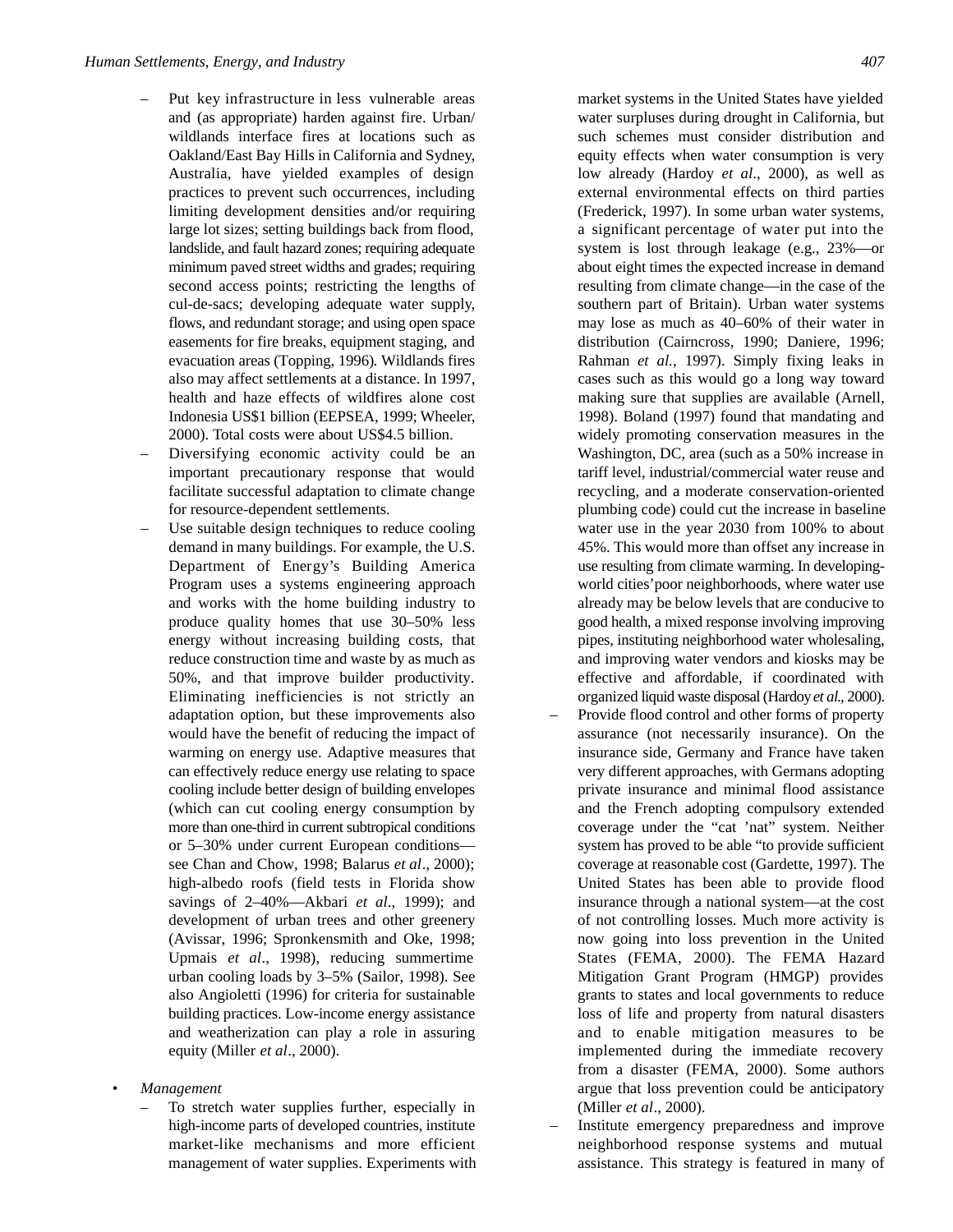the local initiatives cataloged by the International Council for Local Environmental Initiatives (ICLEI). Increasing access to cooling stations and city heat emergency response plans for urban heat island effects are an example. Plans for extreme events have improved considerably in the past 50 years, especially in developed countries, and can be very effective against some of the anticipated consequences of climate change. For example, preparation of disaster prevention organization in Japan, including forecast techniques and information systems between weather bureau/meteorological offices and individuals through local government/offices, has resulted in a dramatic decrease in the number of deaths and houses destroyed, especially for middle-sized typhoons (Class III) in the past 4 decades. This trend suggests that disaster prevention systems such as river improvement, establishment of information systems, improvement of typhoon forecasting, and so forth were most effective for middle-sized typhoons (Fukuma, 1996; Yoshino, 1996a). In most developing countries, local governments are particularly weak and ineffective at environmental management and have little capacity to integrate disaster preparedness into their current tasks and responsibilities. For example, no significant change has been found in deaths per violent hurricane in Bangladesh (Fukuma, 1999/2000), whereas there has been a significant decline in the United States (Pielke, 1997). However, some of the differences may be partly a result of a reduction in violent hurricanes making landfall in populated areas. U.S. property damages increased while the incidence of hurricanes fell (see Pielke and Landsea, 1998). Analysis of 15 years of simulation and observations show that typhoon frequency has decreased off the Philippine Islands and that the location of their generation shifts toward the east during El Niño years (Matsuura *et al*., 1999). If similar conditions in typhoon regions also occur under global

reduce typhoon disasters. – Improve health education. Because the consequences of flood and drought on water quantity and quality are fairly straightforward to predict, concerted public awareness campaigns can significantly reduce adverse heath consequences on populations from water-borne enteric diseases. For example, in the Marshall Islands in 1997–1998, a public awareness campaign to boil all water supplies was triggered by public health officials' concerns over dwindling water availability. The number of hospitalizations for diarrheal disease was lower than normal (Lewis *et al*., 1998).

warming, more effective prediction and tracking of tropical typhoons in the 21st century could

- *Institutional Frameworks*
	- An institutional framework can be put in place that is more "friendly" for adaptation strategies. Some key features of such a strategy include regularizing property rights for informal settlements and other measures to allow low-income groups to buy, rent, or build good-quality housing on safe sites. Much of the poor-quality settlement infrastructure in the developing world in particular is traceable to the questionable legal status of housing in these settlements (e.g., Jaglin, 1994; Acho-Chi, 1998; Perlman, 1998). Thus, the occupants of such housing units can be reluctant to spend much on quality construction and may have little legal standing to demand municipal government services such as piped water, sewerage, or waste collection. Perhaps more important, even if they are financially able to do so, governments may be unable or reluctant to extend services to households and communities lacking legal standing, especially if such extension of service thereby "validates" the settlement.
	- Build institutional capacity in environmental management. Capacity to adapt to climate change, as with other environmental problems, will be realized only if the necessary information is available, enterprises and organizations have the institutional and financial capacity to manage change, and there is an appropriate framework within which to operate. In this respect, autonomous adaptation cannot necessarily be relied on. Governments may have a role in terms of disseminating information (Miranda and Hordijk, 1998) and in any case should not stand in the way through indifference, hostility, or in efficient or corrupt management (Foronda, 1998). Building efficient environmental institutions requires coherent policy, planning, mechanisms for implementation, procedures for monitoring and corrective action, and a means for review. Mechanisms include use of market-based regulatory instruments to limit contributory pollution and to organize land use; development of appropriate roles for central and local governments; involvment of communities and civil societies in adaptive strategies (including traditional environmental knowledge and informal regulation as appropriate); and expansion of the scope for international cooperation (World Bank, 1999).

#### *7.5.5. Barriers and Opportunities for Adaptation*

Most urban authorities in developing regions have very little investment capacity despite rapid growth in their populations and the need for infrastructure. Problems arise from inadequate and inappropriate planning for settlements. Yet the need for planning becomes even more pressing in light of increased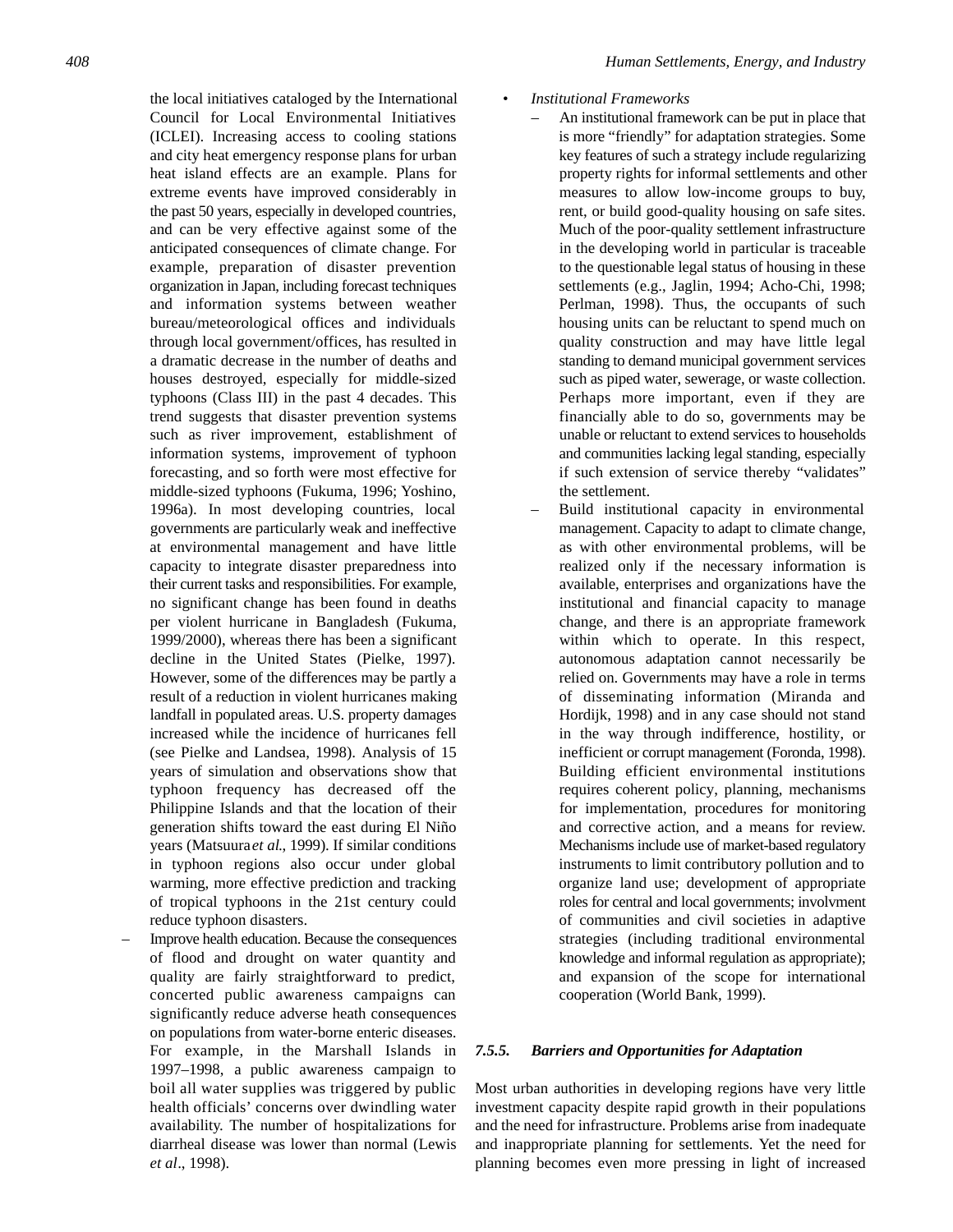social, economic, and environmental impacts of urbanization; growing consumption levels; and renewed concern for sustainable development since the adoption of Agenda 21 (UNCHS, 1996). Environmental management tends to be more difficult in very large cities (WRI, 1996). Although there are commitments from developed countries in Article 4.4 of the United Nations Framework Convention on Climate Change (UNFCCC) to assist particularly vulnerable countries with adaptation, the financial resources needed to provide services to tens of millions of people are daunting.

Increasingly, settlements are exchanging ideas concerning methods and experiences for community design and management to improve sustainability and livability. For example, ICLEI is an association of local governments dedicated to prevention and solution of local, regional, and global environmental problems through local action. More than 300 cities, towns, counties, and their associations from around the world are members of the Council (ICLEI, 1995).

Environmentally sound land-use planning is central to a chievement of healthy, productive, and socially accountable human settlements within societies whose draw on natural resources and ecosystems is sustainable. The challenge is not only how to direct and contain urban growth but also how to mobilize human, financial, and technical resources to ensure that social, economic, and environmental needs are addressed adequately (UNCHS, 1996).

#### **7.6. Integration**

There are multiple pressures on human settlements that interact with climate change. The discussion in this chapter shows that these other effects are more important in the short run; climate is a *potential* player in the long run. For example, urban population in the least-developed countries currently is growing at about 5% yr-1, compared with 0.3% yr-1 in highly industrialized countries.<sup>1</sup> Providing for this rapidly urbanizing population will be much higher on most countries' agendas than longer term issues with climate change.

Other environmental problems will tend to interact with climate change, adversely affecting human settlements. For example, 25–90% of domestic energy supply in the developing world is met by biomass resources, especially in small urban centers (Barnes *et al*., 1998). In some countries, 11–20% of all deforestation may be attributable to charcoal production (Ribot, 1993), much of it to meet urban needs. If biomass growth is slowed via climate change effects, the impacts on biomass may be compounded.

Deforestation and cultivation of marginal lands can compound the effects of extreme events. For example, floods resulting

from Hurricane Mitch, though not caused by climate change, illustrate the fact that poor watershed management can contribute to flooding and landslides—which, in turn, causes loss of life and destroys infrastructure and the means of livelihood. Mitch cost Honduras 80% and Nicaragua 49% of one year's GDP(FAO, 1999). Poor watershed management and technical failures has contributed to loss of life in landslides in Sri Lanka, Peru, Brazil, several European countries, and the United States (Katupotha, 1994)

Urban water resources already are in extremely short supply in 19 Middle Eastern and African countries (IPCC, 1998) and in cities in many parts of the world, where as many as 60% of poorer residents may not have access to reliable water supplies (Foronda, 1998). Poor urban water management may be responsible for losses through leakage of 20–50% in cities in the developing world and even in some cities in the industrialized world (WRI, 1996). If climate change makes water more scarce by increasing demand (even in regions that currently are not particularly short of water, such as Great Britain—see Arnell, 1998) or by reducing supply (reduced surface runoff, exacerbation of water quality problems as a result of warmer temperatures and reduced flows, or salinization of coastal aquifers resulting from sea-level rise)—water supply problems would be exacerbated.

Liquid waste disposal is a significant problem in urban areas as diverse as Chimbote, Peru (Foronda, 1998); Buenos Aires, Argentina (Pirez, 1998); Cotonou, Benin (Dedehouanou, 1998); and Chicago, USA (Changnon and Glantz, 1996). There are two ways in which climate could interact with this problem: reductions in supplies of water with which wastes are diluted and the impact of more severe flooding episodes that overtop sewer systems and treatment plants (Walsh and Pittock, 1998). Where most inhabitants rely on pit latrines and wells, flooding spreads excreta from pit latrines everywhere and contaminates wells (Boko, 1991, 1993, 1994). Land-use changes associated with urbanization also have reduced the absorptive capacity of many river basins, increasing the ratio of runoff to precipitation and making flooding more likely (Changnon and Demissie, 1996).

Large urban areas, especially in the developed world, depend on extended "linkage systems" for their viability (Timmerman and White, 1997; Rosenzweig and Solecki, 2000). They depend on imports from the local area, region, nation, and even the world for everything from raw material and food, to product and waste exports and communications. These linkage systems often are vulnerable to severe storms, floods, and other severe weather events. Management, redundancy, and robustness of these interlocking systems is a top priority for developed world settlements especially, but increasingly so for the developing world (Timmerman and White, 1997).

#### *7.6.1. Key Vulnerabilities*

Key climate-related sensitivities in urban areas of the world include water supply and the effects of extreme events (primarily

<sup>1</sup>See <www.sustainabledevelopment.org>, which provides data on growth for 237 world cities by development level, based on the UNCHS (Habitat) Global Urban Indicators database.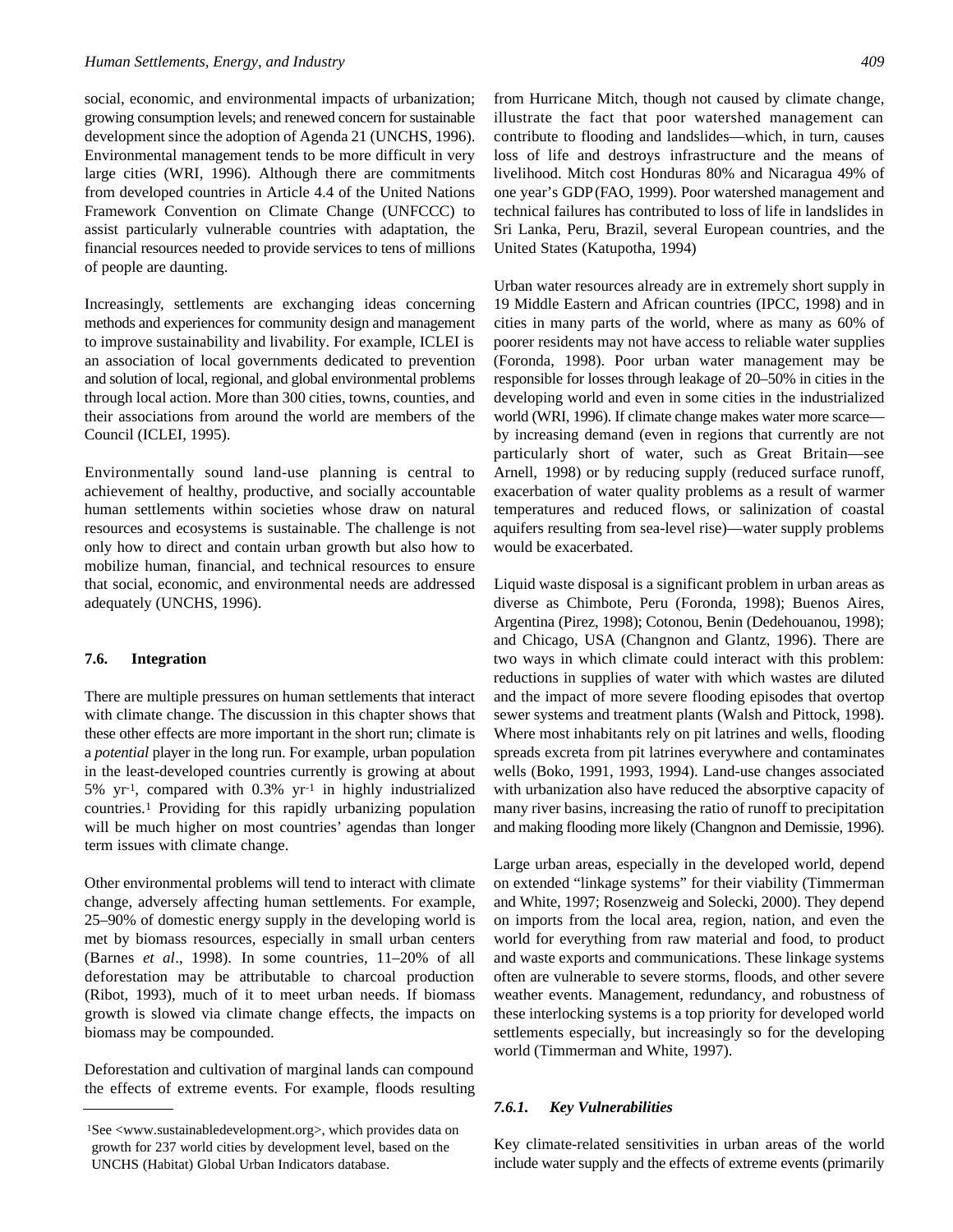flooding) on infrastructure in river floodplains and coastal zones. These areas should be considered sensitive to climate change. To the extent that sensitive settlements coincide with conditions of poverty and lack of technical infrastructure, these settlements also will be particularly vulnerable to climate change.

#### *7.6.2. Potential for Nonlinear Interactions and Synergistic Effects*

Because of their role as centers for administration and commerce, urban areas integrate all of the environmental effects that visit a society and to some extent buffer their human occupants from natural environmental fluctuations. However, these urban areas still may be affected by several stresses that interact with each other in a nonlinear fashion (Rosenzweig and Solecki, 2000; Wilbanks and Wilkinson, 2001). Whatever cash economy there is in a country tends to reside in its biggest cities, and trade routes also focus on these areas. These are two very important coping mechanisms. Thus, for example, climate-related food shortages are more likely to be experienced in urban areas as an increase in migrants from the countryside or loss of business in agriculture-related business rather than as famine *per se*.

Once populations are housed in urban settlements, there are other potential interactions among climate effects that lead to nonlinear impacts on them. Flooding events that are beyond the designed capacity of settlement infrastructure are a case in point, especially in cases in which systems already may be degraded. Urban flooding can overwhelm sewage treatment systems, thereby increasing the risk of disease at the same time that water treatment systems are compromised, health services are disrupted, disease vector species are driven into close contact with people, and people are exposed to the elements because of lost housing. Outbreaks of epidemics are always a risk under such circumstances, whereas the breakdown of any single one of the affected systems might be merely inconvenient. Although all of these effects and mechanisms are well understood, however, it is not possible to predict impacts *quantitatively* at this time.

Table 7-3 shows the primary synergistic effects between climaterelated factors that may affect human settlements and the primary types of settlements or industries affected. Each cell identifies a synergistic effect between the climate impact featured in the row and another effect shown in the column. For example, climaterelated impacts of flooding, landslides, and fire are compounded when they occur in settlements that also might be crowded by migration. Likewise, flooding in particular exacerbates water pollution and human health impacts and probably would compound problems in obtaining drinking water and transportation. In addition, the agricultural base and energy supplies could be affected in regions that already are water-deficient.

Air and water pollution effects of climate change would be worse if the health of human populations already is compromised (e.g., asthma attacks may be more severe or prolonged in a weakened population). Charlot-Valdieu *et al.* (1999) argue for reducing some stresses in a multiple-stress context to handle other stresses in a more sustainable manner.

Access to energy, clean water, sanitation, and selected other resources is essential to maintain human settlements and the health of the populations within. Flooding, landslides, or fire resulting from extreme weather could compound the shortage of resources by destroying critical infrastructure (floods in Honduras in 1998 and Mozambique in 2000 are examples of the phenomenon under current climate) and, in the case of water, polluting the sources. Similarly, water pollution reduces the effective water supply by making some sources unusable.

#### **7.7. Science and Information Needs**

Our ability to answer questions about climate change, vulnerability, and adaptation on the basis of research evidence is very limited

| <b>Synergistic Impact Mechanism, Settlement Type or Industry</b> |            |                               |                            |                 |                                          |  |
|------------------------------------------------------------------|------------|-------------------------------|----------------------------|-----------------|------------------------------------------|--|
| <b>Primary</b><br><b>Impact Mechanism</b>                        | Migration  | Flooding,<br>Landslides, Fire | Air and Water<br>Pollution | Human<br>Health | Energy, Water,<br><b>Other Resources</b> |  |
| Migration                                                        |            | U,RCS                         | U,RCS                      | U,RCS           | U.E.A                                    |  |
| Flooding, Landslides, Fire                                       | U, RCS, TR |                               | U,RD,RCS                   | U,RD,RCS        | U,RD,RCS,TR                              |  |
| Air and Water Pollution                                          | U,RCS      | U,RD,RCS,RE                   |                            | U,RD,RCS,RE,A   | RE                                       |  |
| Human Health                                                     | U          | U,RD,RCS                      | U,RC,RE                    |                 | U                                        |  |
| Energy, Water,<br><b>Other Resources</b>                         | U,RD,RCS,A | U,RD,RCS                      | U,RD,RCS                   |                 |                                          |  |

*Table 7-3: Matrix of synergistic effects, by type of effect and settlement and industry type.a,b*

<sup>a</sup> Settlement types:  $RD$  = resource-dependent,  $RCS$  = riverine, coastal, steeplands,  $U$  = urban.

 $b$  Industry types: A = agroindustry, E = energy, TR = transportation, RE = recreation.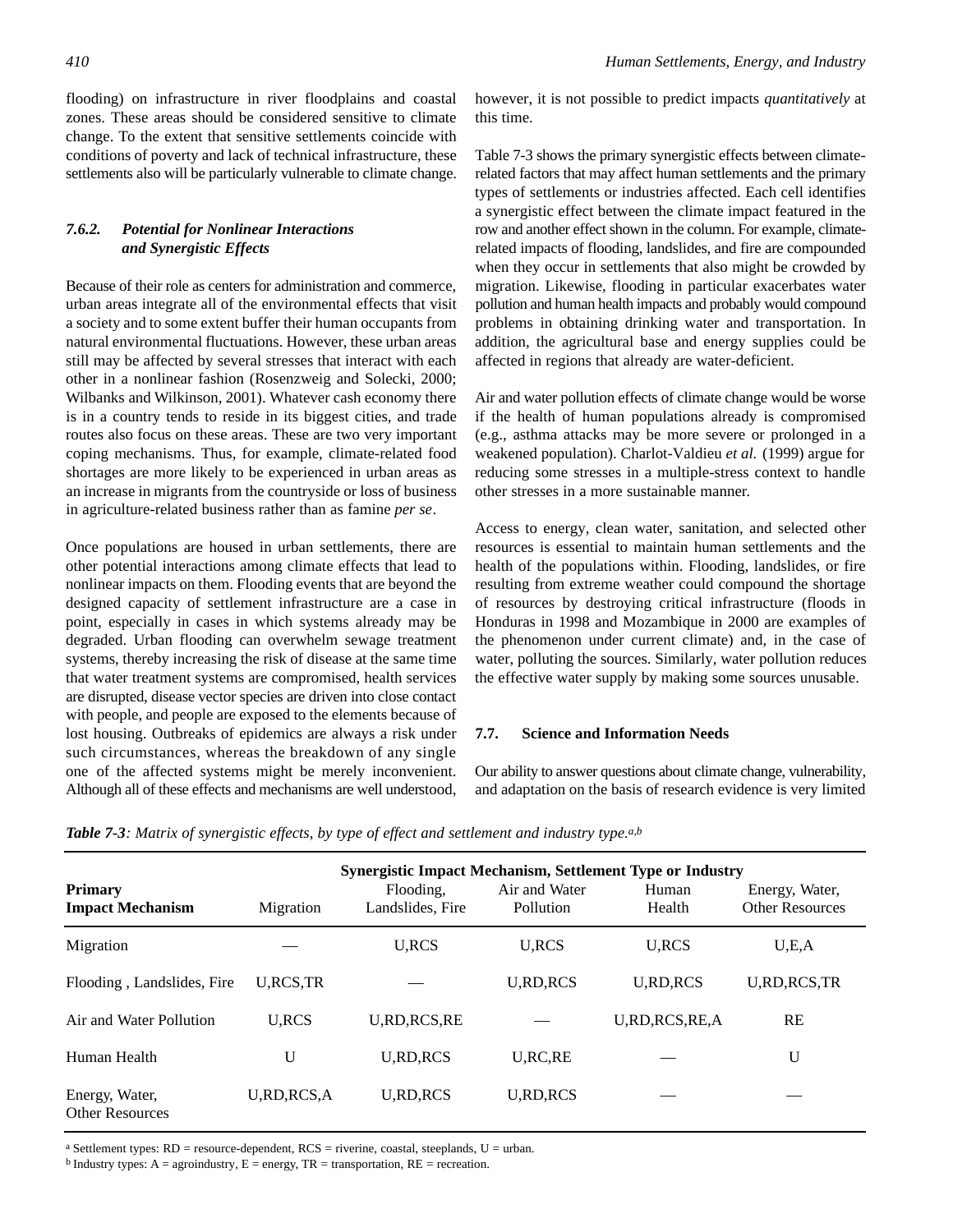for human settlements, energy, and industry. Energy has been regarded mainly as an issue for Working Group III, related more to causes of climate change than to impacts. Industry generally has been considered relatively insensitive to most primary climate change impacts, although some sectors (e.g., agroindustry) are dependent on supply streams that could be vulnerable to climate change impacts. Impacts of climate change on human settlements are hard to forecast, at least partly because the ability to project climate change at an urban or smaller scale has been so limited. As a result, more research is needed on impacts and adaptations in human settlements. Several activities also have been developed by governments in the area of "sustainable communities," which are designed primarily to reduce the impact of human settlements on the environment. Many of the actions recommended also reduce the vulnerability of settlements to global warming. Some areas of information required to support these programs have been identified by organizations such as the United Nations' International Decade for Natural Disaster Reduction (IDNDR Secretariat), the ICLEI, and the U.S. President's Council on Sustainable Development. Others were identified during preparation of the FAR, SAR, RICC, and this report.

The highest priority needs for research on impacts, adaptation, and vulnerabilities in human settlements are as follows:

- A much larger number and variety of bottom-up empirical case studies of climate change impacts and possible responses in settlements in the developing and industrialized world
- More reliable climate change scenarios at the scale of urban and even smaller areas
- Improved understanding of how climate change interacts with integrated multiple-stress contexts in human settlements, including possible ramifications of global urbanization
- Improved understanding of adaptation pathways, their costs and benefits, and what can reasonably be expected from them, especially in resource-constrained developing regions (includes autonomous and planned adaptation, as well as traditional and local adaptation; for example, analysis of water demand lags analysis of energy use in most countries)
- Improved understanding of the effects of climate on human migration and the effects of migration on source and destination settlements
- Improved understanding of critical climate change vulnerabilities in settlements, including conceivable low-probability, high-impact effects of climate change (need for continuing research and capacity-building efforts to improve preparedness and strengthen early warning and other mitigation aspects; establishment of a tropical cyclone landfall program is regarded as a logical vehicle for carrying research and development initiatives into the 21st century)
- Better understanding of the particular vulnerabilities of livelihoods and settlements of low-income and marginalized groups
- Improved understanding of the implications of climate variability and change for the well-being of human settlements as they relate to other sectors, other places, and the broader sustainable development process
- Improved understanding of the cascading of climate change through primary, secondary, and tertiary impacts within human settlements (a conclusion of the RICC, but not yet addressed effectively)
- Improved analytical capability to incorporate uncertainty, ambiguity, and indeterminacy in assessments of impacts and response strategies, at least partly by strengthening the science base for integrating quantitative and qualitative analysis, including undertakings such as scenario development and stakeholder participation.

Other key challenges to be faced include development of essential scientific and technical capacity in vulnerable regions, establishment and maintenance of adequate meteorological and hydrological monitoring networks, and improvement of seasonal and interannual prediction.

#### **References**

- Acho-Chi, 1998: Human interference and environmental instability: addressing the environmental consequences of rapid urban growth in Bamenda, Cameroon. *Environment and Urbanization*, **10(2),** 161–174.
- **Adams,** C.R., 1997: *Impacts of Temperature Extremes: Workshop on the Social and Economic Impacts of Weather. 2–4 April 1997, Boulder, CO*. Economic and Social Impacts Group, National Center for Atmospheric Research, Boulder, CO, USA.
- **Adger,** W.N., 1999: Social vulnerability to climate change and extremes in coastal Vietnam. *World Development*, **27(2),** 249–269.
- **Akbari,** H., S. Konopacki, and M. Pomerantz, 1999: Cooling energy savings potential of reflective roofs for residential and commercial buildings in the United States. *Energy*, **24,** 391–407.
- Albergel, J. and H. Dacosta, 1996: Les Ecoulements Non Perennes sur les Petits Bassins du Senegal. In: *Hydrologie Tropicale: Geoscience et Outil pour le Developpement* [Chevallier, P. and B. Pouyard (eds.)]. Publication 238, International Association of Hydrologic Sciences/Association Internationale des Sciences Hydrologiques, Wellngford, UK, 436 pp.
- **Al-Rabghi,** O.M., M.H. Al-Beirutty, and K.A. Fathalah, 1999: Estimation and measurement of electric energy consumption due to air conditioning cooling load. *Energy Conversion and Management*, **40,** 1527–1542.
- **Amano,** A., 1996: Energy price change and energy intensity. *Nihon Keizai Kenkyu*, **30(7),** 184–1990 (in Japanese.)
- **Angioletti,** R., 1996: Vingt-quatre criteres pour concevoir et construire un batiment dans un logique de developpement durable. Cahiers du Centre *Scientifique et Technique du Batiment*, **366,** 29 (in French).
- **Arnell,** N.W., 1998: Climate change and water resources in Britain. *Climatic Change*, **39,** 83–110.
- Avissar, R., 1998: Potential effects of vegetation on the urban thermal environment. Atmospheric Environment, 30(3), 437-448.
- **Balarus,** C.A., K. Droutsa, A.A. Argiriou, and D.N. Asimakopoulos, 2000: Potential for energy conservation in apartment buildings. *Energy and Buildings*, **31,** 143–154.
- **Barnes,** D.F., J. Dowd, L. Qian, K. Krutilla, and W. Hyde, 1998: *Urban Energy Transitions, Poverty, and the Environment: Understanding the Role of the Urban Household Energy in Developing Countries*. ESMAP, The World Bank, Washington, DC.
- Bartone, C., 1998: Urban environmental management strategies and action plans in São Paulo and Kumasi. In: *Environmental Strategies for Sustainable Development in Urban Areas: Lessons from Africa and Latin America* [Fernandes, E. (ed.)]. Ashgate, Aldershot, United Kingdom, pp. 83–97.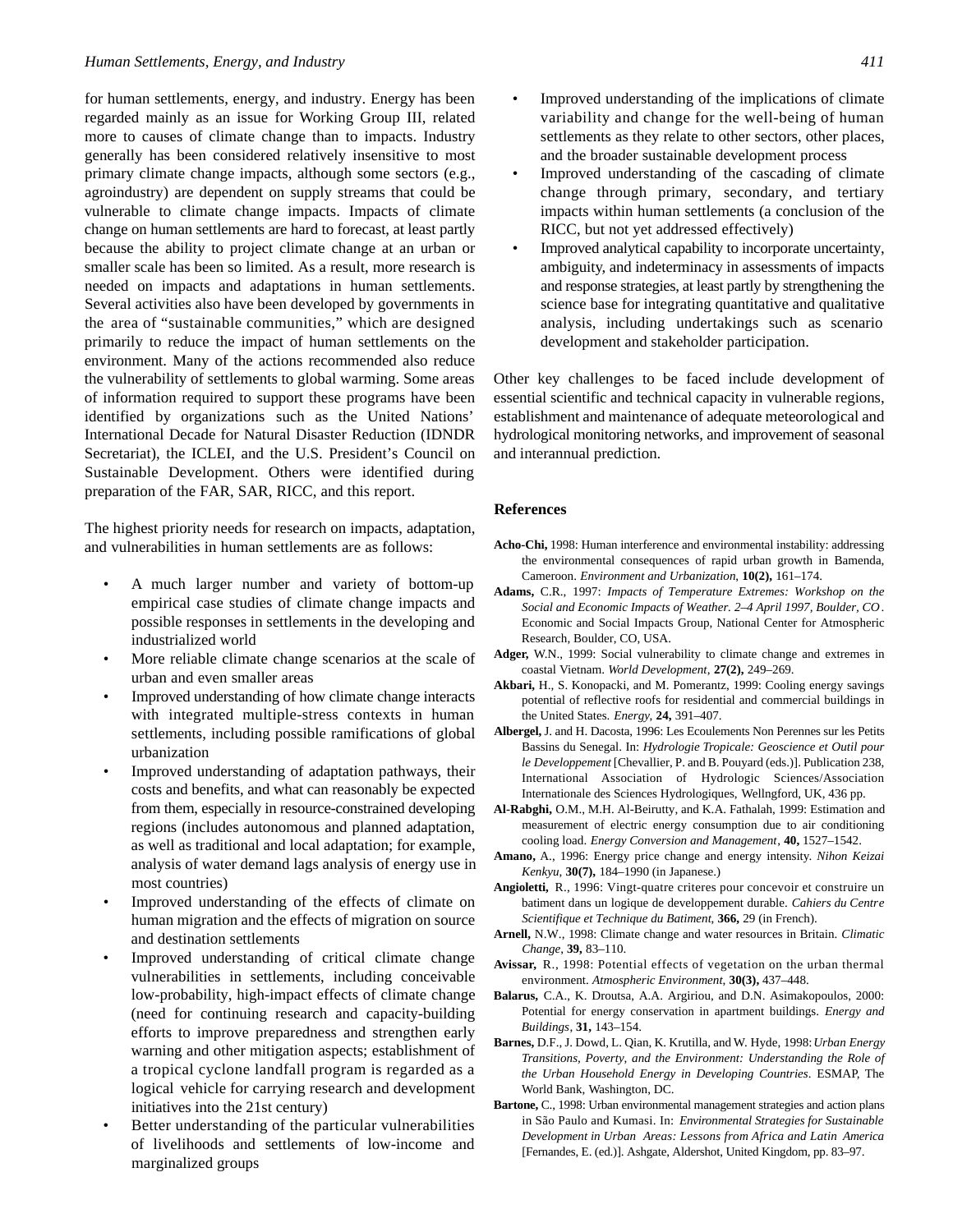- **Belzer,** D.B., M.J. Scott, and R.D. Sands, 1996: Climate change impacts on U.S. commercial building energy consumption: an analysis using sample survey data. *Energy Sources*, **18(2),** 177–201.
- **Boko,** M., 1994: Housing and water pollution in urban areas of south Benin (West Africa): a case study of lack of environmental education. In: *Integrated Land and Water Management: Challenges and New Opportunities. Proceedings of the Fourth Stockholm Water Symposium (9–13 August, 1994)*. Publication No. 4, Stockholm International Water Institute, Stockholm, Sweden, pp. 153–162.
- **Boko,** M., 1993: Geomorphology, rainfall pattern, human settlements and water pollution in the rural areas of the coastal plain of Benin (West Africa). In: *Proceedings of the Third International Water Symposium, Stockholm, Sweden.* Stockholm International Water Institute, Stockholm, Sweden, pp. 409–416.
- **Boko,** M., 1991: Valuation and forecast of climatic risks in hydroagricultural settlements management: methodological aspects; international seminar on climatic fluctuations and water management, Cairo, 1989. *Water Resources Development*, **7(1),** 60–63.
- **Boland, J.J., 1997: Assessing urban water use and the role of water conservation** measures under climate uncertainty. *Climatic Change*, **37,** 157–167.
- Brown, R.A. and N.J. Rosenberg, 1996: The potential for biomass energy production in the Missouri-Iowa-Nebraska-Kansas (MINK) region. In: *Proceedings of the 1995 Society of American Foresters Convention, Octover 28–November 1, 1995, Portland, ME.* Society of American Foresters, Bethesda, MD, USA, pp. 204–209.
- Brown, R.A., N.J. Rosenberg,, W.E. Easterling III, and C. Hays, 1998: Potential Production of Switchgrass and Traditional Crops under Current and Greenhouse-Altered Climate in the "MINK" Region of the Central *United States. Report to Texas A&M Under Subcontract 22023*. PNWD-2432, Pacific Northwest National Laboratory, Richland, WA, USA, 71 pp.
- **Cairncross,** S., 1990: Water supply and the urban poor. In: The Poor Die Young: Housing and Health in Third World Cities [Cairncross, S., J. Hardoy, and D. Satterthwaite(eds.)]. Earthscan Publications, London, United Kingdom, pp. 109–126.
- **Chan,** K.T and W.K. Chow, 1998: Energy impact of commercial -building envelopes in the sub-tropical climate. *Applied Energy*, **60,** 21–39.
- **Changnon,** S.A., 2000: Impacts of hail in the United States. In: *Storms, Vol. II* [Pielke Jr., R.A. and R.A. Pielke Sr. (eds.)]. Routledge, London, United Kingdom, , pp. 163–191.
- **Changnon, S.A., 1996a: Effects of summer precipitation on urban transportation.** *Climatic Change*, **32(4),** 481–494.
- **Changnon,** S.A. (ed.), 1996b: *The Great Flood of 1993: Causes, Impacts, Responses*. Westview Press, Boulder, CO, USA, 321 pp.
- **Changnon,** S.A., 1992: Inadvertent weather modification in urban areas: lessons for global climate change. *Bulletin of the American Meteorological Association*, **73,** 6619–6627.
- **Changnon,** S.A. and M. Demissie, 1996: Detection of changes in streamflow and floods resulting from climate fluctuations and land use-drainage changes. *Climatic Change*, **32,** 411–421.
- **Changnon,** S.A. and M.H. Glantz, 1996: The Great Lakes diversion at Chicago and its implications for climate change. *Climatic Change* , **32,** 199–214.
- **Changnon,** S., R.A. Pielke Jr., D. Changnon, R.T. Sylves, and R.Pulwarty, 2000: Human factors explain the increased losses from weather and climate extremes. *Bulletin of the American Meteorological Society*, 81, 437–442.
- **Charlot-Valdieu,** C. and P. Outrequin, 1999: La ville et le developpement durable. *Cahiers du CSTB*, **3,** 35 pp.
- **Chestnut,** L.G., W.S. Breffle, J.B. Smith, and L.S. Kalkstein, 1998: Analysis of differences in hot-weather-related mortality across 44 U.S. metropolitan areas. *Environmental Science and Policy*, **59,** 59–78.
- **China Country Study Team,** 1999: *China Climate Change Country Study*. Research Team of China Climate Change Country Study, Bejing, China.
- Choudhury, S.H.M., 1998: Report on the Bangladesh Flood 1998: Chronology, Damages, Reponse. Management Information and Monitoring (MIM) Division, Disaster Management Bureau, Government of Bangladesh, Dhaka, Bangladesh.
- Cohen, S.J. (ed.), 1997: *Mackenzie Basin Impact Study Final Report*. Environment Canada, Downsview, ON, Canada, 372 pp.
- **Colwell, R.R., 1996: Global climate and infectious disease: the cholera paradigm.** *Science*, **274,** 2025–2031.
- **Connolly,** P., 1999: Mexico City: our common future? *Environment and Urbanization*, **11(1),** 53–78.
- **Daniere,** A., 1996: Growth, inequality, and poverty in southeast Asia: the case of Thailand. *Third World Planning Review*, **18(4),** 373–395.
- **De,** U.S. and R.K. Mukhopadhyay, 1998: Severe heat wave over the Indian subcontinent in 1998: perspective of global climate. *Current Science*, **75(12),** 1308–1311.
- **Devas,** N. and C. Rakodi, 1993: The urban challenge. In: *Managing Fast-Growing Cities* [Devas, N. and C. Rakodi (eds.)]. Longman Group, Essex, United Kingdom, and John Wiley & Sons, Inc., New York, NY, USA, 387 pp.
- **Dockery,** D.W., C.A. Pope, X. Xu, J.D. Spangler, J.H. Ware, M.E. Fay, B.G. Ferris, and F.E. Speizer, 1993: An association between air pollution and mortality in six U.S. cities. *New England Journal of Medicine*, **329(4),** 1753–1759.
- **Dorland,** C., R.S.J. Tol, and J.P. Palutikof, 1999: Vulnerability of the Netherlands and northwest Europe to storm damage under climate change: a model approach based on storm damage in the Netherlands. *Climatic Change*, **43,** 513–535.
- **Douguédroit,** A., 1997: On relationships between climate variability and change and societies. In: *Climate and Societies: A Climatological Perspective* [Yoshino, M., M. Domrös, A. Douguédroit, J. Paszynski, and L.C. Nkemdim (eds.)]. Kluwer Academic Publishers, Dortrecht, The Netherlands, pp. 21–41.
- **Douguédroit,** A., J.-P. Marchand, M.F. de Saintignon, and A. Vidal, 1997: Impacts of climate variability on human activities. In: *Climate and Societies: A Climatological Perspective* [Yoshino, M., M. Domrös, A. Douguédroit, J. Paszynski, and L.C. Nkemdim (eds.)]. Kluwer Academic Publishers, Dortrecht, The Netherlands, pp. 119–150.
- **Du,** M., M. Yoshino, Y. Fujita, S. Arizono, T. Maki, and J. Lei, 1996: Climate change and agricultural activities in the Taklimakan Desert, China, in recent years. *Journal of Arid Land Studies*, **5(2),** 173–183.
- **Duncan,** K., T. Guidotti, W. Chung,, K. Naidoo, G. Gibson, L. Kalkstein, S. Sheridan, D. Walter-Toews, S. MacEachern, and J. Last, 1999: *Health Sector. Canada Country Study: Climate Impacts and Adaptation, Volume VII* [Koshida, G. and W.Avis (eds.)]. Environment Canada, Downsview, ON, Canada, pp. 501–590.
- **ECLAC,** 2000: The equity gap: a second look. In: *Proceedings of the Second Regional Conference in Follow-up to the World Summit for Social Development, Santiago, Chile, 15–17 May, 2000* [Deampo, J.A. and R. Franco (eds.)]. United Nations Economic Commission for Latin America and the Caribbean, Santiago, Chile, 303 pp. (in Spanish and English).
- **ECLAC,** 1994: *Social Panorama of Latin America, 1994*. United Nations Economic Commission for Latin America and the Caribbean, Santiago, Chile.
- **EEPSEA,** 2000: *The Indonesian Fires and Haze of 1997: The Economic Toll and the World Wide Fund for Nature*. Economy and Environment Program for SE Asia, World Wildlife Fund, International Development Research Centre, Ottawa, Canada, 9 pp. Available via e-mail at info@idrc.ca.
- **EIA,** 1999a: *Country Analysis Briefs: North America*. U.S. Department of Energy, Energy Information Administration, Washington, DC, USA. Available online at http://www.eia.doe.gov/emeu/cabs/special.html.
- **EIA,** 1999b: Energy in Africa. In: *Country Analysis Briefs: Special Topics*. U.S. Department of Energy, Energy Information Administration, Washington, DC, USA, 44 pp. Available online at http://www.eia.doe.gov/ emeu/cabs/special.html.
- **EIA,** 1999c: Energy in the Americas. In: *Country Analysis Briefs*. U.S. Department of Energy, Energy Information Administration, Washington, DC, USA, 50 pp. Available online at http://www.eia.doe.gov/emeu/ cabs/special.html.
- **E I A ,** 1998: *International Energy Outlook* . DOE/EIA-0484(98), U.S. Department of Energy, Energy Information Administration, Washington, DC, USA, 217 pp.
- **El-Raey,** M., 1997: Vulnerability assessment of the coastal zone of the Nile Delta of Egypt, to the impacts of sea level rise. *Ocean and Coastal Management*, **37(1),** 29–40.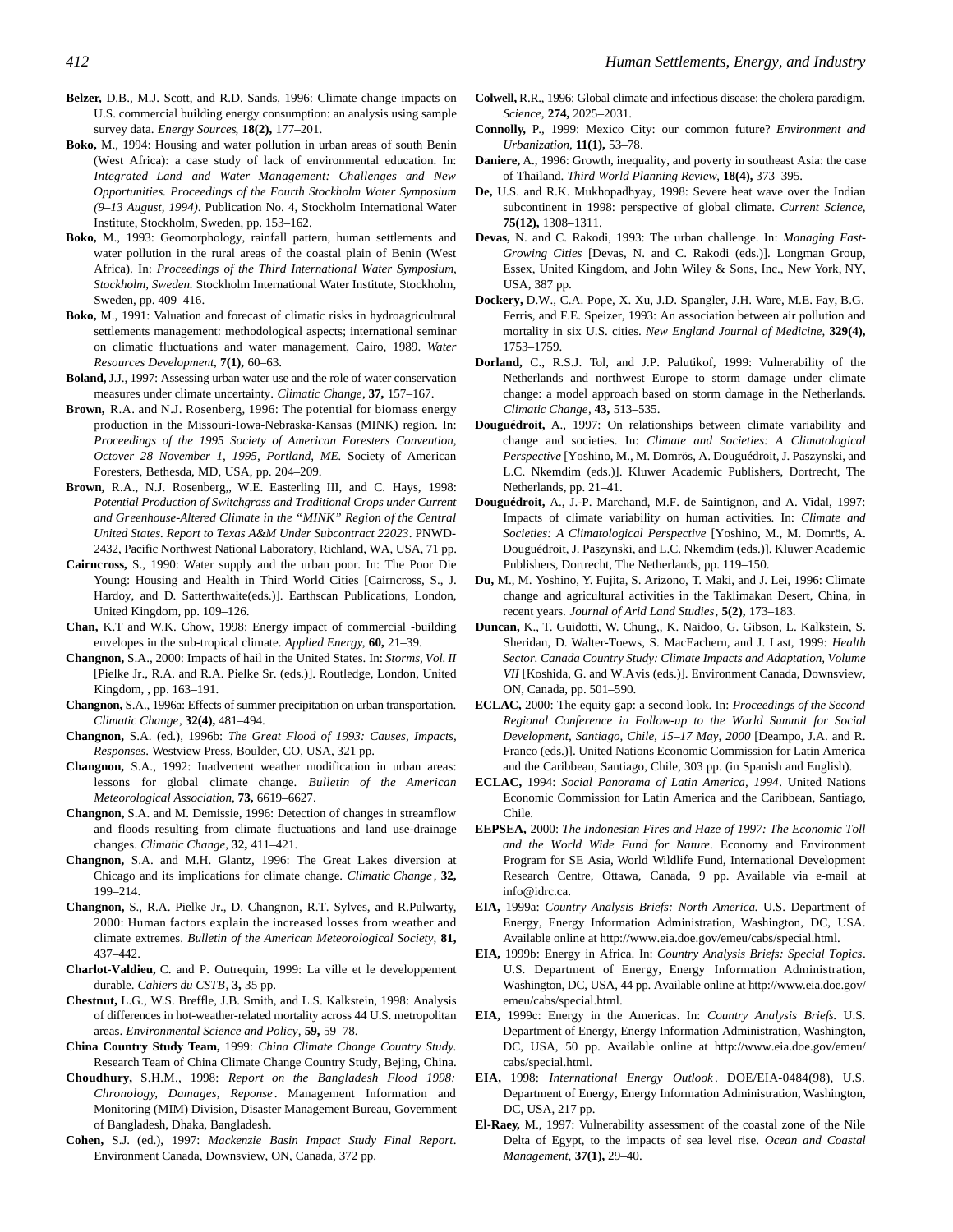- **Epstein,** P.R., H.F. Diaz, S. Eleas, G. Grabherr, N.E. Graham, W.J.M. Martens, E. Mosely-Thompson, and J. Suskind, 1998: Biological and physical signs of of climate change focus on mosquito-borne disease. *Bulletin of the American Meteorological Society*, **78,** 409–417.
- **Evans, S.G.** and J.G. Clague, 1997: The impact of climate change on catastrophic geomorphic processes in the mountains of British Columbia, Yukon, and Alberta. In: *Responding to Global Climate Change in British Columbia and Yukon. Canada Country Study: Climate Impacts and Adaptation, Volume I* [Taylor, E. and B. Taylor (eds.)]. Environment Canada, Toronto, ON, Canada, 363 pp.
- **Fankhauser,** S., R.S.J. Tol, and D.W. Pearce, 1998: Extensions and alternative to climate change impact valuation: on the critique of IPCC Working Group III's impact estimates. *Environment and Development Economics*, **3(1),** 59–81.
- **FAO,** 1999: *The State of Food Insecurity in the World, 1999*. Food and Agriculture Organization, Rome, Italy, 35 pp.
- **FEMA,** 2000: *Mitigation Programs and Activities: Implementing Regulations at U.S. Code of Federal Regulations 44 CFR 206.430*. Federal Emergency Management Agency, Washington, DC, USA. Available online at http://www.fema.gov/mit/program.htm.
- **FEMA,** 1997: *Report on the Cost and Benefits of Natural Disaster Mitigation*. Federal Emergency Management Agency,Washington, DC, USA, 57 pp.
- **Foronda,** M.E., 1998: Chimbote's Local Agenda 21: Initiatives to Support Its Development and Implementation. *Environment and Urbanization*, **10(2),** 129–147.
- **Fowler,** A.M. and K.J. Hennessy, 1995: Potential impacts of global warming on the frequency and magnitude of heavy precipitation. *Natural Hazards*, **11,** 283–303.
- **Frederick,** K.D., 1997: Adapting to climate impacts on the supply and demand for water. *Climatic Change*, **37,** 141–156.
- **Fukuma,** Y., 1999/2000: Comparison among countries of countermeasures against tropical cyclone disasters and evaluation methods. Global *Environment Research*, **3(1),** 59–67.
- **Fukuma,** Y., 1996: Effectiveness of prevention measures against typhoons in Wakayama Prefecture based on calibrated wind speed data. *Journal of Meteorological Research*, 48(3), 103-110 (in Japanese with English abstract).
- Gardette, J.M., 1997: Insurability of river floods? Legal comparison between France and Germany. *Zeitschrift für die Gesamit Versicherungswissenschaf*, **86,** 211–232.
- **Gavidia,** J., 1994: Housing and land in large cities of Latin America. In: *Enhancing the Management of Metropolitan Living Environments in* Latin America. United Nations Centre for Regional Development, Nagoya, Japan, pp. 19–27.
- **Georgakakos,** A.P., H. Yao, M.G. Mullusky, and K.P. Georgakakos, 1998: Impacts of climate variability on the operational forecast and management of the upper Des Moines River basin. *Water Resources Research*, **34(4),** 799–821.
- **Gilbert,** R., D. Stevenson, H. Girardet, and R. Stren, 1996: *Pour des Villes Durables, le Rôle des Autorités Locales dans L'environnement Urbain (For Sustainable Towns, the Role of Local Authorities in the Urban Environment)*. La Fédération mondiale des Cités unies, Paris, France, 154 pp. (in French).
- Glass, G.E., J.E. Cheek, J.A. Patz, T.M. Shields, T.J. Doyle, D.A. Thoroughman, D.K. Hunt, R.E. Enscore, K.L. Gage, C. Irland, C.J. Peters, and R. Bryan, 2000: Using remotely sensed data to identify areas at risk for hantavirus pulmonary syndrome. *Emerging Infectious Disease*, **6(3),** 238–247.
- **Gleick,** P.H., 2000: *Water: The Potential Consequences of Climate Variability and Change for the Water Resources of the United States*. Report of the Water Sector Assessment Team of the National Assessment of the Potential Consequences of Climate Variability and Change. Pacific Institute for Studies in Development, Environment, and Security, San Francisco, CA, USA, 151 pp.
- **Gooneratne,** N.V., 1998: Why does Colombo City get flooded? In: *Volume I: Proceedings of the Workshop on the Role of R&D Institutions in Natural Disaster Management, Colombo, Sri Lanka, 10–11 September, 1998*. pp. 6-1 to 6-7.
- **Gugler,** J., 1988: Overurbanization reconsidered. In: *Urbanization of the Third World* [Gugler, J. (ed.)]. Oxford University Press, Oxford, United Kingdom, pp. 74–92.
- **Hardoy,** J.E., D. Mitlin, and D. Satterthwaite, 2000: *Environmental Problems in an Urbanizing World: Local Solutions for City Problems in Africa,* Asia, and Latin America. Earthscan Publications, London, United Kingdom, 442 pp.
- **Harrison,** S.J., C. Sheppard, and S.J. Winterbottom, 1999: The potential effects of climate change on the Scottish tourist industry. *Tourism Management*, **20,** 203–211.
- **Hattori,** T.O. Kadota, and N. Watanabe, 1991: Analysis and prospect of tight power demand in summer season. *Energy Keizai*, **17(4),** 16–22 (in Japanese).
- **Haughton,** G., 1999: Information and participation within environmental management. *Environment and Urbanization*, **11(2),** 51–62.
- Hennessy, K.J., J.M. Gregory, and J.F.B. Mitchell, 1997: Changes in daily precipitation under enhanced greenhouse conditions. *Climate Dynamics*, **13,** 667–680.
- **Herrington,** R., B. Johnson, and F. Hunter, 1997: *Responding to Global Climate Change in the Prairies.Canada Country Study: Climate Impacts* and Adaptation, Volume III [Taylor, E. and B. Taylor (eds.)]. Environment Canada, Downsview, ON, Canada, 270 pp.
- **Hirsch,** K., 1999: *Canada's Wildland Urban Interface: Challenges and Solutions* [Atlack, I. (ed.)]. Bombadier Aerospace, Montreal, Canada, pp.  $2 - 5$ .
- **Huang,** J.C.K., 1997: Climate change and integrated coastal management: a challenge for small island states. *Ocean and Coastal Management*, **37(1),** 95–107.
- **Ichinose,** T., 1996: *Analyses on Energy Consumption in Urban Area and Urban Thermal Environment Based on Very Precise Digital Land Use Data Set*. Diss. University of Tokyo, Tokyo, Japan, 247 pp. (in Japanese).
- **ICLEI,** 1995: *Limiting Automobile Use Through Integrated Transportation Demand Management: Republic of Singapore, Case Study No. 38.* International Council for Local Environmental Initiatives, Toronto, ON, Canada, 35 pp.
- **Institute of Land Development and Regional Economy,** 1998: *Report on Population, Resources and Environment of China*. Institute of Land Development and Regional Economy, State Planning Committee, Chinese Environmental Science Press, Beijing, China, 142 pp. (in Chinese).
- **IPCC,** 1998: *The Regional Impacts of Climate Change: An Assessment of Vulnerability. Special Report of IPCC Working Group II* [Watson, R.T., M.C. Zinyowera, and R.H. Moss (eds.)]. Intergovernmental Panel on Climate Change, Cambridge University Press, Cambridge, United Kingdom and New York, NY, USA, 517 pp.
- **IPCC,** 1996: *Climate Change 1995: Impacts, Adaptations, and Mitigation of Climate Change: Scientific-Technical Analyses. Contribution of Working Group II to the Second Assessment Report of the Intergovernmental Panel on Climate Change* [Watson, R.T., M.C. Zinyowera, and R.H. Moss (eds.)]. Cambridge University Press, Cambridge, United Kingdom and New York, NY, USA, 880 pp.
- Jaglin, S., 1994: Why mobilize town dwellers? Joint management in Ouagadougou (1983-1990). *Environment and Urbanization*, 6(2), 113–114.
- **Jáuregui,** E., 1998: Long-term effects of urbanization on the thermal climate of two megacities and impact on space energy demand. In: *Book of Abstracts International Symposium on Human Biometrorology, Fuji-Yoshida, Yamanashi, Japan, 31 August–2 September* [Shibata, M., M. Iriki, K. Kanosue, and Y. Inaba (eds.)]. Yamashi Institute of Environmental Science, Yamashi, Japan, p. 10.
- **Jáuregui,** E., 1997: Climates of tropical and subtropical cities. In: *Climate and Societies: A Climatological Perspective* [Yoshino, M., M. Domrös, A. Douguédroit, J. Paszynski, and L.C. Nkemdim (eds.)]. Kluwer Academic Publishers, Dortrecht, The Netherlands, pp. 361–373.
- **Jáuregui, E.** and E. Luyando, 1999: Global radiation attenuation by air pollution and its effects on the therrnal climate in Mexico City region. *International Journal of Climatology*, **19,** 683–694.
- **Katupotha,** J., 1994: Landslides in Sri Lanka in the 21st century. In: *Proceedings of the National Symposium on Landslides in Sri Lanka, Colombo, Sri Lanka, March 1994*. National Building Research Organization, Ministry of Housing, Construction, and Urban Development, Colombo, Sri Lanka, pp. 161–168.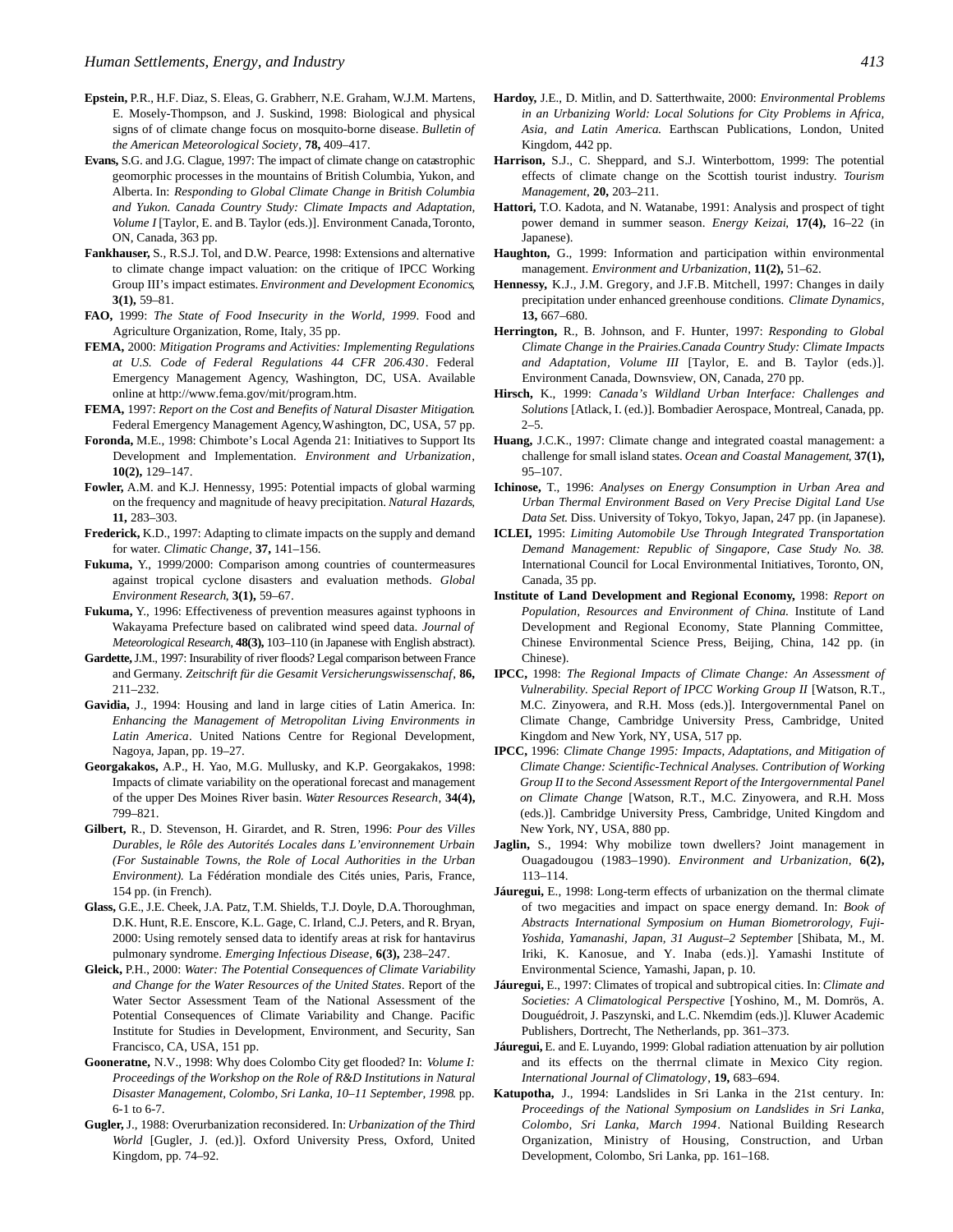- **Kerry,** M., G. Kelk, D. Etkin, I. Burton, and S. Kalhok, 1999: Glazed over: Canada copes with the ice storm of 1998. In: *A Report from the Adaptation Learning Experiment*[Kerry, M., I. Burton, S. Kalhok, and G. Kelk (eds.)]. Environment Canada, Toronto, ON, Canada, pp. 51–58.
- **Kripowicz,** R.S., 1998: *Statement of Robert S. Kripowicz, Acting Assistant Secretary for Fossil Energy, U.S. Department of Energy, Before the Subcommittee on Energy and Environment Committee on Science, U.S. House of Representatives, September 15, 1998 [S. 1418, The Methane Hydrate Research and Development Act]*. Congressional Record, Washington, DC, USA, 6 pp.
- **Kumagai,** H., 1996: Concept of "sustainable and regional agriculture" in Japan. In: *Geographical Perspectives on Sustainable Rural Systems* [Sasaki, H., T. Morimoto, I. Saito, and A. Tabayashi (eds.)]. Kaisei Publications, Tokyo, Japan, pp. 36–43.
- Lam, J.C., 2000: Energy analysis of commercial buildings in subtropical climates. *Building and Environment*, 35, 19-26.
- Lam, J.C., 1999: Climatic influences on the energy performance of air-conditioned buildings. *Energy Conversion and Management*,**40,** 39–49.
- **Landsea,** C.W., N. Nicholls, W.M. Gray, and L.A. Avila, 1996: Downward trends in the frequency of intense Atlantic hurricanes during the past five decades. *Geophysical Research Letters*, **23,** 1697–1700.
- **Leach,** G. and R. Mearns, 1989: *Beyond the Woodfuel Crisis—People, Land and Trees in Africa*. Earthscan Publications, London, United Kingdom, 309 pp.
- Le Treut, H., 1997: Climate of the future: an evaluation of the current uncertainties. In: *Climate and Societies: A Climatological Perspective* [Yoshino, M., M. Domrös, A. Douguédroit, J. Paszynski, and L.C. Nkemdim (eds.)]. Kluwer Academic Publishers, Dortrecht, The Netherlands, pp. 99–117.
- **Lettenmaier,** D.P., A.E. Keizur, R.N. Palmer, A.W. Wood, and S.M. Fisher, 1998: *Water Management Implications of Global Warming: 2. The Boston Water Supply System*. Institute for Water Resources, U.S. Army Corps of Engineers, Fort Belvoir, VA, USA.
- Lewis, N., M. Hamnett, U. Prasad, L. Tran, and A. Hilton, 1998: Climate, ENSO, and health in the Pacific: research in progress. *Pacific Health Dialog*, **5(1)**,  $187 - 190.$
- **Liu,** S.K., 1997: Using coastal models to estimate effects of sea level rise. *Ocean and Coastal Management*, **37(1),** 85–94.
- **Magaña,** V. (ed.), 1999: *The Impacts of El Niño in Mexico*. Kluwer Academic Publishers, Dordrecht The Netherlands, p. 207.(in Spanish)
- **Maki,** T., M. Du, and B. Pan, 1997a: Desertification of agricultural land, arid climate, crop growth and prevention of sand movement in Xinjiang of Northwest China. *Journal of Arid Land Studies*, **7(2),** 273–276.
- **Maki,** T., M. Du, R. Sameshima, and B. Pan, 1997b: Sand dune movement in Xinjiang of Northwest China and prevention of desertification by wind break acilities in arid lands. *Journal of Agricultural Meteorology*, **52(5),** 633–636.
- **Matsuura,** T., M. Yumoto, S. Iizuka, and R. Kawamura, 1999: Typhoon and ENSO simulation using a high-revolution coupled GCM. *Geophysical Research Letters*, **26(12),** 1755–1758.
- McGranahan, G. and D. Satterthwaite, 2000: Environmental health or sustainability? Reconciling the brown and green agendas in urban development. In: Sustainable Cities in Developing Countries [Pugh, C. (ed.)]. Earthscan Publications, London United Kingdom, pp. 73–90.
- **Meehl,** G.A., 1996: Vulnerability of freshwater resources to climate change in the tropical Pacific region. *Water, Air, and Soil Pollution*, **92,** 203–213.
- **Mendelsohn,** R. and J. Neumann (eds.), 1998: *The Economic Impact of Climate Change on the United States Economy*. Cambridge University Press, Cambridge, United Kingdom and New York, NY, USA, 320 pp.
- **Mendelsohn,** R. and M.E. Schlesinger, 1999: Climate response functions. *Ambio*, **28(4),** 362–366.
- **Meltzoff,** S.K., K. Broad, and C.M. Farias, 1997: ENSO and Chilean fisheries: a case study in social complexity. *The ENSO Signal*, **6,** 4–8. Available online at at http://www.ogp.noaa.gov/library/ensosig6.htm.
- **Mexico City Ministry of the Environment,** 2000: *Bimonthly Report on Mexico City's Air Quality*. Office of the Prevention and Control of Air Pollution, Mexico City Ministry of the Environment, Mexico City, Mexico.
- **Meze-Hausken,** E., 2000: Migration caused by climate change: how vulnerable are people in dryland areas? A case study of northern Ethiopia. *Mitigation and Adaptation Strategies of Global Change* , **5(4),** 379–406.
- **Miller,** A., S. Gautam, and G.H. Wolff, 2000: *What's Fair? Consumers and Climate Change.* Redefining Progress. San Francisco, CA, USA, 67 pp.
- **Miller,** K.A., 2000: Managing supply variability: the use of water banks in the western United States. In: *Drought* [Wilhite, D.A. (ed.)]. Routledge, London, United Kingdom, Vol. II, pp. 70–86.
- **Mimura,** N. and H. Harasawa (eds.), 2000: *Data Book of Sea-Level Rise 2000*. Center for Global Environmental Research, National Institute for Environmental Studies, Tsukuba, Japan, 128 pp.
- **Mimura,** N., T. Ichinose, H. Kato, J. Tsutsui, and K. Sakaki, 1998: Impacts on infrastructure and socio-economic system. In: *Global Warming: The Potential Impact on Japan* [Nishioka, S. and H. Harasawa (eds.)]. Springer-Verlag, Tokyo, Japan, pp. 165–201.
- **Ministry of Commerce of New Zealand,** 1998: *Inquiry into the Auckland Power Supply Failure*. Ministry of Commerce of New Zealand, Wellington, New Zealand, 193 pp.
- **Minnery,** J.R. and D.I. Smith, 1996: Climatic change, flooding, and urban infrastructure. In: *Greenhouse: Coping with Climate Change* [Bouma, W.J., M.R. Manning, and G.I. Pearman (eds.)]. Commonwealth Scientific and Industrial Research Organisation Publishing, Melbourne, Australia, pp. 235–247.
- **Miranda,** L. and M. Hordijk, 1998: Let us build cities for life: the national campaign of local agenda 21s in Peru. *Environment and Urbanization*, **10(2),** 69–102.
- **Morris,** R.E., P.D. Guthrie, and C.A. Knopes, 1995: Photochemical analysis under global warming conditions. In: *Proceedings of the 88th Air and Waste Management Association Annual Meeting, June 18–23, 1995, San Antonio, Texas. Air and Waste Management Association, Pittsburgh, PA, USA.*
- Morris, R.E., M.W. Gery, M.-K. Liu, G.E. Moore, C. Daly, and S.M. Greenfield, 1989: Sensitivity of a regional oxidant model to variations in climate parameters. In: *The Potential Effects of Global Climate Change on the United States, Appendix F: Air Quality* [Smith, J.B. and D.A. Tirpak (eds.)]. EPA-230-05-89-056, Environmental Protection Agency, Washington, DC, USA.
- Moss, R., and S.H. Schneider, 2000: Uncertainties in the IPCC TAR: recommendations to lead authors for a more consistent assessment and reporting. In: *Guidance Papers on the Cross Cutting Iissues of the Third Assessment Report of the IPCC* [Pachauri, R., T. Taniguchi, and K. Tanaka (eds.)]. Intergovernmental Panel on Climate Change, Geneva, Switzerland, pp. 33–51.
- **Munasinghe, M., 2000: Development, equity and sustainability (DES) and** climate change. In: *Guidance Papers on the Cross Cutting Issues of the Third Assessment Report of the IPCC* [Pachauri, R., T.Taniguchi, and K. Tanaka (eds.)]. Intergovernmental Panel on Climate Change, Geneva, Switzerland, pp. 69–110.
- **National Research Council,** 1995: *Mexico City's Water Supply: Improving the Outlook for Sustainability*. Academía de la Investigación Científica, Academía Nacional de Ingeniería, National Academy Press, Washington, DC, USA, 256 pp.
- **National Research Council,** 1993: *Managing Wastewater in Coastal Urban Areas*. Committee on Wastewater Management for Coastal Urban Areas, National Academy Press, Washington, DC, USA, 496 pp.
- Nellis, M.D., 1996: The sustainability of agricultural systems: geographic perspectives. In: *Geographical Perspectives on Sustainable Rural Systems* [Sasaki, H., I. Saito, A. Tabayashi, and T. Morimoto (eds.)]. Kaisei Publications, Tokyo, Japan, pp. 7–13.
- **Nicholls,** R.J. and M.J. Hoozemans, 1996: The Mediterranean: vulnerability to coastal implications of climate change. Ocean and Coastal Management, **31,** 105–132.
- **Nicholls,** R.J. and N. Mimura, 1998: Regional issues raised by sea-level rise and their policy implications. *Climate Research*, **11(1**)**,** 5–18.
- **Nicholls,** R.J., F.M.J. Hoozemans, and M. Marchand. 1999: Increasing flood risk and wetland losses due to global sea-level rise: regional and global analyses. *Global Environmental Change*, **9,** S69–S87.
- **Parish,** R. and D.C. Funnell, 1999: Climate change in mountain regions: some possible consequences in the Moroccan High Atlas. *Climatic Change*, **9(1),** 15–58.
- **Peart,** R.M., R.B. Curry, C. Rosenzweig, J.W. Jones, K.J. Boote, and L.H. Allen Jr., 1995: Energy and irrigation in south eastern U.S. agriculture under climate change. *Journal of Biogeography*, **22,** 635–642.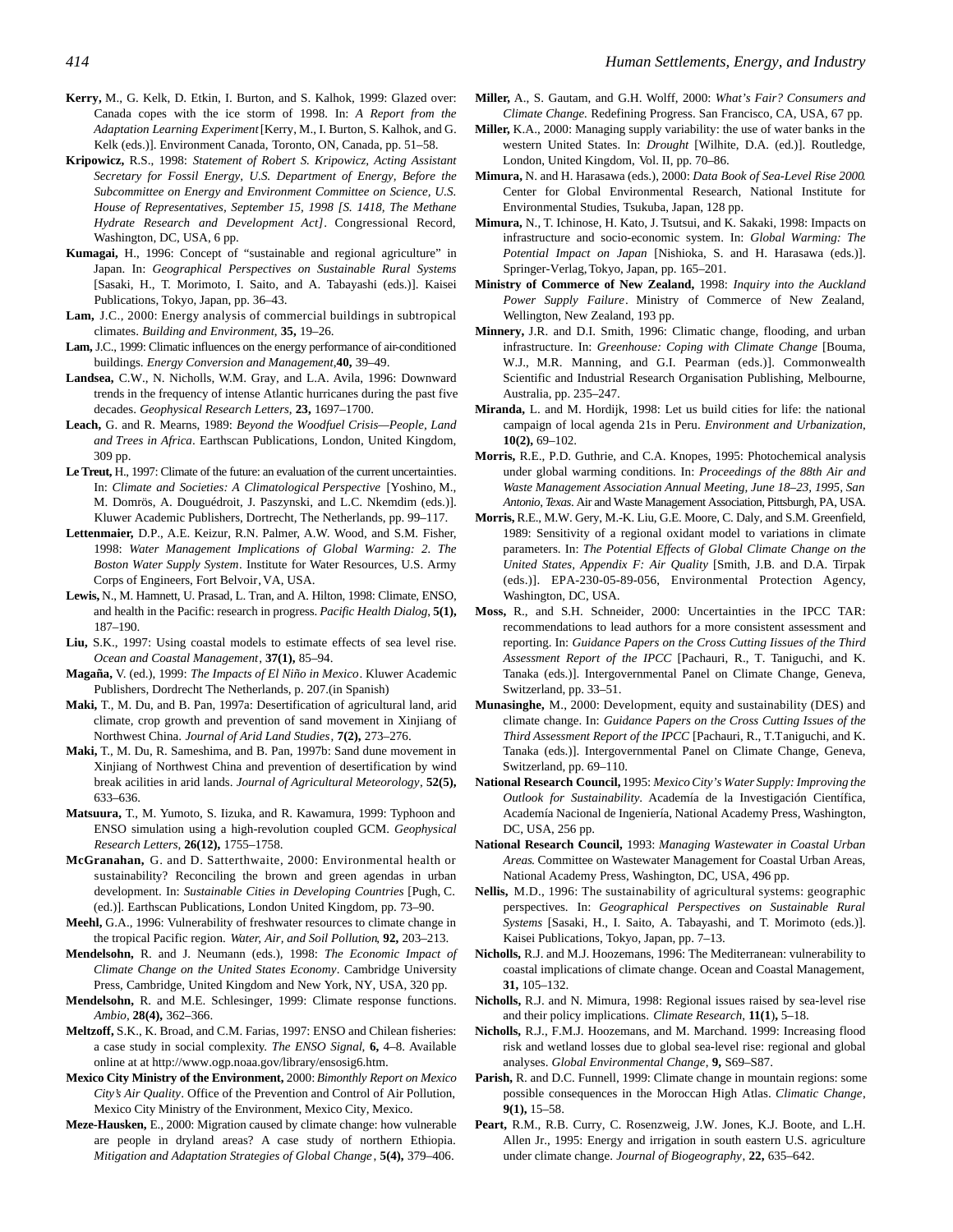- Penner, J.E., P.S. Connell, D.J. Wuebbles, and C.C. Covey, 1989: Climate change and its interaction with air chemistry: perspectives and research needs. In: *The Potential Effects of Global Climate Change on the United States, Appendix F: Air Quality* [Smith, J.B. and D.A. Tirpak (eds.)]. EPA-230- 05-89-056, Environmental Protection Agency, Washington, DC, USA.
- **Penning-Powswell,** E.G., J. Handmer, and S. Tapsell, 1996: Extreme events and climate change: floods. In: *Climatic Change and Extreme Events* [Downing, T.E., A.A. Olsthoorn, and R.S.J. Tol (eds.)]. Vrije Universiteit, Amsterdam, The Netherlands, pp. 97–127.
- Perlman, J., 1998: Towards sustainable megacities in Latin America and Africa. In: *Environmental Strategies for Sustainable Development in Urban Areas: Lessons from Africa and Latin America* [Fernandes, E. (ed.)]. Ashgate, Aldershot, United Kingdom, pp. 109–135.
- Phelps, P., 1996: *Conference on Human Health and Climate Change: Summary of the Proceeding*. National Academy Press, Washington, DC, 64 pp.
- Piel, C., I. Perez, and T. Maytraud, 1998: Trois exemples d'espaces temporairement inondables in milieu urbain dense: une application du developpement durable. *Nouvelles Technologies en Assainissement Pluvial*, **4** (in French).
- **Pielke,** R.A. Jr., 1997: Trends in hurricane impacts in the United States. In: *Report of Workshop on the Social and Economic Impacts of Weather, 2- 4 April, 1997, Boulder, CO*. Environmental and Societal Impacts Group, National Center for Atmospheric Research, Boulder, CO, USA. Available online at http://www.esig.ucar.edu/socasp/weather1/index.html.
- **Pielke,** R.A. Jr., 1996: *Midwest Flood of 1993: Weather, Climate, and Societal Impacts*. Environmental and Societal Impacts Group, National Center for Atmospheric Research, 159 pp.
- **Pielke,** R.A. Jr. and C.W. Landsea, 1998: Normalized hurricane damages in the United States: 1925–95. *Weather and Forecasting*, **13,** 621–631.
- **Pope,** C.A. III, M.J. Thun, M.M. Namboordiri, D.W. Dockery, J.S. Evans, F.E. Speizer, and C.W. Heath,, 1995: Particulate air pollution as a predictor of mortality in a prospective study of U.S. adults. *American Journal of Respiratory and Critical Care Medicine*, **151(3),** 669–674.
- **Priscoli, J.D., 1998: Water and civilization: using history to reframe water** policy debates and to build a new ecological realism. Water Policy, 1, 623–636.
- **Qualley,** W., 1997: *Impact of Weather on and Use of Weather Information by Commercial Airline Operations. Workshop on the Social and Economic Impacts of Weather, 2–4 April, 1997, Boulder, CO*. National Center for Atmospheric Research, Boulder, CO, USA.
- **Quattrochi,** D.A., 1996: Cities as urban ecosystems. In: *Proceedings of the Pecora 13 Symposium, 20-22 August 1996, Sioux Falls, South Dakota*. APRS, Bethesda, MD, USA.
- Rabinovitch, J., 1998: Global, rgional, and local perspectives towards sustainable urban and rural development. In: *Environmental Strategies for Sustainable Development in Urban Areas: Lessons from Africa and* Latin America [Fernandes, E. (ed.)]. Ashgate, Aldershot, United Kingdom, pp. 16–44.
- **Rahman,** A., H.K. Lee, and M.A. Khan, 1997: Domestic water contamination in rapidly growing megacities of asia: case of Karachi, Pakistan. *Environmental Monitoring and Assessment*, **44(1–3),** 339–360.
- **Ren,** M., 1994: Relative sea-level rise in China and its socioeconomic implications. *Marine Geodesy*, **17,** 37–44.
- **Ribot,** J.C., 1993: Forestry policy and charcoal production in Senegal. *Energy Policy*, **21(5),** 559–585.
- **Rosenberg,** N.J. (ed.), 1993: *Towards an Integrated Impact Assessment of Climate Change: The MINK Study*. Kluwer Academic Publishers, Dordrecht, The Netherlands, 173 pp.
- **Rosenzweig,** C. and W.D. Solecki (eds.), 2000: *Climate Change and a Global City: The Metropolitan East Coast Regional Assessment*. Columbia Earth Insitute, New York, NY, USA, 4 pp.
- **Rosquillas,**A.H., 1998: Effects of El Niño in Tijuana, Mexico. *Prevención*, **21,** 32–36.
- Sailor, D.J., 1998: Simulations of annual degree day impacts of urban vegetative augmentation. *Atmospheric Environment*, **32(1),** 43–52.
- **Sakamoto,** H., 1996: Some experiences of sustainable agriculture in Japan. In: *Geographical Perspectives on Sustainable Rural Systems*[Sasaki, M., A. Tabayashi, and T. Morimoto (eds.)]. Kaisei Publications, Tokyo, Japan, pp. 203–209.
- **Samson,** P.J., S.J. Augustine, and S. Sillman, 1989: Linkages between global climate warming and ambient air quality. In: *Global Change Linkages: Acid Rain, Air Quality, and Stratospheric Ozone* [White, J.C. (ed.)]. Elsevier, New York, NY, USA, 262 pp.
- **Sasaki,** H., 1996: Struggle against urbanization of rice cultivation in Niigata Plain, Japan. In: *Geographical Perspectives on Sustainable Rural Systems* [Sasaki, M., A. Tabayashi, and T. Morimoto (eds.)]. Kaisei Publications, Tokyo, Japan, pp. 216–223.
- **Satterthwaite,** D., 1997: Urban poverty: reconsidering its scale and nature. *IDS Bulletin*, **28(2),** 9–23.
- **Schneider,** S.H., 1997: Integrated assessment modeling of global climate change: transparent rational tool for policy making or opaque screen hiding value-laden assumptions? *Environmental Modeling and Assessment*, **2(4),** 229–248.
- Schneider, S.H., K. Kuntz-Duriseti, and C. Azar, 2000: Costing non-linearities, surprises, and irreversible events. *Pacific and Asian Journal of Energy*, **10(1),** 81–106.
- **Shimizu,** Y., 1993: *Assessment of Global Warming on Water Demand and Water Resources Management. Proceedings of Earth Environmental Symposium*. Japanese Society of Civil Engineers, Tokyo, Japan, pp. 246–253 (in Japanese with English summary).
- Silas, J., 1992: Government-community partnerships in Kampung improvement programme in Surabaya. *Environment and Urbanization*, **4(2),** 35–36.
- **Simon,** D., 1996: *Transport and Development in the Third World*. Routledge, New York, NY, USA, 194 pp.
- Smit, B. and J. Smithers, 1993: Sustainable agriculture: interpretations, analyses and prospects. *Canadian Journal of Regional Science*, **16(3),** 499–524.
- **Smit,** B., I. Burton, and R.J.T. Klein, 1998: *The Science of Adaptation: A Framework for Assessment. Working Paper Prepared for IPCC Workshop on Adaptation to Climatic Variability and Change, Costa Rica, 29 March - 1 April 1998*. Intergovernmental Panel on Climate Change, Washington, DC, 15 pp.
- **Smith,** D.I. and J.W. Handmer, 1996: Urban flooding in Australia: policy development and implementation. *Disasters*, **8(2),** 105–117.
- **Smith,** D.I., S. Schreider, A.J. Jakeman, A. Zerger, B.C. Bates, and S.P. Charles, 1999: *Urban Flooding: Greenhouse-Induced Impacts, Methodology and Case Studies*. Resource and Environmental Studies No. 17, Centre for Resource and Environmental Studies, The Australian National University, Canberra, Australia, 68 pp.
- **Smith,** J.B., 1996: Standardized estimates of climate change damages for the United States. *Climatic Change*, **32(3),** 313–326.
- **Smith,** J.B. and D.A. Tirpak (eds.), 1989: *The Potential Effects of Global Climate Change on the United State*s. Report to Congress, United States Environmental Protection Agency, EPA-230–05–89–050, Washington, DC, USA, 409 pp.
- **Spronken-Smith,** R. and T. Oke, 1998: The thermal regime of urban parks in two cities with different summer climates. *International Journal of Remote Sensing*, **19,** 2085–2104.
- **Suman,** D., 2001: Las reacciones del sector pesquero Chileno al fenómeno El Niño, 1997–98 (Reactions of the Chilean fishery sector to the El Niño phenomenon, 1997–98). In: *"El Niño" en América Latina, sus Impactos Biológicos y Sociales*. CONSYTEC, Lima, Peru, (in press).
- **Tabayashi,** A., 1996: Sustainability of rice-growing communities in Central Japan. In: *Geographical Perspectives on Sustainable Rural Systems* [Sasaki, M., A. Tabayashi, and T. Morimoto (eds.)]. Kaisei Publications, Tokyo, Japan, pp. 224–240.
- Tiffen, M. and M. Mortimore, 1992: Environment, population growth and productivity in Kenya: a case study of Machakos District. *Development Policy Review*, **10,** 359–387.
- Timmerman, P. and R. White, 1997: Megahydropolis: coastal cities in the context of global environmental change. *Global Environmental Change*, **7(3)**, 205–234.
- **Tindleni,** V., 1998: The role of NGOs and CBOs in a sustainable development strategy for metropolitan Cape Town, South Africa. In: *Environmental Strategies for Sustainable Development in Urban Areas: Lessons from Africa and Latin America* [Fernandes, E. (ed.)]. Ashgate, Aldershot, United Kingdom, 45–61.
- **Titus,** J.G. and V. Narayanan, 1995: *The Probability of Sea Level Rise*. EPA 230-R95-008, U.S. Environmental Protection Agency, Washington, DC, USA, 186 pp.